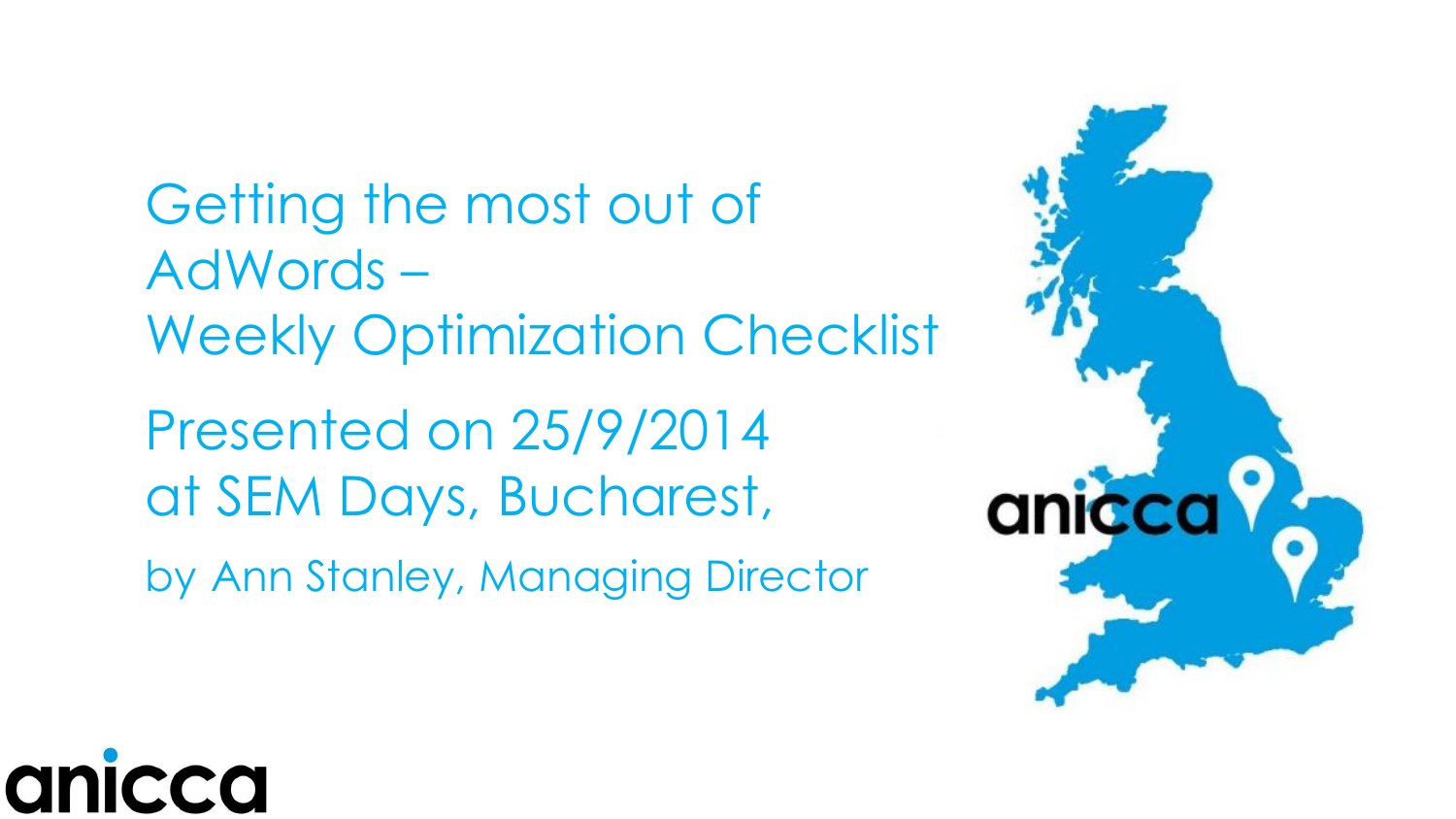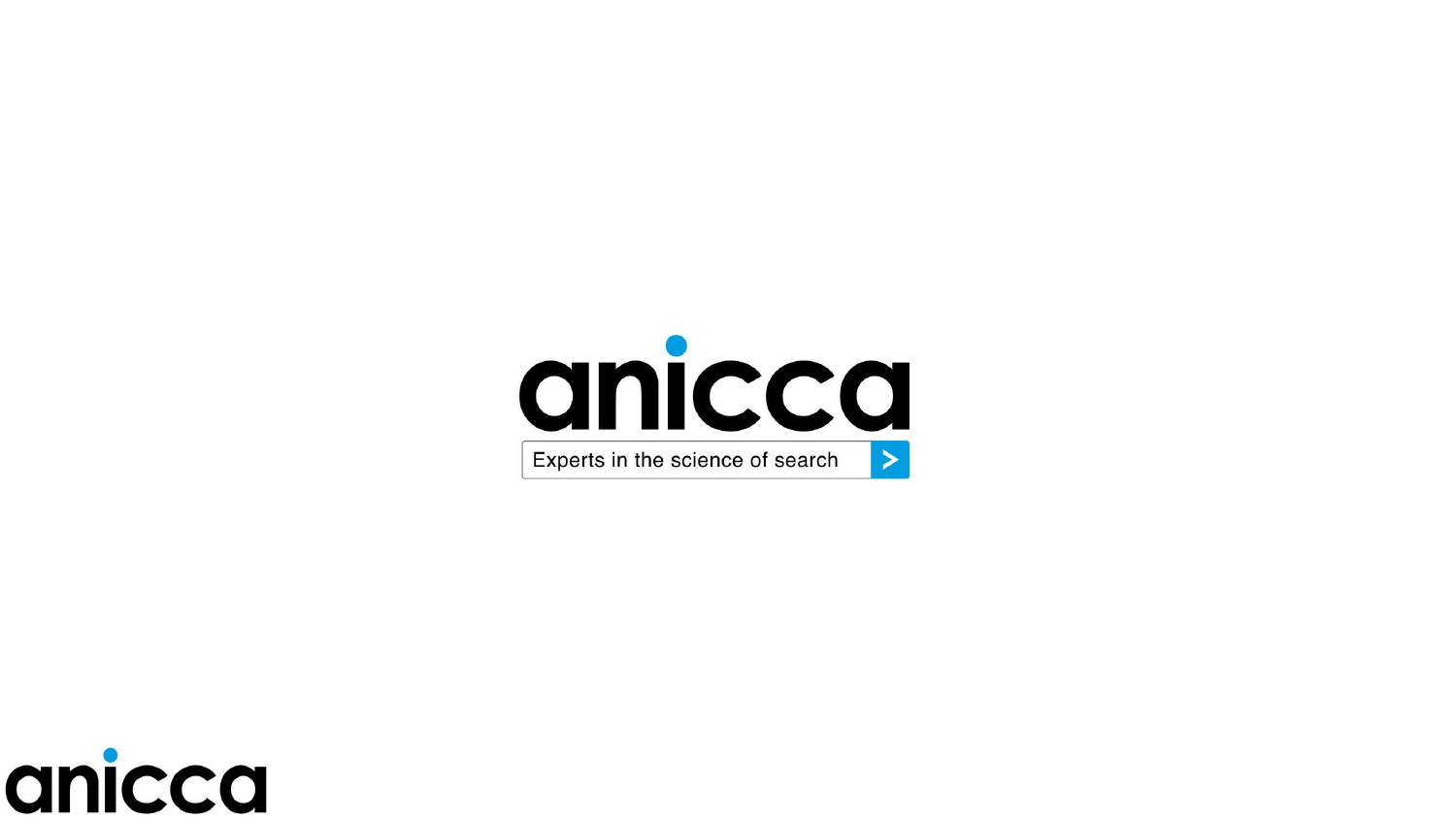Understanding Quality Score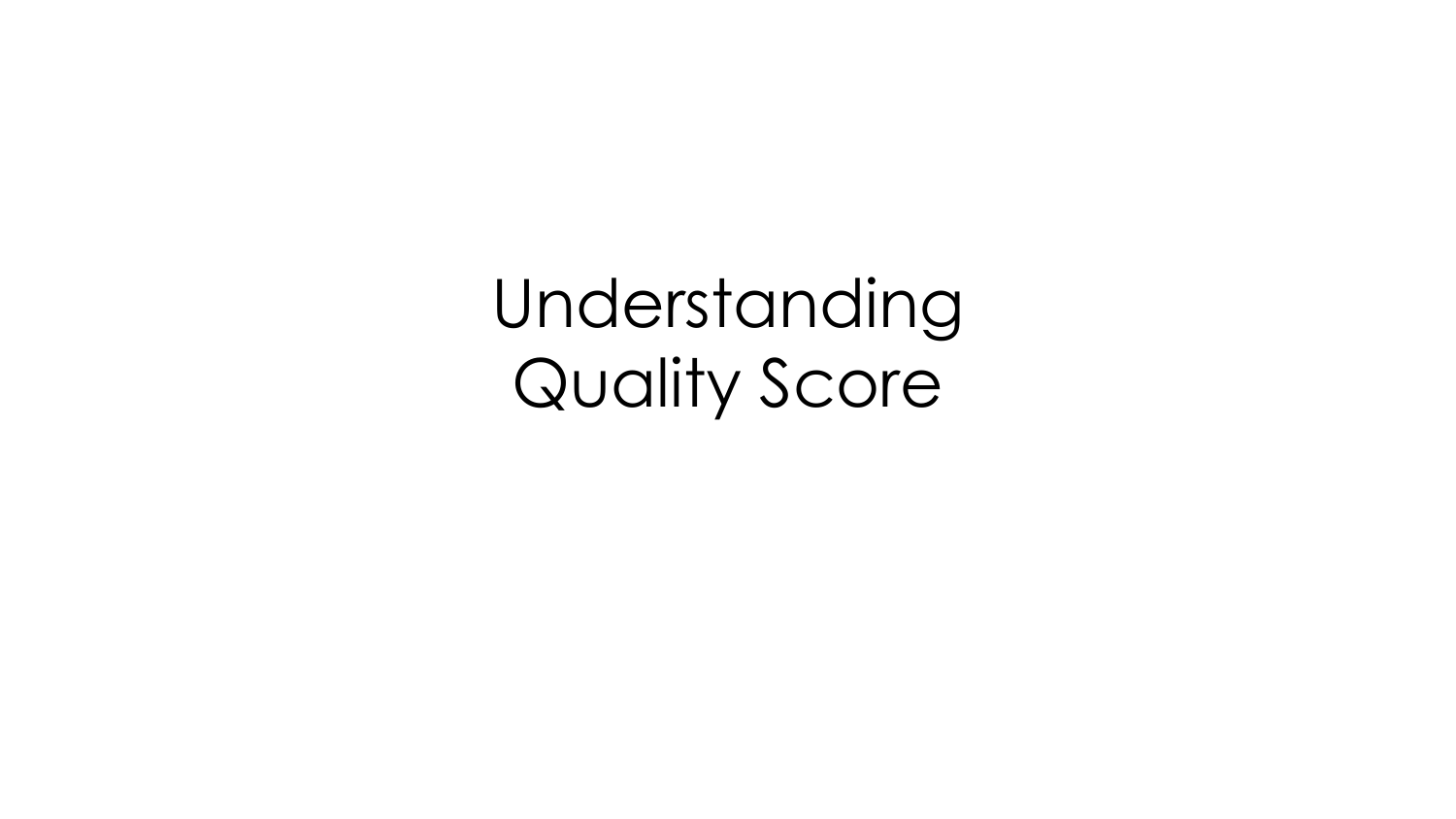#### What is Quality Score?

- ˃ Google's measure of "relevancy"
- ˃ Affects how high your ad will be ranked
- ˃ Influences your actual Cost Per Click (CPC) you have to pay
- ˃ Used to estimate the "first page bids" in your account
- ˃ Determines whether your keyword is eligible to enter auction
- In general, the higher Quality Scores result in lower costs and a higher ad position

# an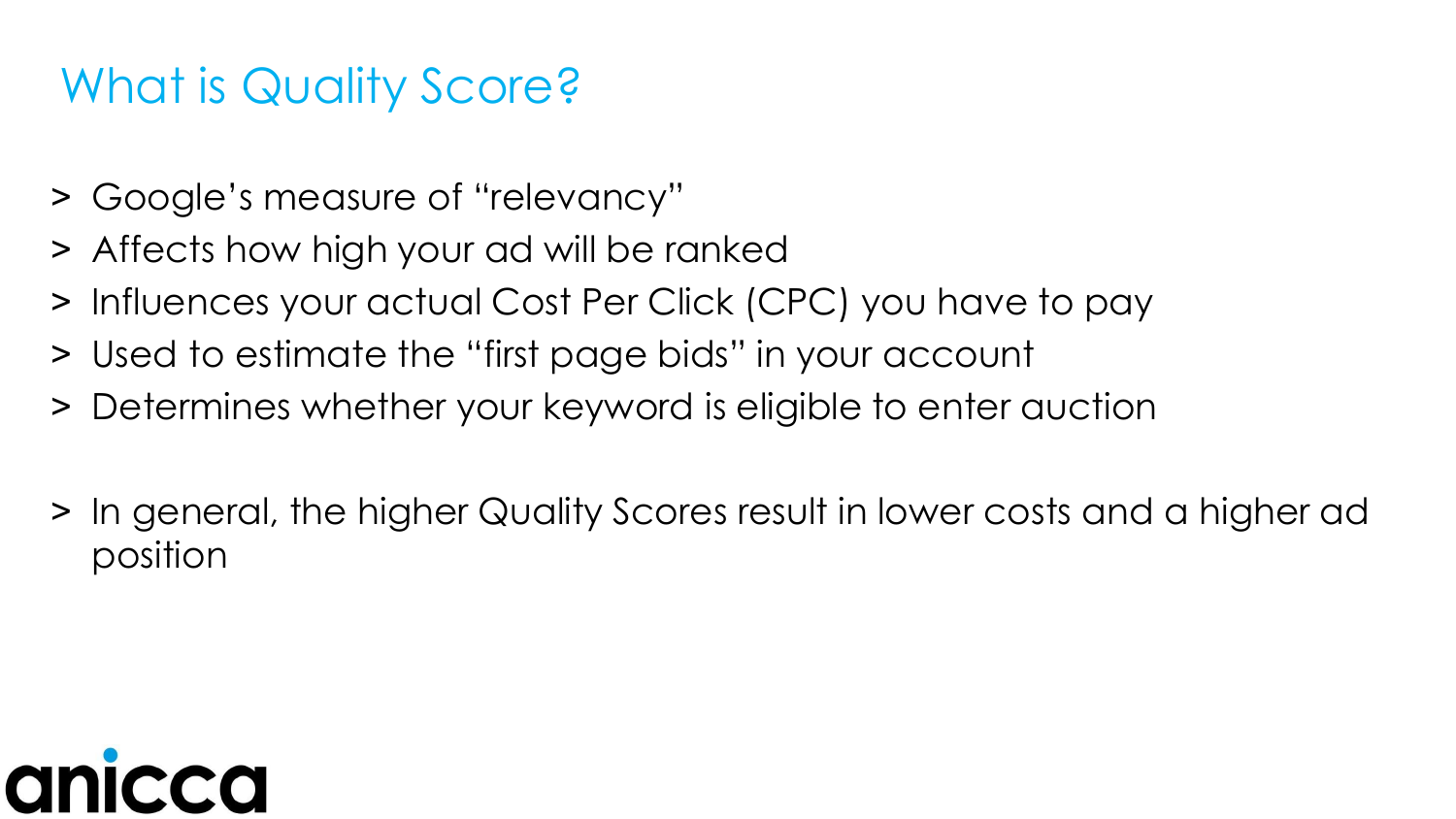#### AdWords Quality Score Factors

- ˃ Keyword relevance/Ad text relevance
- > Landing page relevance/loading speed
- > Keyword's Click through rate (CTR)
- > Account historical performance (CTR)
- > Other factors



### a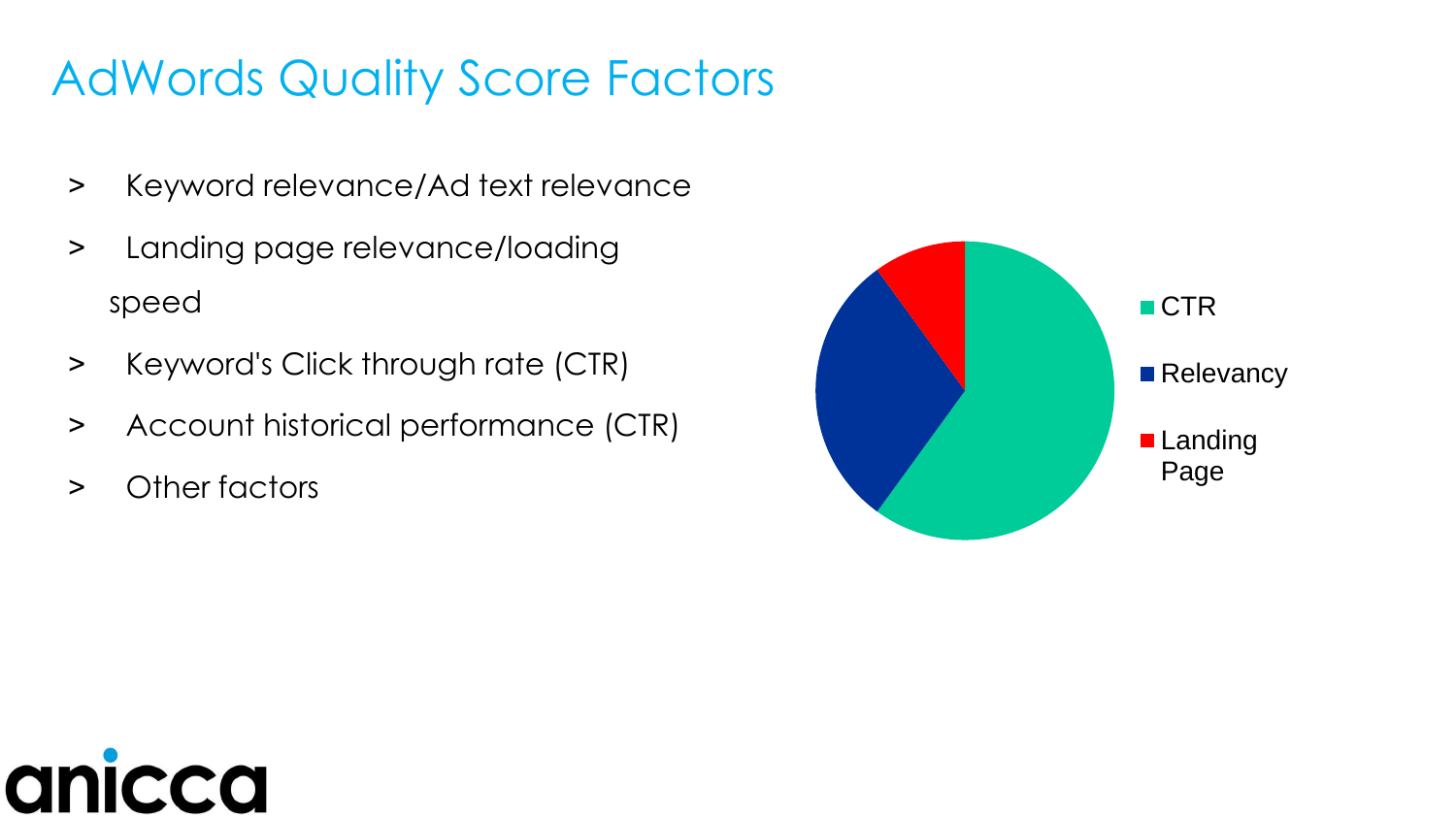#### Displaying Quality Score

| Campaigns                                   | Ad groups         | <b>Settings</b> | Ads            | Keywords       | <b>Audiences</b>                      | Ad extensions | <b>Dimensions</b> | $\overline{\phantom{a}}$ |
|---------------------------------------------|-------------------|-----------------|----------------|----------------|---------------------------------------|---------------|-------------------|--------------------------|
| All but deleted keywords ▼                  |                   | Segment $\star$ |                | Filter $\star$ | $\overline{\phantom{a}}$<br>Columns ▼ |               |                   | Search                   |
| $\blacksquare$ Clicks $\blacktriangleright$ | VS<br>None $\sim$ |                 | Monthly $\sim$ |                | Customize columns                     |               |                   |                          |

| Customize columns                           |       |                          |       |                         |
|---------------------------------------------|-------|--------------------------|-------|-------------------------|
| <b>Select metrics</b>                       |       |                          |       | <b>Drag</b>             |
| <b>Attributes</b>                           | $\gg$ | Campaign type            | Added | Key                     |
| Performance                                 | $\gg$ | Campaign subtype         | Added | Can                     |
| <b>Bid simulator</b><br>Competitive metrics | $\gg$ | Labels                   | Added | Ad g                    |
|                                             | $\gg$ | Dest. URL                | Add   | Stat                    |
|                                             |       | Qual. score              | Add   | Max                     |
|                                             |       | Est. first page bid      | Add   |                         |
|                                             |       | Est. top page bid        | Add   | $\mathop{\parallel}$ Ca |
|                                             |       | <b>Match type</b>        | Add   | ∰ Ca                    |
|                                             |       | <b>Bid strategy</b>      | Add   | $\mathop{  }$ Cli       |
|                                             |       | <b>Bid strategy type</b> | Add   | ∰ Im                    |
|                                             |       |                          |       | ें टा                   |
|                                             |       |                          |       | $\mathbb{R}$ Av         |
|                                             |       |                          |       | ‼ Co                    |
|                                             |       |                          |       | $\mathbb{R}$ Av         |

| Drag and drop to reorder |        |
|--------------------------|--------|
| Keyword                  |        |
| Campaign                 |        |
| Ad group                 |        |
| <b>Status</b>            |        |
| Max. CPC                 |        |
| Ħ.<br>Campaign type      | Remove |
| B.<br>Campaign subtype   | Remove |
| Ħ.<br>Clicks             | Remove |
| Ħ.<br>Impr.              | Remove |
| II.<br><b>CTR</b>        | Remove |
| B<br>Avg. CPC            | Remove |
| Ħ.<br>Cost               | Remove |
| Ħ.<br>Avg. Pos.          | Remove |
| II.<br>Labels            | Remove |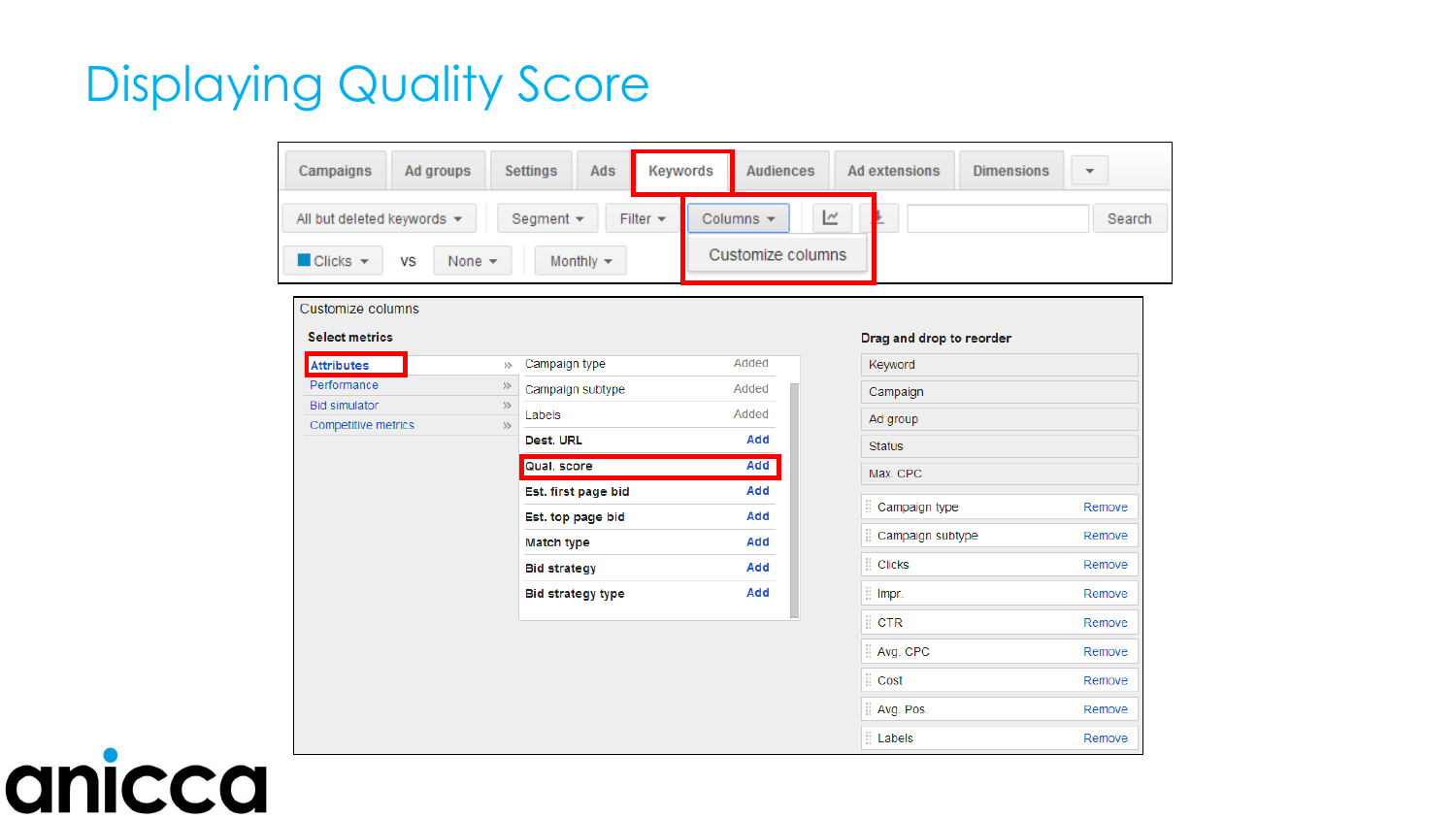#### Reveal Quality Score and number out of 10

|                          |   | $E$ dit $\blacktriangledown$<br>+ Add keywords | Change status -<br>See search terms                | Alerts $-$                    | Automate -           |                                     | More actions * |                    |                 |                       |                     |                 |      |                                    |                                      |                             |
|--------------------------|---|------------------------------------------------|----------------------------------------------------|-------------------------------|----------------------|-------------------------------------|----------------|--------------------|-----------------|-----------------------|---------------------|-----------------|------|------------------------------------|--------------------------------------|-----------------------------|
|                          |   | Keyword                                        | Campaign                                           | Ad group                      | <b>Status</b><br>(2) | Max.<br>CPC.                        | Qual.<br>score | <b>Clicks</b><br>2 | Impr.           | <b>CTR</b><br>$\odot$ | Avg.<br>$CPC$ $(2)$ | Cost            | Avg. | Conv.<br>Pos. (1-per-click)<br>(2) | Cost / conv.<br>(1-per-click)<br>(2) | Conv. rate<br>(1-per-click) |
|                          |   | <b>Total - all keywords</b>                    |                                                    |                               |                      |                                     |                |                    | 5,819 2,619,229 | 0.22%                 |                     | £1.35 £7,848.00 | 1.7  | 289                                | £27.15                               | 4.97%                       |
|                          |   | vocational courses                             | 0. Trade / Skills                                  | Training                      | ঢ়<br>Eligible       | £0.61<br>$\boldsymbol{\mathcal{N}}$ | 5/10           | 58                 | 4.209           | 1.38%                 | £0.50               | £29.20          | 2.9  | 2                                  | £14.60                               | 3.45%                       |
|                          | ۰ | courses electrician                            | 0.3 Electrician<br>(RFTraining.co.uk)              | Courses<br>electrician        | لـها<br>Eligible     | £2.50                               | 6/10           | 57                 | 3.614           | 1.58%                 | £2.15               | £122.51         | 5.3  | 3                                  | £40.84                               | 5.26%                       |
| $\Box$                   |   | plumber certification                          | 0.1 Plumbing - Click to Call<br>(RFTraining.co.uk) | Certificate<br>Plumber        | Q<br>Eligible        | £1.91<br>$\overline{\mathcal{N}}$   | 10/10          | 57                 |                 | 450 12.67%            | £1.06               | £60.65          | 1.2  | 3                                  | £20.22                               | 5.26%                       |
| $\overline{\phantom{a}}$ | ۰ | courses in plumbing                            | 0.1 Plumbing<br>(RFTraining.co.uk)                 | Courses<br>Plumbing           | U<br>Eligible        | £2.76<br>W                          | 6/10           | 57                 | 674             | 8.46%                 | £2.30               | £130.96         | 2.3  | 5                                  | £26.19                               | 8.77%                       |
| $\Box$                   |   | plumber courses                                | 0.1 Plumbing<br>(RFTraining.co.uk)                 | Courses<br>Plumber            | ٢<br>Eligible        | £1.90<br>M                          | 7/10           | 55                 | 820             | 6.71%                 | £1.57               | £86.25          | 2.5  | 3                                  | £28.75                               | 5.45%                       |
|                          |   | gas engineer school                            | 0.2 Gas (RFTraining.co.uk)                         | Schools gas<br>engineer       | U<br>Eligible        | £3.23<br>$\overline{\mathcal{N}}$   | 7/10           | 47                 | 544             | 8.64%                 | £2.32               | £109.03         | 1.9  | 4                                  | £27.26                               | 8.51%                       |
| $\Box$                   | ۰ | "plumbing course"                              | 0.1 Plumbing<br>(RFTraining.co.uk)                 | <b>Courses</b><br>Plumbing    | U<br>Eligible        | £2.28<br>$\sim$                     | 7/10           | 45                 | 559             | 8.05%                 | £1.85               | £83.11          | 2.3  | 1                                  | £83.11                               | 2.22%                       |
|                          |   | +course +plumber                               | 0.1 Plumbing<br>(RFTraining.co.uk)                 | Courses<br>Plumber            | Q<br>Eligible        | £2.35                               | 7/10           | 43                 | 574             | 7.49%                 | £1.87               | £80.39          | 2.4  | 4                                  | £20.10                               | 9.30%                       |
| $\Box$                   | ۰ | trade 4 skills                                 | 0. Trade / Skills                                  | <b>Competitors</b>            | U<br>Eligible        | £0.6                                | 4/10           | 42                 | 679             | 6.19%                 | £0.22               | £9.21           | 2.6  | $\bf{0}$                           | £0.00                                | 0.00%                       |
| $\Box$                   |   | trade courses                                  | 0. Trade / Skills                                  | Training                      | ↩<br>Eligible        | £0.61<br>M                          | $7/10$         | 42                 | 913             | 4.60%                 | £0.48               | £20.11          | 3.5  | 2                                  | £10.06                               | 4.76%                       |
|                          | ≏ | online electrician courses                     | 0.3 Electrician<br>(RFTraining.co.uk)              | Courses<br>electrician        | ٢<br>Eligible        | £2.25<br>W                          | 10/10          | 40                 | 437             | 9.15%                 | £1.73               | £69.16          | 3.2  | $\overline{2}$                     | £34.58                               | 5.00%                       |
| $\Box$                   | ۰ | college plumbing                               | 0.1 Plumbing<br>(RFTraining.co.uk)                 | College<br>Plumbina           | v<br>Eligible        | £2.10<br>$\sim$                     | 6/10           | 37                 | 2.048           | 1.81%                 | £1.62               | £60.10          | 2.7  | $\overline{2}$                     | £30.05                               | 5.41%                       |
| $\Box$                   |   | electrician course                             | 0.3 Electrician<br>(RFTraining.co.uk)              | <b>Courses</b><br>electrician | Q<br>Eligible        | £2.50<br>$\sim$                     | 7/10           | 34                 | 3.262           | 1.04%                 | £2.23               | £75.87          | 5.3  | 5                                  | £15.17                               | 14.71%                      |
| $\Box$                   |   | course in electrician                          | 0.3 Electrician<br>(RFTraining.co.uk)              | Courses<br>electrician        | U<br>Eligible        | £2.50<br>$\overline{\mathcal{N}}$   | 7/10           | 33                 | 622             | 5.31%                 | £2.15               | £70.81          | 3.6  | 3                                  | £23.60                               | 9.09%                       |
| $\Box$                   |   | part time +plumbing                            | 0.1 Plumbing                                       | Part Time                     | Q<br>mit ut un       | £1.82                               | 7/10           | 30                 |                 | 169 17.75%            | £1.51               | £45.18          | 1.8  | Δ                                  | £11.30                               | 13.33%                      |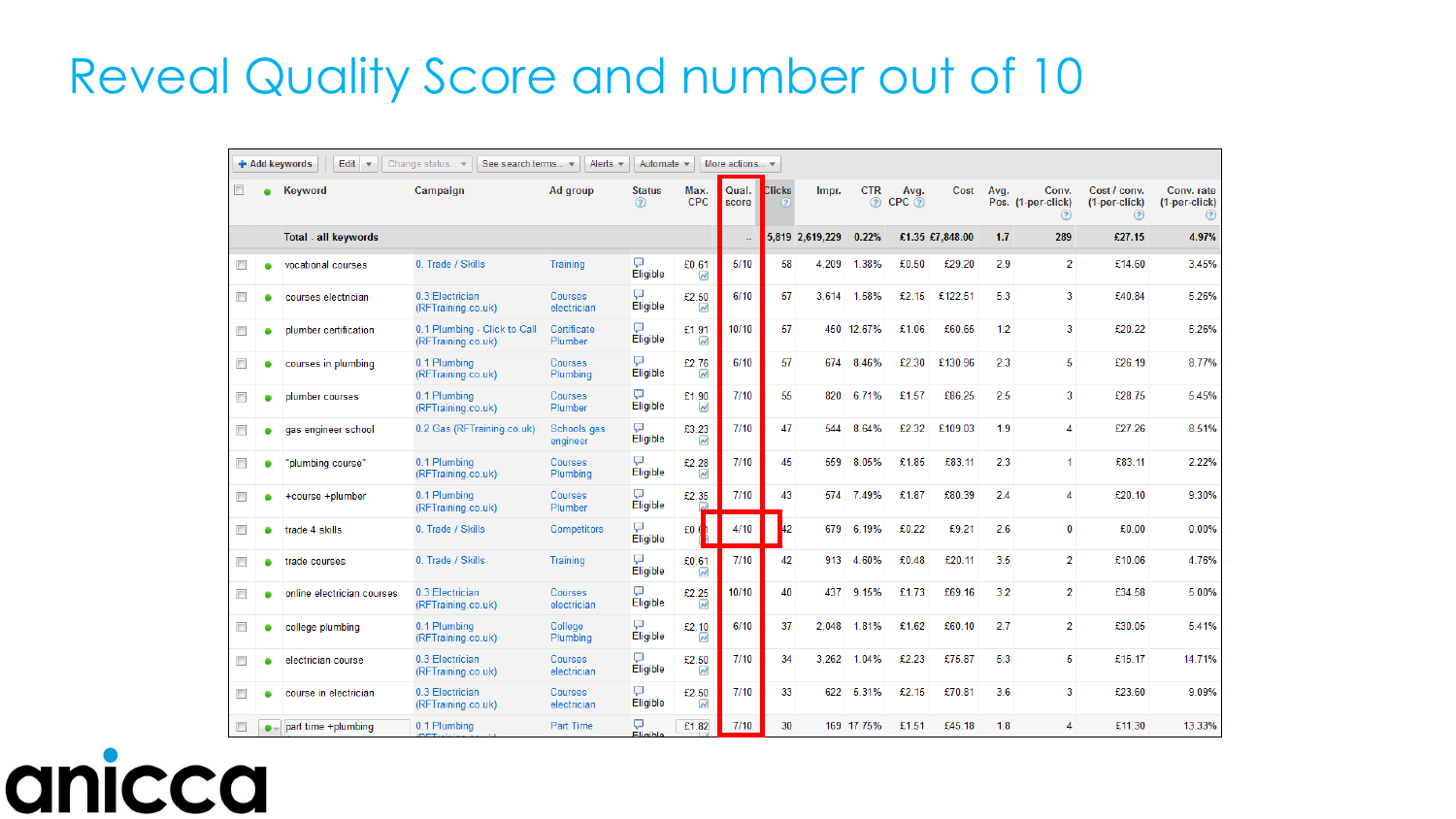#### Revealing Quality Score (out of 10)



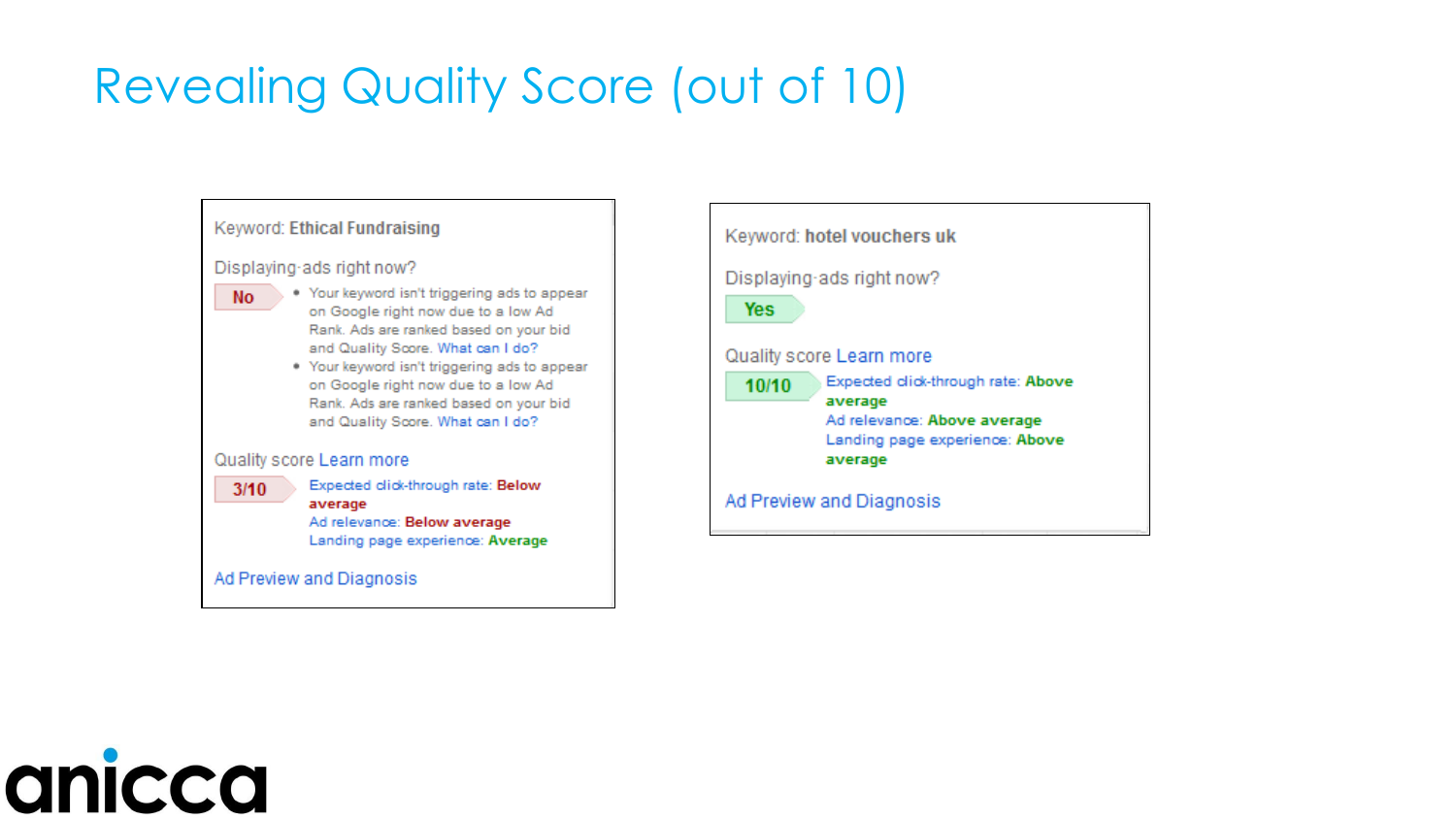How much Quality Score influences Ad Rank and you actually pay

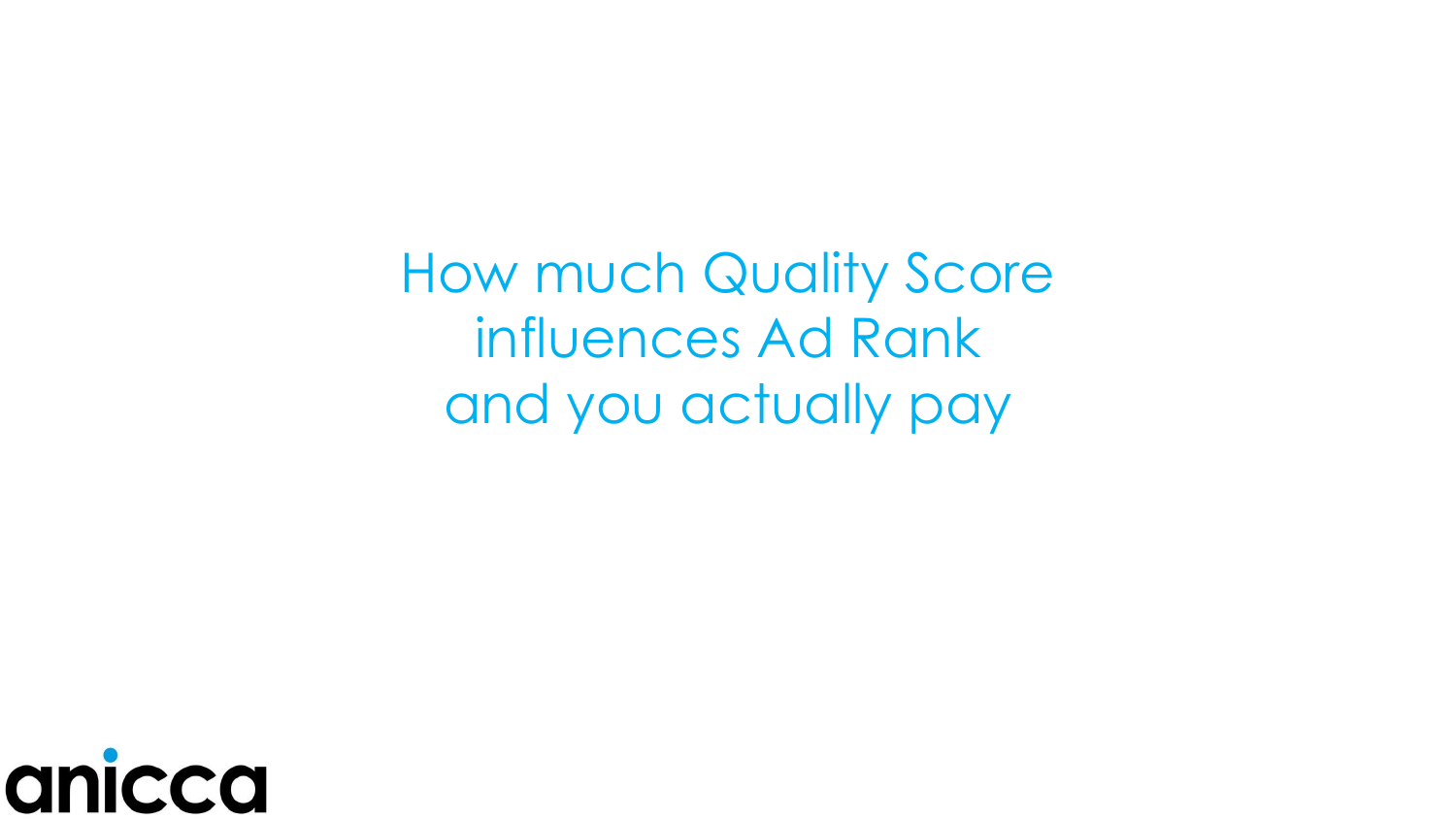#### How Quality Score your position (Ad Rank)

- ˃ Google rewards advertisers who have the most relevant ads by giving them a better position and by paying less – we use this to drive down costs!
- > Quality Score is used to measure relevancy so if you have a Quality Score of 8/10 you will pay approximately half as much for the same position as your competitor who has 4/10

| <b>Advertiser</b> | Maximum bid<br>(cost per<br>click) | <b>Quality Score</b><br>(out of 10) | Ad rank*<br>[CPCx]<br>Quality<br>Score) | <b>Position</b><br>achieved |
|-------------------|------------------------------------|-------------------------------------|-----------------------------------------|-----------------------------|
|                   | £2.00                              |                                     |                                         |                             |
| B                 | £1.50                              | 3                                   | 4.5                                     |                             |
|                   | £1.00                              |                                     | ٥                                       |                             |
| D                 | £0.50                              |                                     |                                         |                             |
|                   | £0.60                              |                                     | 4.8                                     |                             |

anio

*\*Your position in the search engine results is dependent on your Ad Rank, this is the max price per click you are prepared to pay (Max CPC or bid) multiplied by your Quality Score*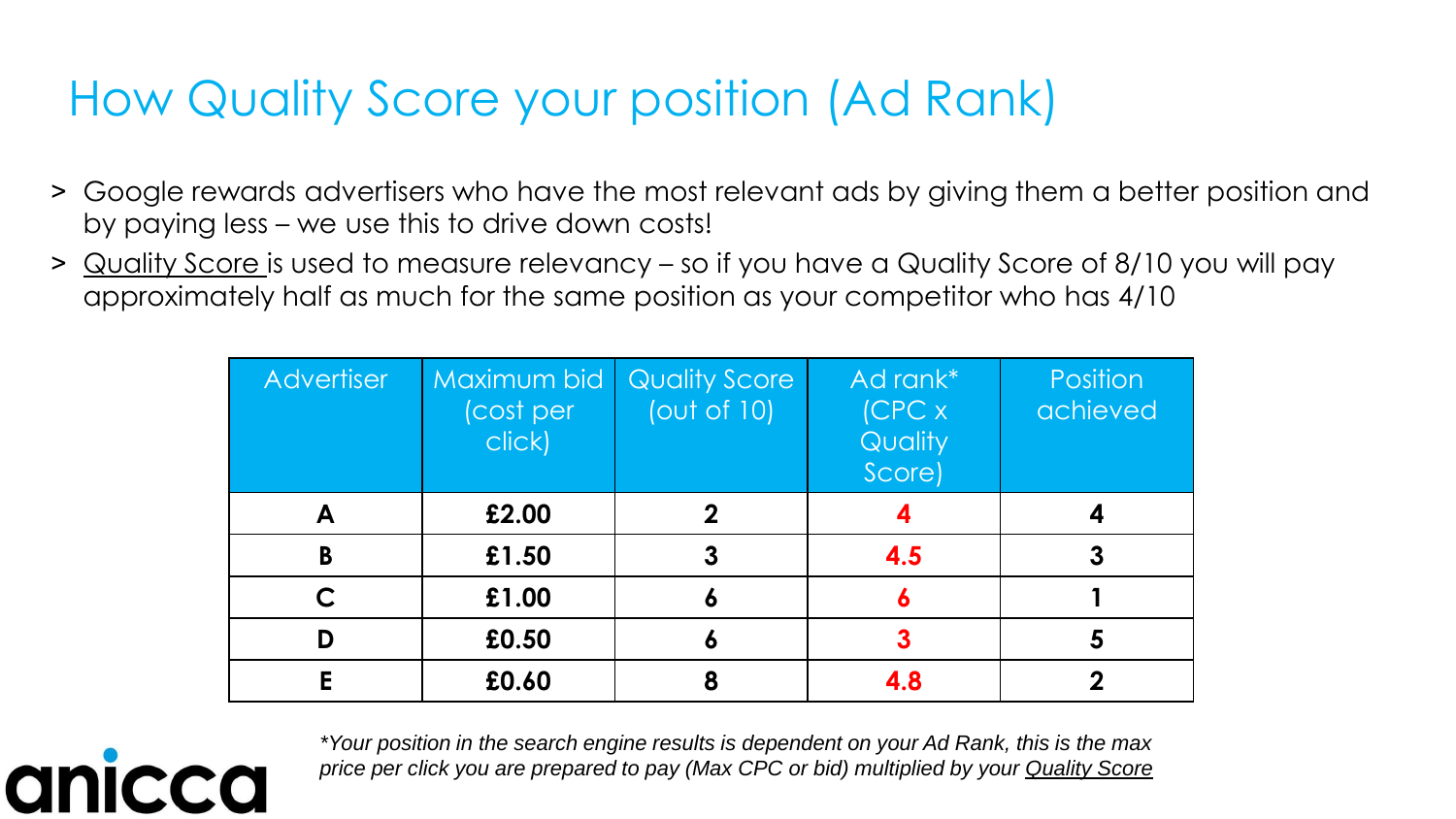#### What is Ad Rank

- ˃ Your position in the search engine results is dependent on the max price per click you are prepared to pay (Max CPC or bid) multiplied by your Quality Score – this is called your Ad Rank
- ˃ Recently Google has said that the presence of ad extension will increase your Ad Rank

*Our [system for ordering ads](https://support.google.com/adwords/answer/1722122?rd=2) on search results pages uses a calculation called [Ad Rank.](https://support.google.com/adwords/answer/1752122) Previously, Ad Rank was calculated using your max CPC bid and your [Quality Score](https://support.google.com/adwords/answer/2454010).* 

*[With this update, Ad Rank will also take into account a third component: the expected impact from your](https://support.google.com/adwords/answer/3333616) ad extensions and formats.* 

*In addition, we've increased the importance of Ad Rank in determining whether your ad is eligible to be displayed with extensions and formats.*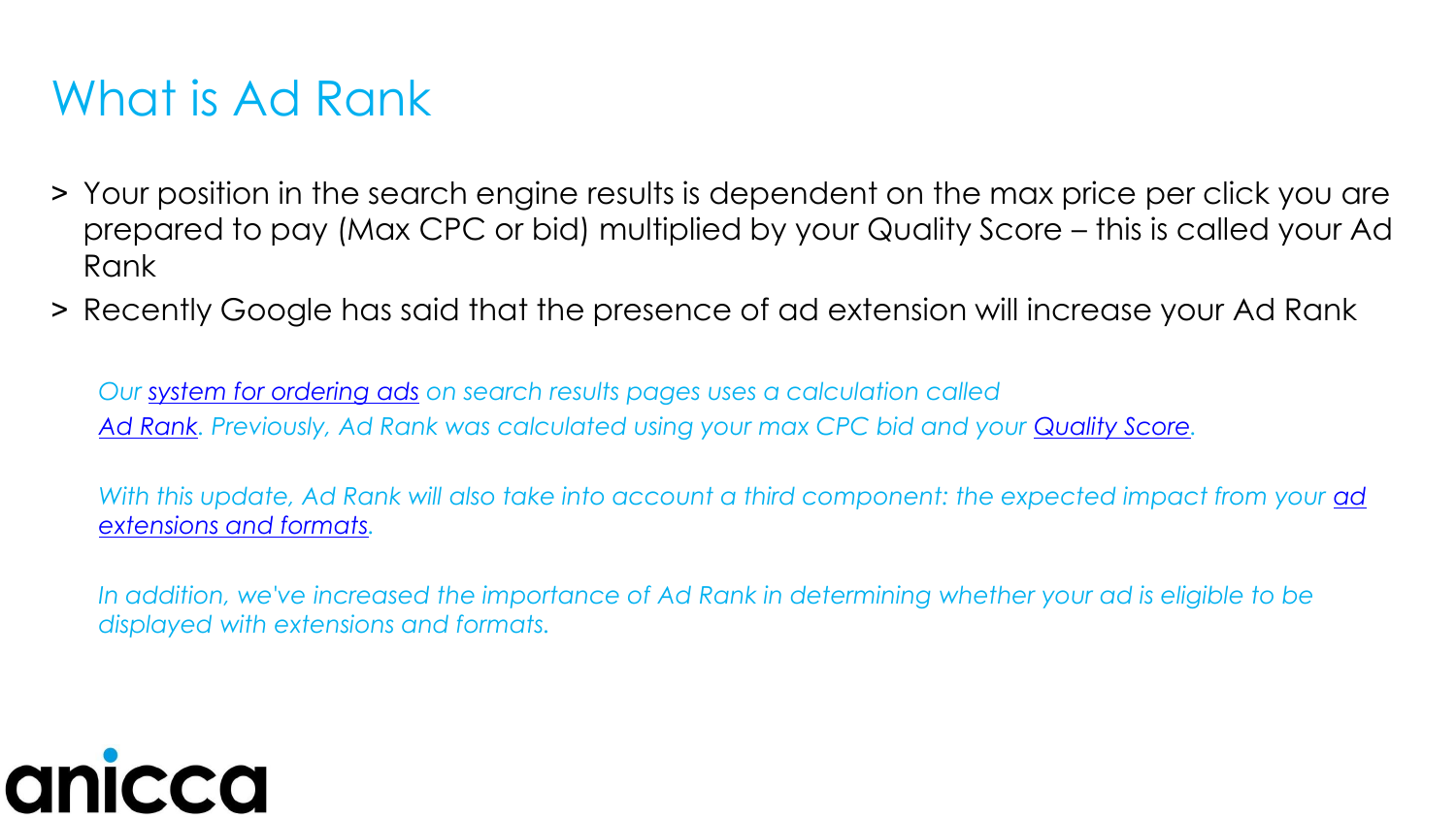#### Determining Your Price Per Click

| <b>Bid</b> | Quality<br>Score | Ad Rank               | Cost per click                                       |
|------------|------------------|-----------------------|------------------------------------------------------|
| £4         | 8                | 32                    | $24 \div 8 = \pounds 3.00$                           |
| £4         |                  | 24                    | $16 \div 6 = \pounds 2.66$                           |
| £4         |                  | Ō.                    | $12 \div 4 = £3.00$                                  |
| £3         |                  | $\mathbf{2}^{\prime}$ | $9 \div 4 = \pounds 2.25$                            |
| £3         |                  |                       | Min bid                                              |
|            |                  |                       | The lowest Ad Rank bidder starts the pricing auction |

The lowest Ad Rank bidder starts the pricing auction, and will pay the minimum bid.

Bidder no. 2 is paying less than bidder no. 3 for a higher position.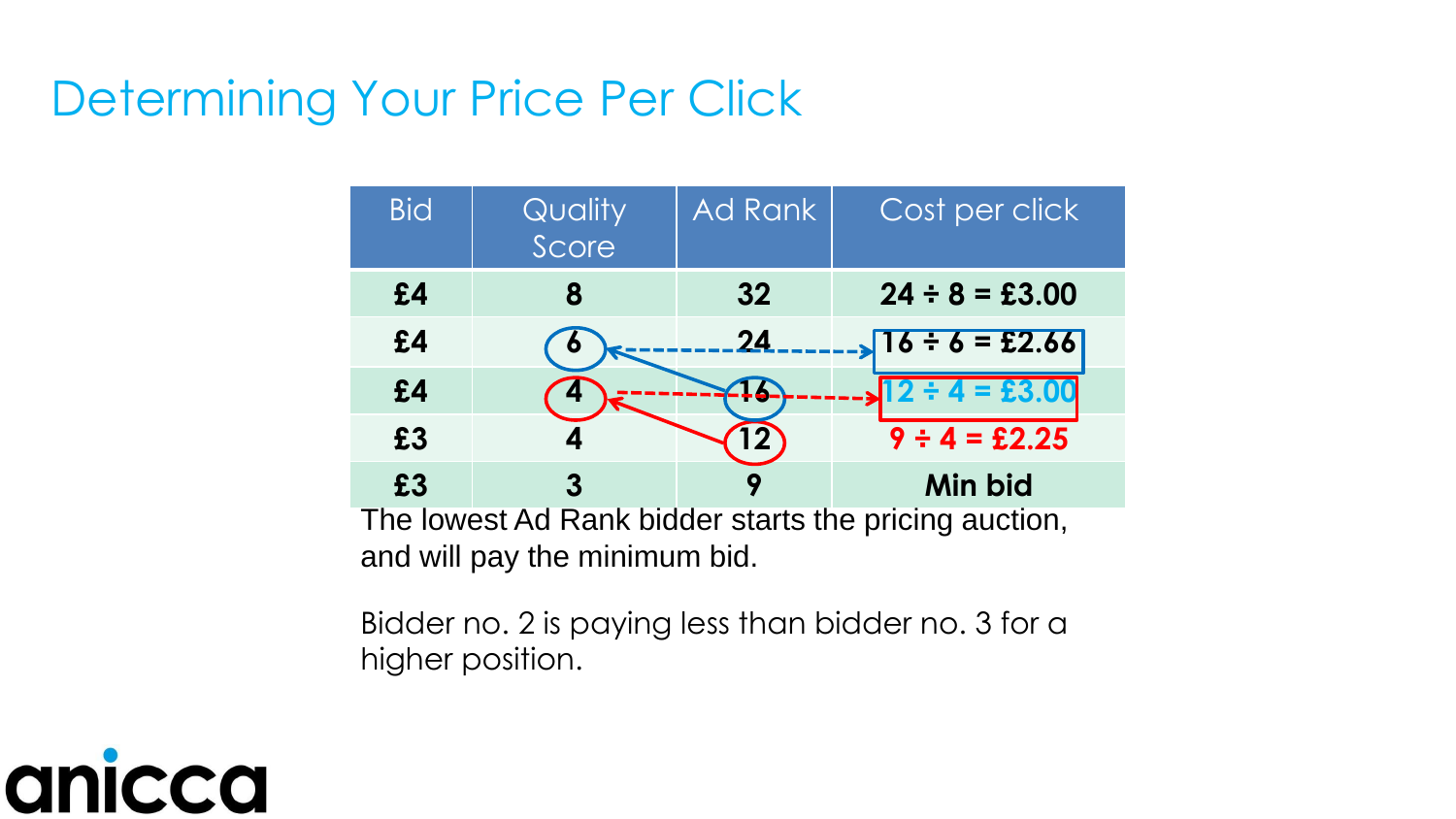#### Impact, Higher Quality Score: Lower Price

| <b>Bid</b> | Quality<br>Score | Ad Rank    | Cost per click              |
|------------|------------------|------------|-----------------------------|
| £4         |                  | <b>40-</b> | $24 \div 10 = \pounds 2.40$ |
| £4         | 6                | 24)        | $16 \div 6 = \pounds2.66$   |
| £4         | 4                | 16         | $12 \div 4 = \pounds3.00$   |
| £3         | 4                | 12         | $9 \div 4 = \pounds 2.25$   |
| £3         | 3                |            | Min bid                     |

By improving the Quality Score from 8 to 10, the actual cost per click was reduced from £3.00 to £2.40.

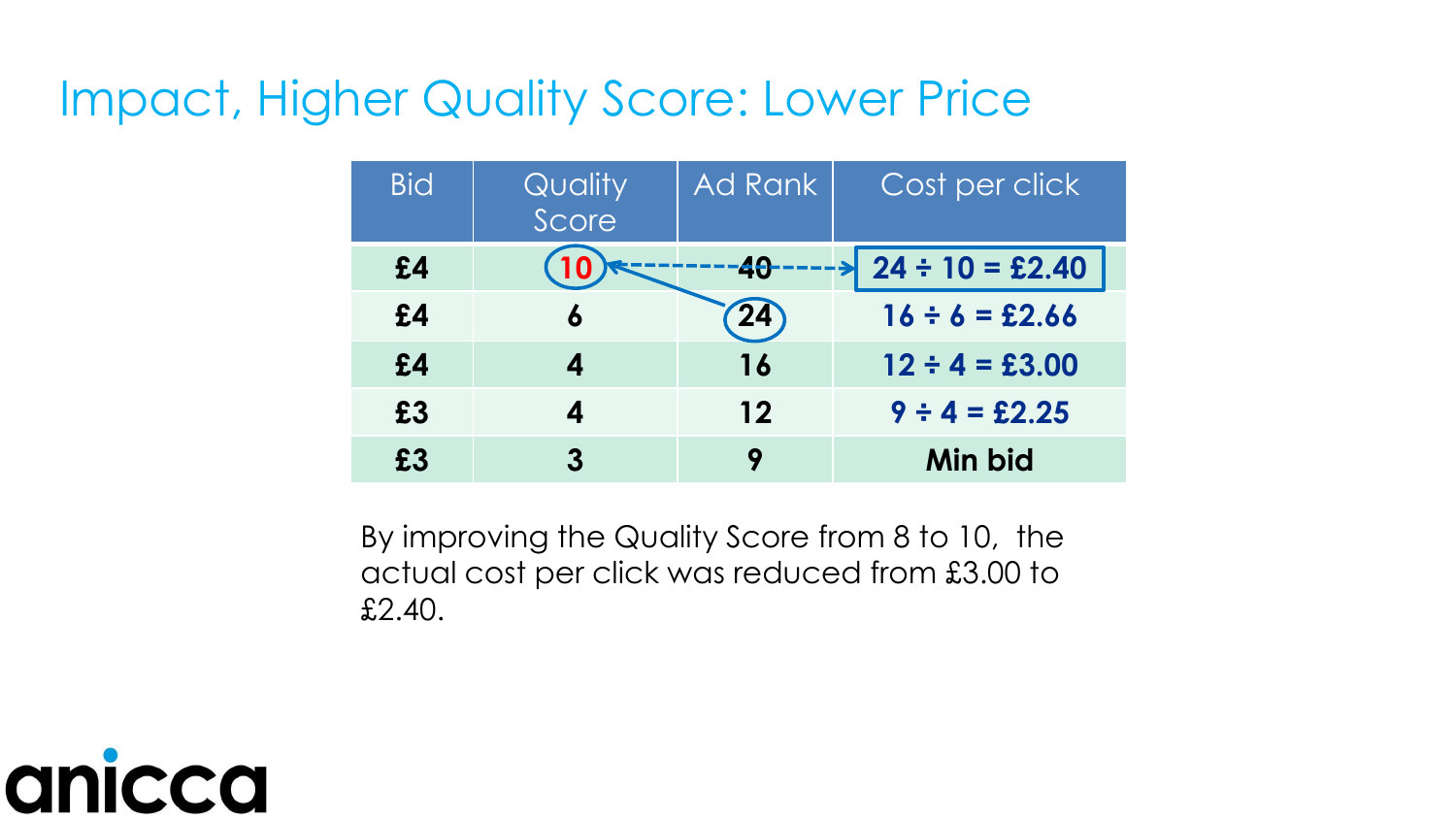#### **Practical**

- ˃ With your new knowledge about Quality Score and ad rank, list 10 ways you can reduce the CPC you pay whilst maintaining the same position:
	- 1. 2.
	- 3.
	-
	- 4.
	- 5.
	-
	- 6.
	- 7.
	- 8.
	- 9.
	- 10.

# a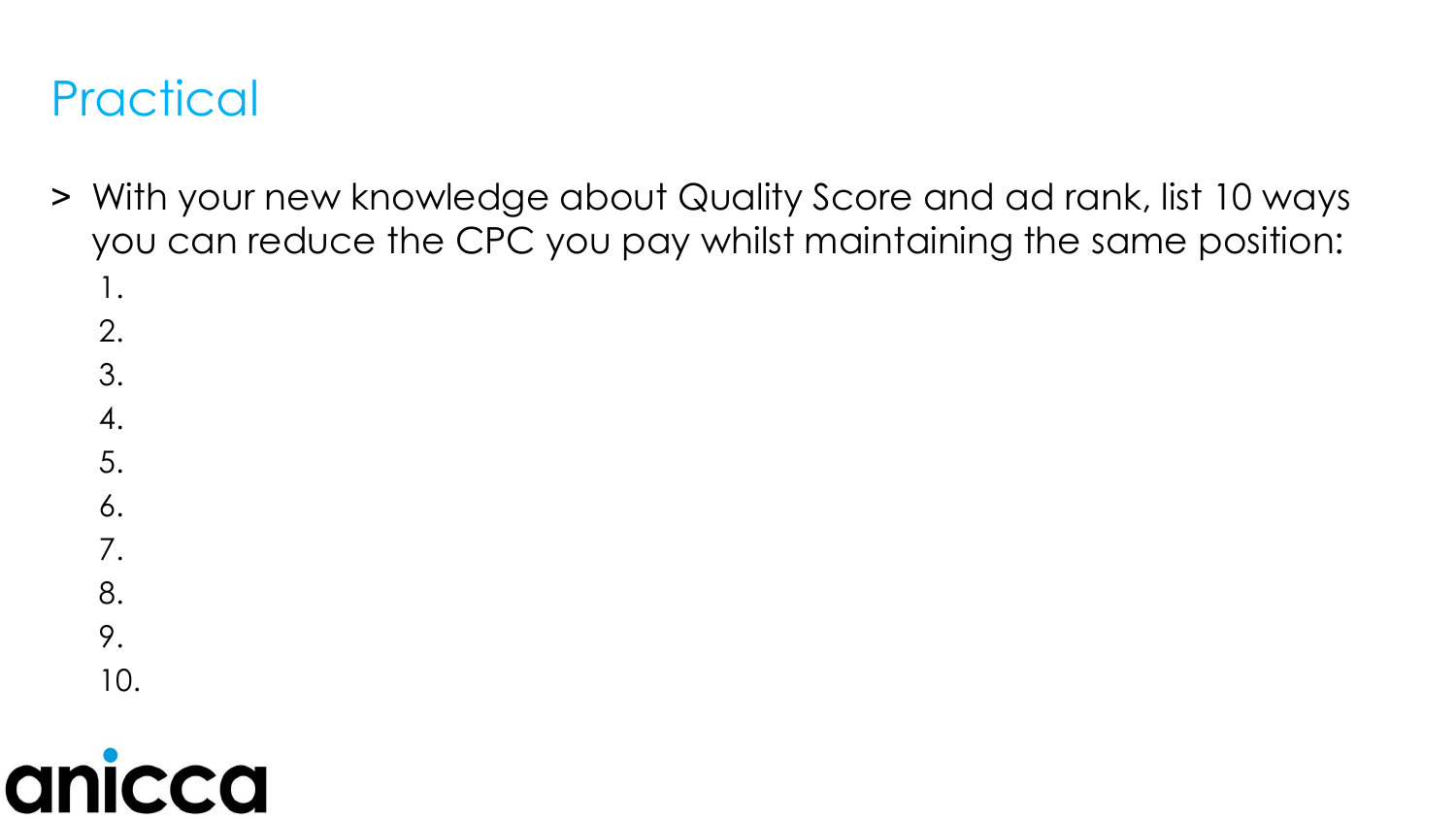### Optimisation and management of your account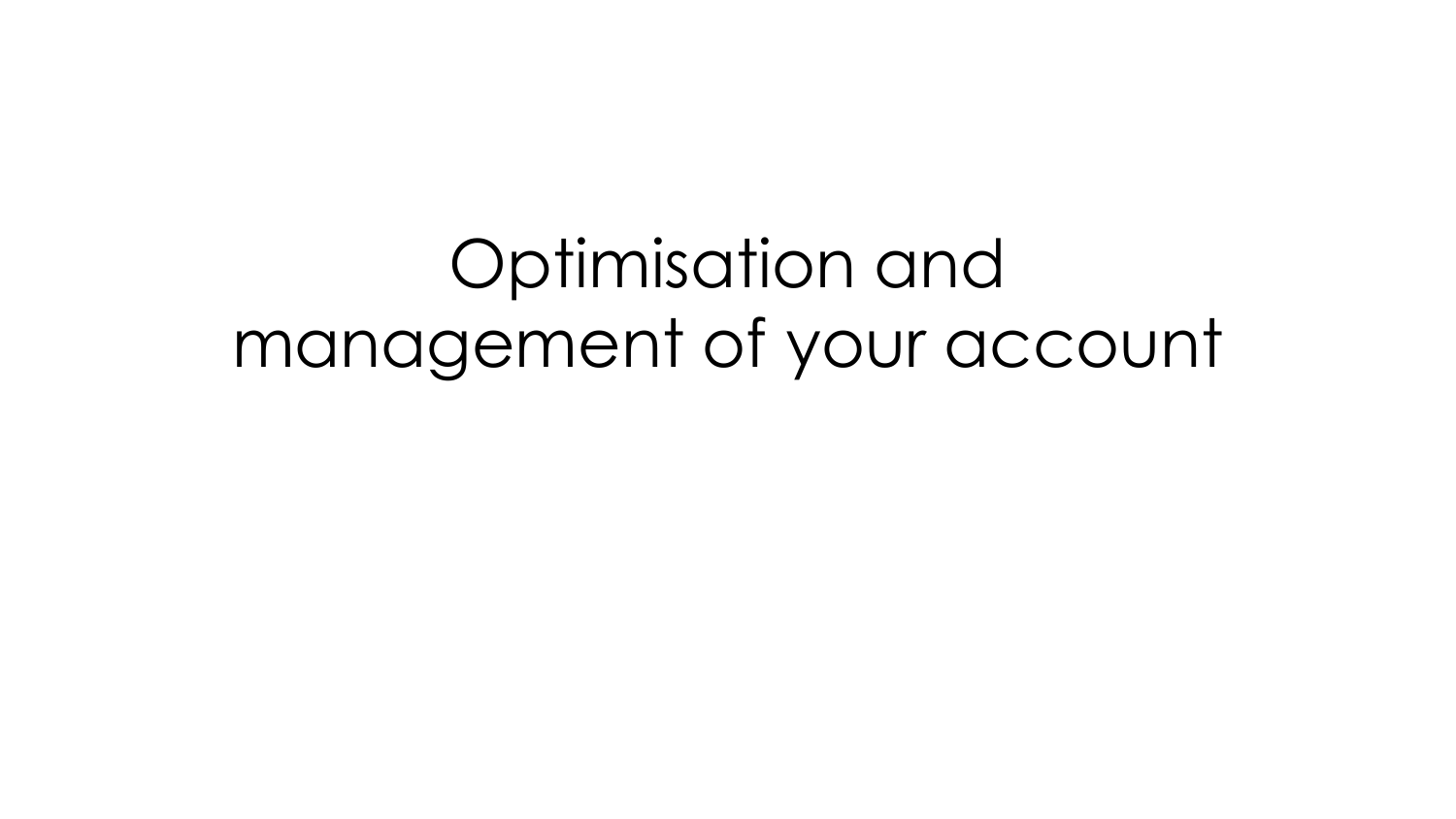#### Managing your campaigns

- > You need to monitor your campaign daily during the first few weeks
- ˃ Use the different tabs and graph options to visualise your data, so you have a good understanding of what is happening
- ˃ Monitor your positions, click through rates, Quality Score, and conversion rates
- ˃ Collect sufficient data before making too many changes, e.g. altering or pausing keyphrases and ad copy
- ˃ Use Google Analytics to understand what happens on your website

# anic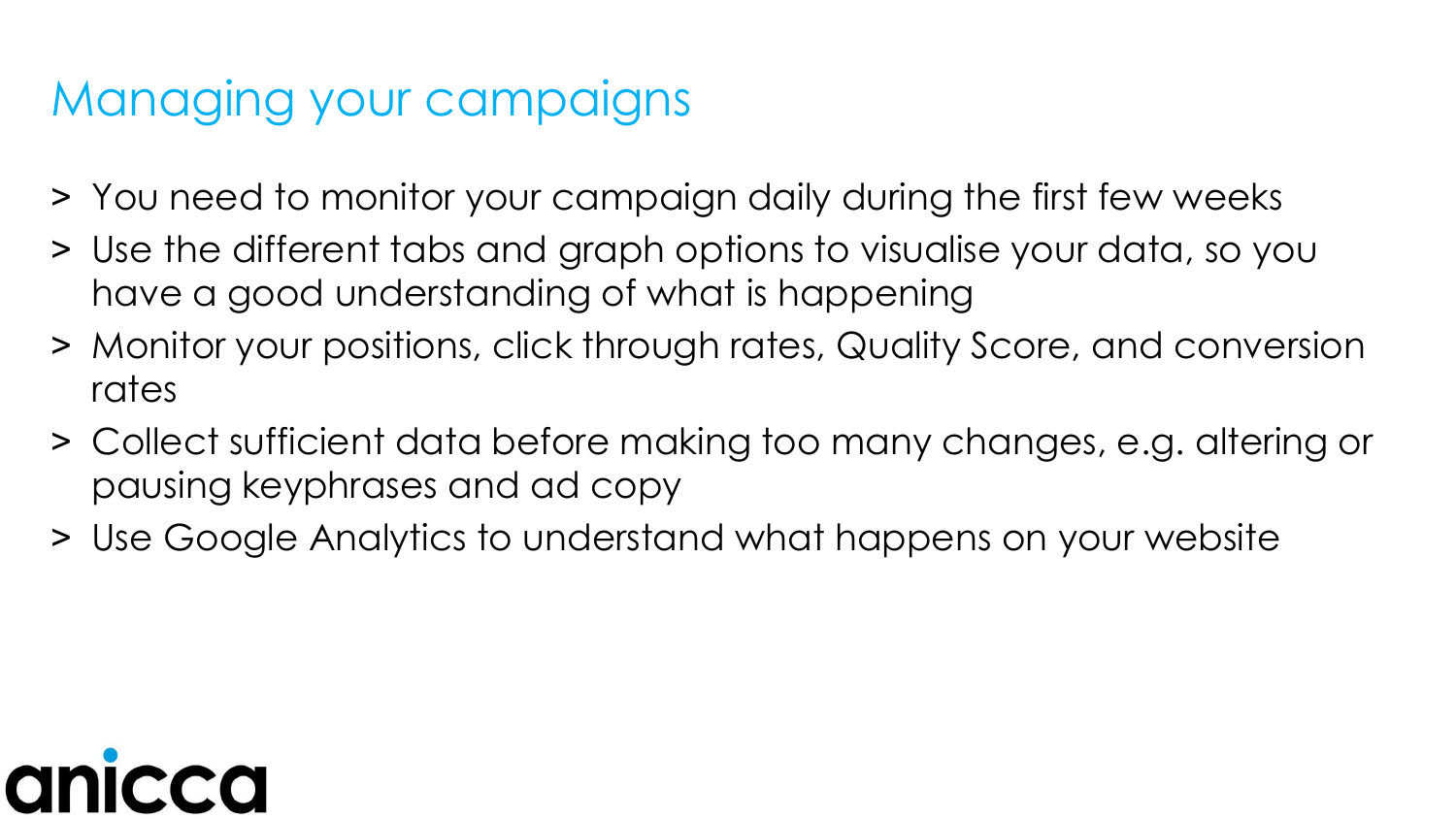#### PPC Goals

- ˃ To maximise the traffic (number of clicks)
- ˃ To reduce the Cost Per Click
- ˃ To obtain the best possible ad position
- ˃ To increase the Quality Score
- ˃ To increase the Click Through Rate (CTR)
- ˃ To maximise conversions
- ˃ To reduce the cost per conversion or CPA
- ˃ To make the best use of your budget
- ˃ Maximise revenue and ROI

## anı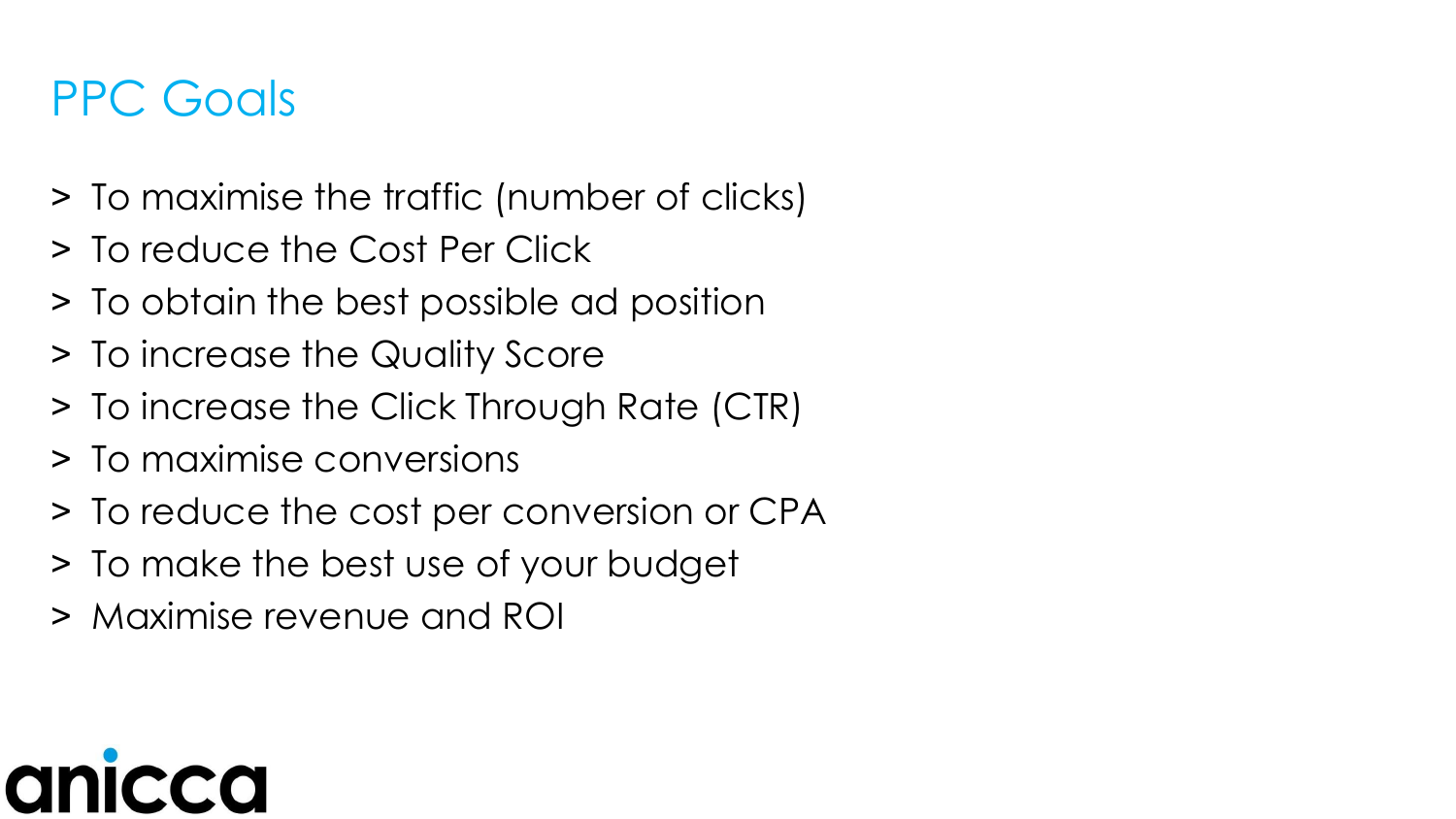#### Managing PPC – what's important

- ˃ Quality Score Google's measure of relevancy it affects your position and how much you pay (e.g. QS of 8/10 you pays half as compared with 4/10)
- ˃ Click through rate pause phrases and ads with a CTR below<1%, otherwise this drags down your QS
- ˃ Position and bidding you may have to bid lower (cost per click) and settle for position 3- 6 to avoid the bidding war of position 1-3, where the CPC will be too high!
- ˃ Cost per acquisition (CPA) most sites have a typical conversion rate of 1%. Your cost per sale or lead will be 100 x your cost per click – can you afford this?
- ˃ ROI how much revenue is generated compared with the cost

# anicco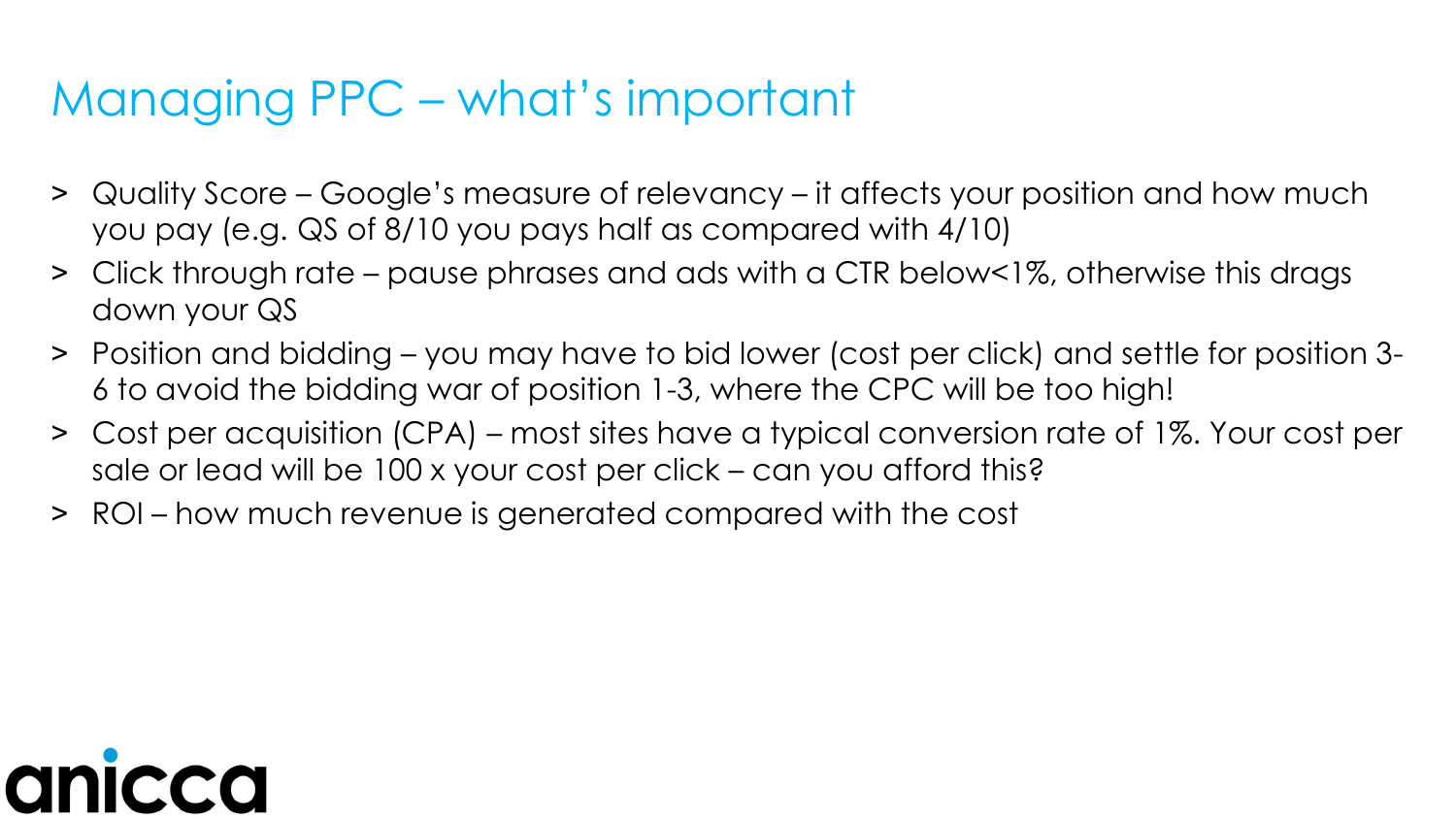#### Optimising your campaigns

- ˃ Getting the maximum number of relevant clicks from your budget
- ˃ Bidding and budgets
- ˃ Getting the maximum number of conversions from your clicks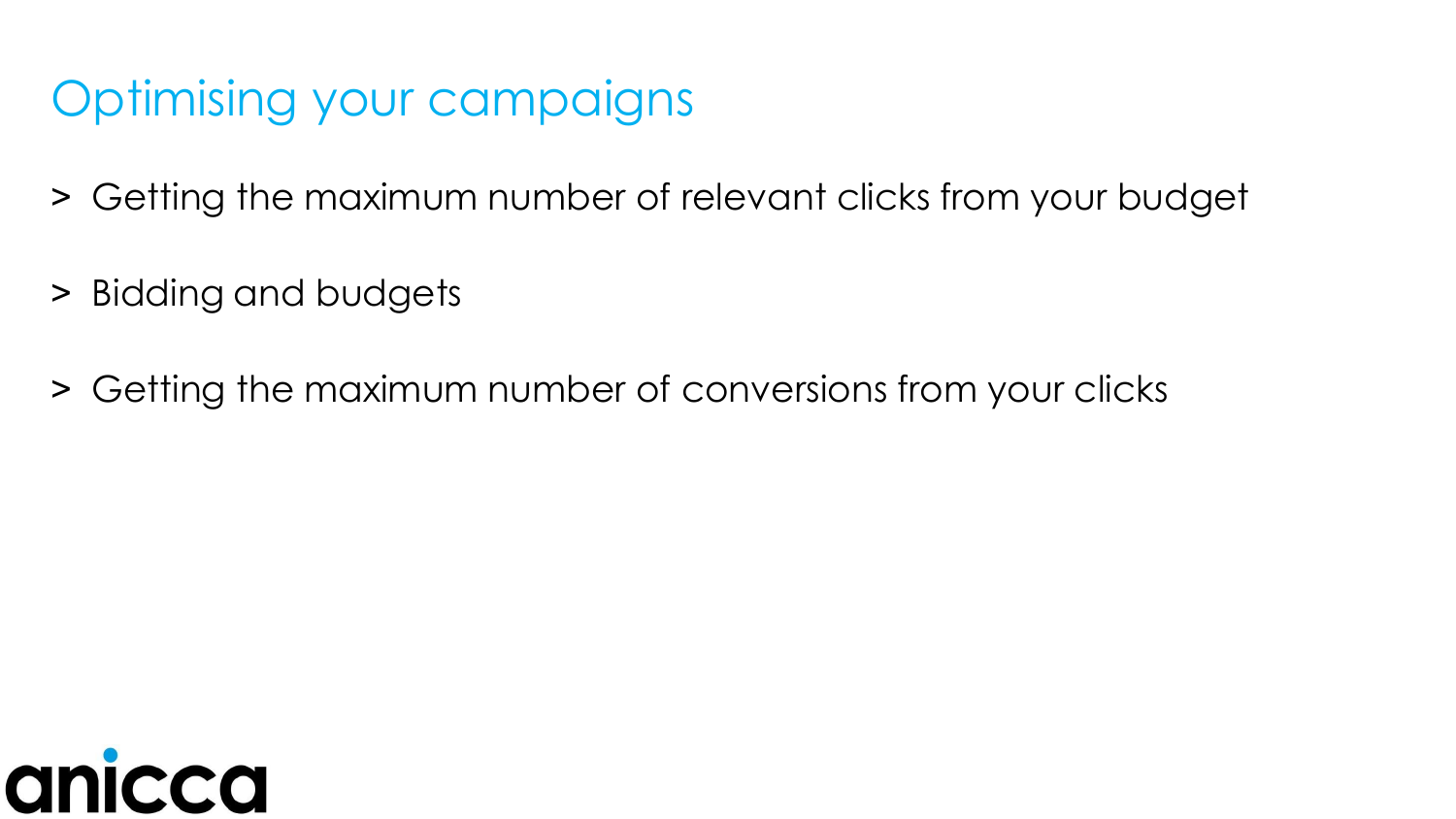Improving keyphrase and ad relevance

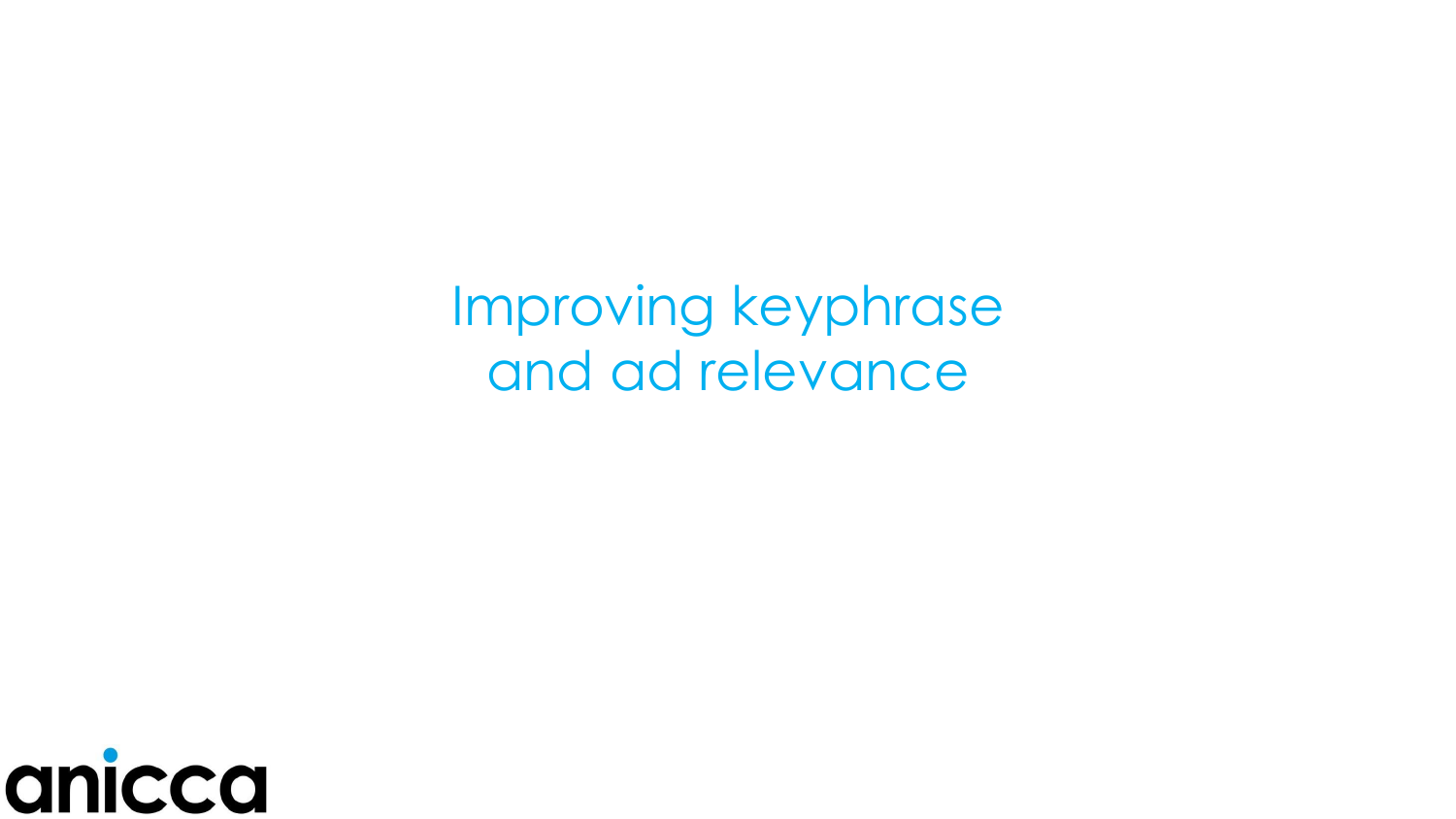#### Improving your relevancy

- ˃ Organise your campaigns by topic
- ˃ Create highly specific ad groups
- > Bidding on many thousands of specific phrases [exact match] rather than a few generic or broad match phrases (that appear in combination with other phrases)
- ˃ Choose specific keywords
- ˃ Use keyword matching options: exact, phrase, broad, modified broad match & negative
- ˃ Having relevant ads that match the keyphrases
- ˃ Keywords in your ad text or "Dynamic Keyword Insertion"
- ˃ Geo-targeting will ensure that only customers in the target area will see the ad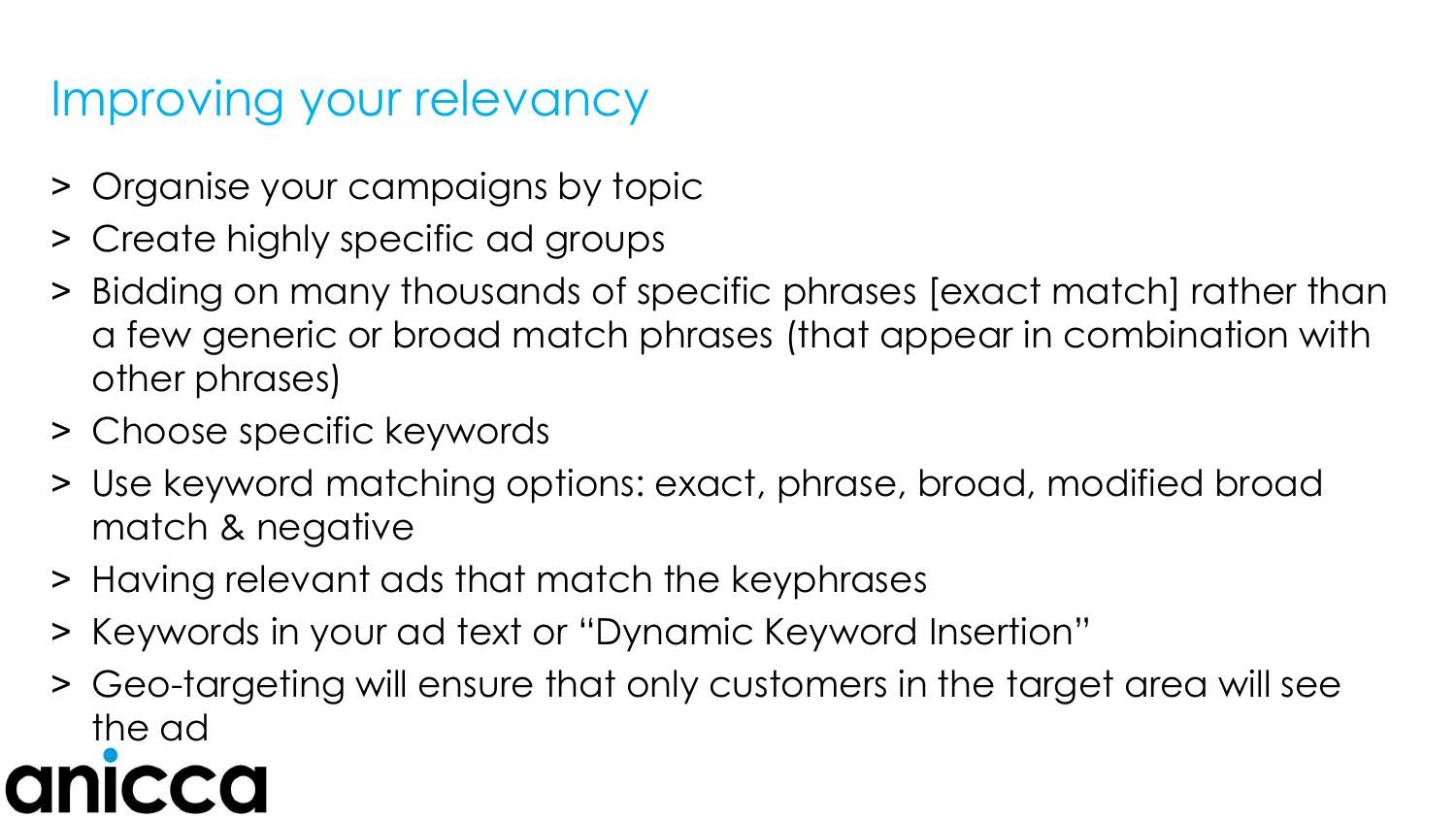Improving click through rates (CTR)

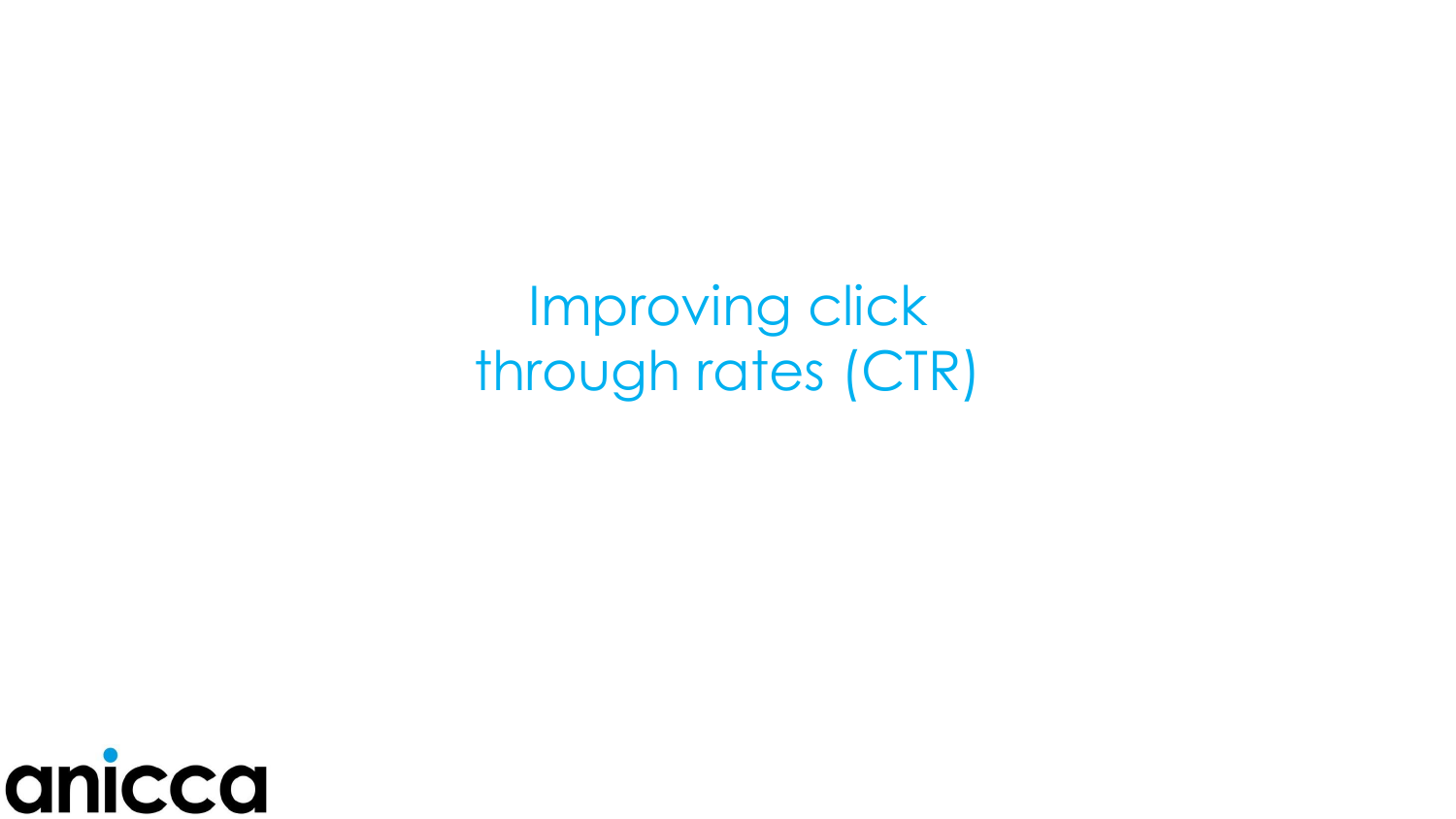#### Keyphrases and ads

- ˃ Use of all 4 keyphrase match types and negative match
- ˃ Use Dynamic Keyword Insertion
- ˃ Try to get as many people to click on your ads as possible, e.g. using offers, calls for action or product specific phrases
- ˃ User intention: Do not bid on very generic keyphrases
- ˃ Set your ad serving to "optimise for clicks"
- ˃ Test variations of ad copy
- ˃ Pause keyphrases and ads with <1% CTR

# a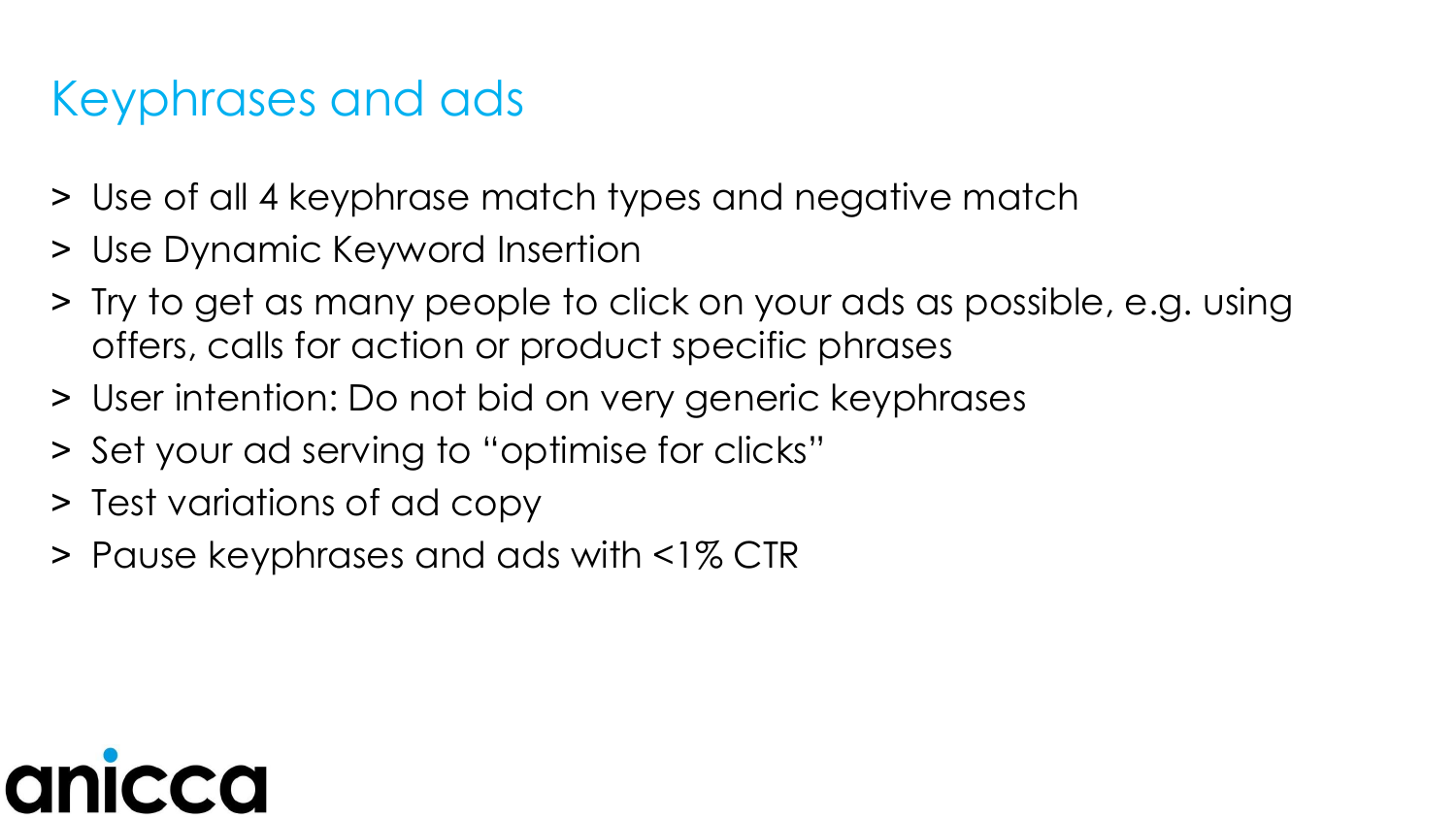#### Check the Click Through Rates by network

| Campaign                                                    |                      | <b>Budget Status @ Clicks</b> |       | Impr.   | CTR 2        | AWI.<br>CPC(2) | Cost      | Avu.<br>Pos. | $(1-per.$<br>click) 2 | Conv. Cost / conv.<br>$(1-per.$<br>click) (?) | Conv. rate<br>(1-per-<br>click) | View-through<br>Conv. (?) |
|-------------------------------------------------------------|----------------------|-------------------------------|-------|---------|--------------|----------------|-----------|--------------|-----------------------|-----------------------------------------------|---------------------------------|---------------------------|
| (2010 - 1.1 London)<br>Geo-targeted - dating<br>& singles   | £550.00/day Eligible |                               | 6,161 | 376,059 | 1.64%        | £1.07          | £6,565.49 | 3.6          | 440                   | £14.92                                        | 7.14%                           | $\bf{0}$                  |
| Google Search                                               |                      |                               | 2,012 | 177,979 | 1.13%        | £1.18          | £2,371.36 | 4.8          | 149                   | £15.91                                        | 7.41%                           | 0                         |
| Search partners                                             |                      |                               | 4,149 | 198,080 | 2.09%        | £1.01          | £4,194.13 | 2.6          | 291                   | £14.41                                        | 7.01%                           | 0                         |
| Content Network                                             |                      |                               | 0     | O       | 0.00%        | £0.00          | £0.00     | $\mathbf{0}$ | 0                     | £0.00                                         | 0.00%                           | 0                         |
| (2010 - 1.2 UK)<br>Search - London<br>Dating & singles      | £250.00/day Eligible |                               | 2,965 | 257,969 | 1.15%        | £1.04          | £3,078.43 | 3.8          | 218                   | £14.12                                        | 7.35%                           | $\bf 0$                   |
| Google Search                                               |                      |                               | 2,105 | 125,331 | 1.68%        | €1.05          | £2,218.34 | 4.6          | 173                   | €12.82                                        | 8.22%                           | 0                         |
| Search partners                                             |                      |                               | 860   | 132,638 | 0.65%        | €1.00          | £860.09   | 3            | 45                    | £19.11                                        | 5.23%                           | 0                         |
| Content Network                                             |                      |                               | 0     | o       | 0.00%        | £0.00          | £0.00     | Ü.           | O                     | €0.00                                         | 0.00%                           | 0                         |
| (2010 - 1.1 UK)<br>Search - London<br>Brand                 | £100.00/day Eligible |                               | 731   |         | 4,295 17.02% | £0.03          | £21.00    | 1.2          | 74                    | £0.28                                         | 10.12%                          | $\mathbf 0$               |
| Google Search                                               |                      |                               | 689   |         | 2.938 23.45% | £0.03          | £20.23    | 1.1          | 73                    | £0.28                                         | 10.60%                          | o                         |
| Search partners                                             |                      |                               | 42    | 1,357   | 3.10%        | €0.02          | £0.77     | 1.2          | 1                     | £0.77                                         | 2.38%                           | o                         |
| Content Network                                             |                      |                               | 0     | ū       | 0.00%        | £0.00          | £0.00     | 0            | o                     | £0.00                                         | 0.00%                           | o                         |
| (2010 - 5.2 Singapore<br>Geo-targeted - dating<br>& singles | £20.00/day Eligible  |                               | 696   | 167,155 | 0.42%        | £0.25          | £172.14   | 4.8          | 46                    | £3.74                                         | 6.61%                           | 0                         |
| Google Search                                               |                      |                               | 154   | 10,793  | 1.43%        | £0.23          | £36.13    | 5.1          | 18                    | £2.01                                         | 11.69%                          | 0                         |
| Search partners                                             |                      |                               | 542   | 156,362 | 0.35%        | £0.25          | €136.01   | 4.8          | 28                    | £4.86                                         | 5.17%                           | 0                         |
| Content Network                                             |                      |                               | 0     | ก       | 0.00%        | £0.00          | £0.00     | 0            | 0                     | £0.00                                         | 0.00%                           | 0                         |
| (2010 - 5.1 Singapore<br>Search - Dating &<br>singles       | £20.00/day Eligible  |                               | 655   | 124,279 | 0.53%        | £0.19          | £126.05   | 3.9          | 45                    | £2.80                                         | 6.87%                           | 0                         |
| Google Search                                               |                      |                               | 340   | 19,806  | 1.72%        | £0.17          | £58.50    | 4.7          | 30                    | £1.95                                         | 8.82%                           | 0                         |
| Search partners                                             |                      |                               | 315   | 104,473 | 0.30%        | £0.21          | £67.55    | 3.8          | 15                    | £4.50                                         | 4.76%                           | Û                         |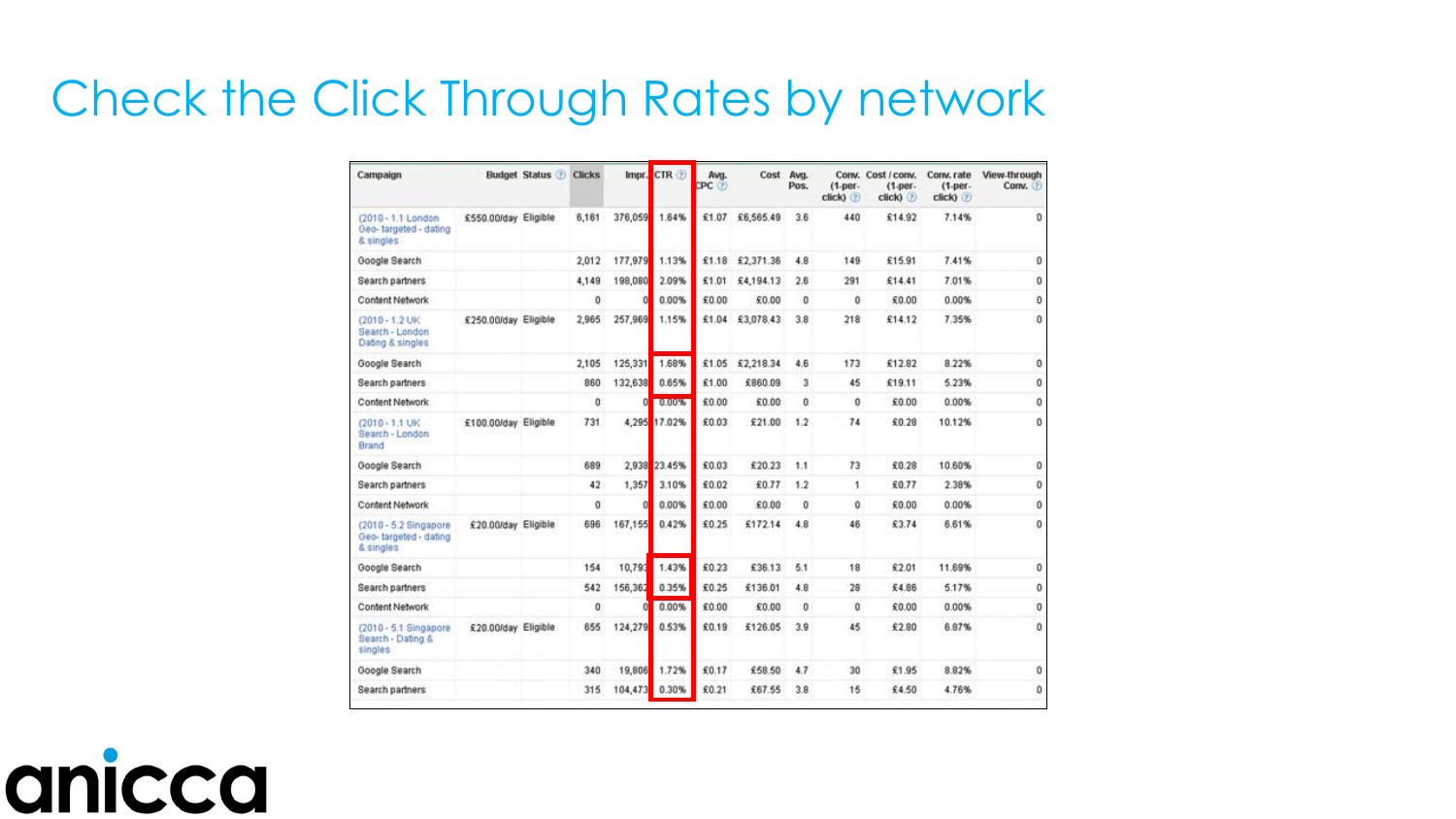#### Using filters with keyphrases

|                      | Campaigns                                          | Ad groups<br><b>Settings</b>                                      | Ads<br><b>Keywords</b>                | <b>Audiences</b><br><b>Ad extensions</b>                               | <b>Auto targets</b><br><b>Dimensions</b>                        | Display Network $\blacktriangledown$ |                     |                 |                 |       |                          |                    |                    |                                  |                                           |                               |                                        |                            |
|----------------------|----------------------------------------------------|-------------------------------------------------------------------|---------------------------------------|------------------------------------------------------------------------|-----------------------------------------------------------------|--------------------------------------|---------------------|-----------------|-----------------|-------|--------------------------|--------------------|--------------------|----------------------------------|-------------------------------------------|-------------------------------|----------------------------------------|----------------------------|
|                      |                                                    | All enabled keywords -<br>Seament -                               | Filter $\sim$<br>Columns $\sim$       | $\overline{\phantom{a}}$<br>$\pm$                                      | Search                                                          |                                      |                     |                 |                 |       |                          |                    |                    |                                  |                                           |                               |                                        |                            |
| $~\cdot$ Filter      |                                                    |                                                                   |                                       |                                                                        |                                                                 |                                      |                     |                 |                 |       |                          |                    |                    |                                  |                                           |                               |                                        |                            |
| <b>CTR</b>           |                                                    | $\sim$ $\sim$<br>$\mathbf{v}$ .                                   | $\times$<br>1%                        |                                                                        |                                                                 |                                      |                     |                 |                 |       |                          |                    |                    |                                  |                                           |                               |                                        |                            |
|                      | Impressions $\blacktriangledown$                   | $> = - \pi$                                                       | 100<br>$\times$                       |                                                                        |                                                                 |                                      |                     |                 |                 |       |                          |                    |                    |                                  |                                           |                               |                                        |                            |
|                      | + Add another                                      |                                                                   |                                       |                                                                        |                                                                 |                                      |                     |                 |                 |       |                          |                    |                    |                                  |                                           |                               |                                        |                            |
|                      | <b>Apply</b>                                       | Clear                                                             | Save filter Enter filter name         |                                                                        |                                                                 |                                      |                     |                 |                 |       |                          |                    |                    |                                  |                                           |                               |                                        |                            |
|                      |                                                    |                                                                   |                                       |                                                                        |                                                                 |                                      |                     |                 |                 |       |                          |                    |                    |                                  |                                           |                               |                                        | <b>View Change History</b> |
|                      | $\blacksquare$ Clicks $\blacktriangleright$<br>100 | $\blacksquare$ Converted clicks $\blacktriangledown$<br><b>VS</b> | Monthly $\blacktriangledown$          |                                                                        |                                                                 |                                      |                     |                 |                 |       |                          |                    |                    |                                  |                                           |                               |                                        |                            |
|                      | $50 -$                                             |                                                                   |                                       |                                                                        |                                                                 |                                      |                     | 0.5             |                 |       |                          |                    |                    |                                  |                                           |                               |                                        |                            |
|                      | $0 -$<br>Apr 2010                                  |                                                                   |                                       |                                                                        |                                                                 |                                      | Jul 2014            |                 |                 |       |                          |                    |                    |                                  |                                           |                               |                                        |                            |
|                      | + KEYWORDS                                         | Edit $\sim$<br>Details $\sim$                                     | Bid strategy $\star$                  | Automate $\sim$<br>Labels $\star$                                      |                                                                 |                                      |                     |                 |                 |       |                          |                    |                    |                                  |                                           |                               |                                        |                            |
| $\qquad \qquad \Box$ | $\blacksquare$                                     | Keyword                                                           | Campaign                              | Ad group                                                               | Status <sup>?</sup>                                             | Max. Campaign<br>CPC ? type ?        | Campaign<br>subtype | <b>↓Clicks</b>  | Impr.           | CTR ? | Avg.<br><b>CPC</b><br> 2 | Cost <sub>2</sub>  | Avg.<br>Pos.<br> 7 | Converted<br>clicks <sup>?</sup> | Cost /<br>converted<br>click <sup>?</sup> | conversion<br>rate $\sqrt{2}$ | Click View-through Labels ?<br>conv. ? |                            |
|                      |                                                    | Total - all account ?                                             |                                       |                                                                        |                                                                 |                                      |                     |                 | 31,186 1,918,23 | 1.63% |                          | $E0.76$ £23,576.18 | 2.4                | 267                              | £88.28                                    | 0.86%                         | $\bf{0}$                               |                            |
| $\Box$               |                                                    | photography aerial                                                | General                               | 1. Aerial Photography - A.1: Photography Aerial D Below first page bid | First page bid estimate: £1.71                                  | £0.79 Search<br>Metwork only         | All features        | 327             | 56,48           | 0.58% | <b>EO.94</b>             | £308.84            | 3.0                | $\overline{0}$                   | £0.00                                     | 0.00%                         |                                        | $0$ Low QS                 |
| 8                    |                                                    | [mast photography]                                                | <b>Masts</b>                          | 1. Aerial Photography - SQ - Mast Photography $\Box$ Eligible          |                                                                 | £0.69 Search<br>Metwork only         | All features        | 56              | 5,61            | 1.00% | <b>EO.65</b>             | £36.41             | 1.6                | $\blacktriangleleft$             | £36.41                                    | 1.79%                         |                                        | $0 - 10\%$                 |
| $\Box$               |                                                    | "ariel photography"                                               | General                               | 1. Aerial Photography - SQ - Ariel Photography                         | <b>D</b> Below first page bid<br>First page bid estimate: £1.28 | £0.83 Search<br>Network only         | All features        | 25              | 3.01            | 0.83% | <b>E0.95</b>             | £23.85             | 2.3                | $\bullet$                        | £0.00                                     | 0.00%                         |                                        | $0 -$                      |
| $\Box$               |                                                    | infrared survey                                                   | 2. Thermal / Infra Red<br>Photography | infrared survey                                                        | $\Box$ Eligible                                                 | £2.50 Search<br>Network only         | All features        | 13 <sup>°</sup> | 1.94            | 0.67% | E0.74                    | £9.60              | 4.4                | $\overline{0}$                   | £0.00                                     | 0.00%                         |                                        | $0$ Low QS                 |
| $\Box$               |                                                    | hd aerial filming                                                 | 3. Videography                        | E: Aerial Filming - HD                                                 | $\Box$ Eligible                                                 | £1.16 Search<br>Network only         | All features        | 13 <sup>°</sup> | 2,32            | 0.56% | <b>E0.82</b>             | £10.71             | 2.3                | $\overline{0}$                   | £0.00                                     | 0.00%                         |                                        | $0 -$                      |
| $\Box$               | $\bullet$                                          | "arial photographs"                                               | General                               | 1. Aerial Photography - SQ - Arial Photographs                         | $\Box$ Eligible                                                 | £0.83 Search<br>Network only         | All features        | 12              | 1.45            | 0.83% | <b>E0.89</b>             | £10.73             | 2.3                | $\overline{0}$                   | £0.00                                     | 0.00%                         |                                        | $0 -$                      |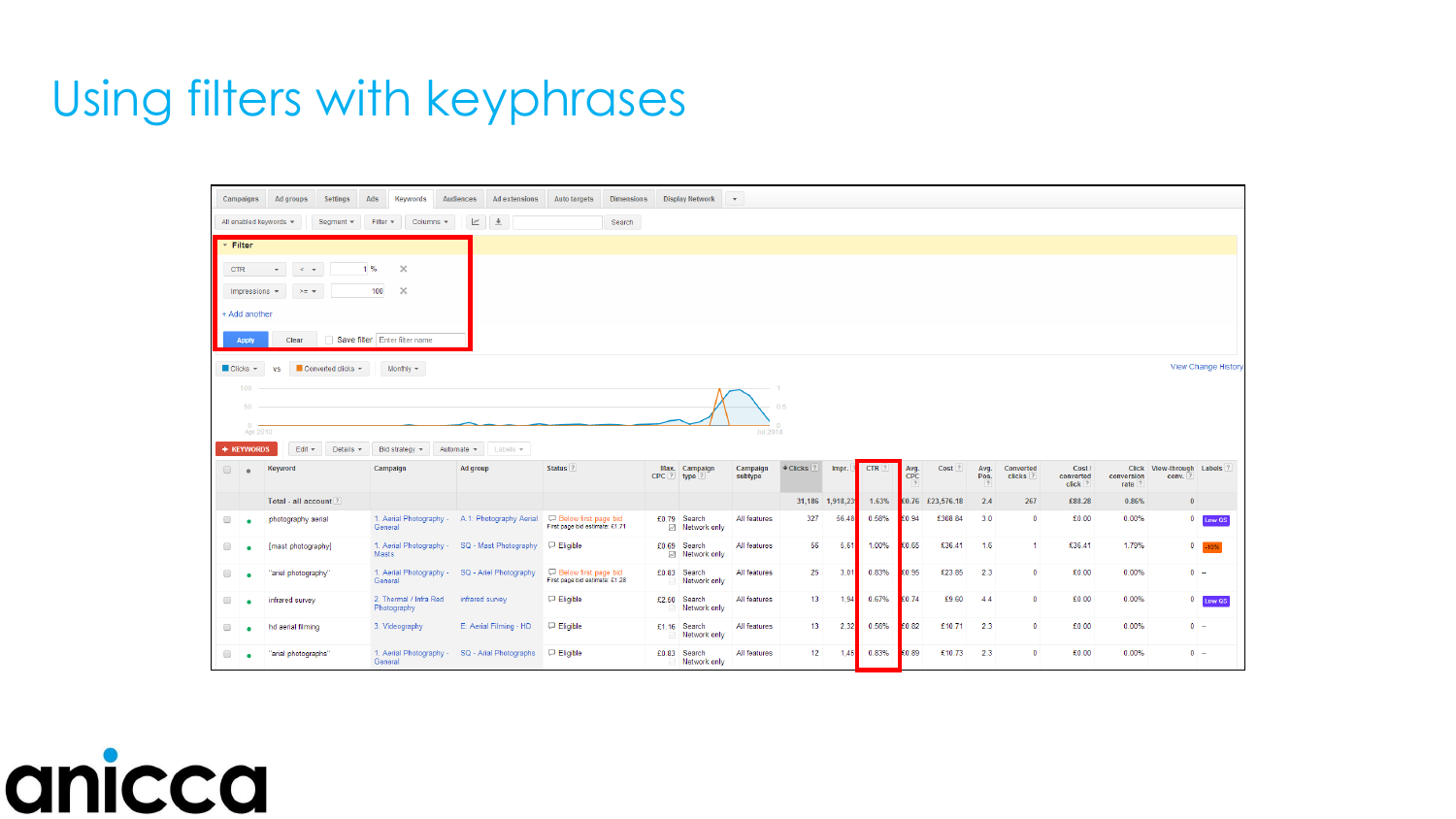#### Check CTR of ads as well as keyphrases

| $+ AD -$ | Edit $\star$<br>Automate -                                                                                                              | More actions $\blacktriangledown$ | Labels $\blacktriangledown$ |          |                        |                     |                        |              |        |                 |               |                                 |                                  |                                        |                                   |                         |
|----------|-----------------------------------------------------------------------------------------------------------------------------------------|-----------------------------------|-----------------------------|----------|------------------------|---------------------|------------------------|--------------|--------|-----------------|---------------|---------------------------------|----------------------------------|----------------------------------------|-----------------------------------|-------------------------|
|          | Ad                                                                                                                                      | Status <sup>?</sup>               | Labels <sup>?</sup>         | % Served | Campaign type ?        | Campaign<br>subtype | Clicks ? Impr. ? CTR ? |              |        | Avg. CPC Cost ? |               | Avg. Pos.<br>$\left  \right.$ ? | Converted<br>clicks <sup>?</sup> | Cost / converted<br>click <sup>?</sup> | <b>Click conversion</b><br>rate ? | View-through<br>conv. ? |
|          | McDonald's Franchises<br>Find out more info about starting<br>your own McDonald's franchise.<br>franchiseinfo.co.uk/McDonalds           | Approved                          | ж.                          | 31.13%   | Search Network<br>only | All features        | 167                    | 760          | 21.97% | £0.32           | £53.67        | 1.1                             | 0                                | £0.00                                  | 0.00%                             |                         |
| 0        | <b>McDonald's Franchises</b><br>Get expert legal & financial advice<br>on starting your own franchise.<br>franchiseinfo.co.uk/McDonalds | Paused                            | $\sim$                      | 68.87%   | Search Network<br>only | All features        | 233                    | 1,681        | 13.86% | £0.33           | £76.04        | 1.2                             | $\Omega$                         | £0.00                                  | 0.00%                             | $\Omega$                |
|          | Total - all but deleted ads ?                                                                                                           |                                   |                             |          |                        |                     | 400                    | 2.441        | 16.39% |                 | £0.32 £129.71 | 1.2                             | $\bf{0}$                         | £0.00                                  | 0.00%                             | $\bf{0}$                |
|          | Total - Search <sup>?</sup>                                                                                                             |                                   |                             |          |                        |                     | 400                    | 2,441        | 16.39% |                 | £0.32 £129.71 | 1.2                             | $\bf{0}$                         | £0.00                                  | 0.00%                             | $\bf{0}$                |
|          | <b>Total - Display Network ?</b>                                                                                                        |                                   |                             |          |                        |                     | $\bf{0}$               | $\mathbf{0}$ | 0.00%  | £0.00           | £0.00         | 0.0                             | $\bf{0}$                         | £0.00                                  | 0.00%                             | $\bf{0}$                |
|          | Total - all ad group ?                                                                                                                  |                                   |                             |          |                        |                     | 400                    | 2,441        | 16.39% |                 | £0.32 £129.71 | 1.2                             | $\bf{0}$                         | £0.00                                  | 0.00%                             | $\mathbf{0}$            |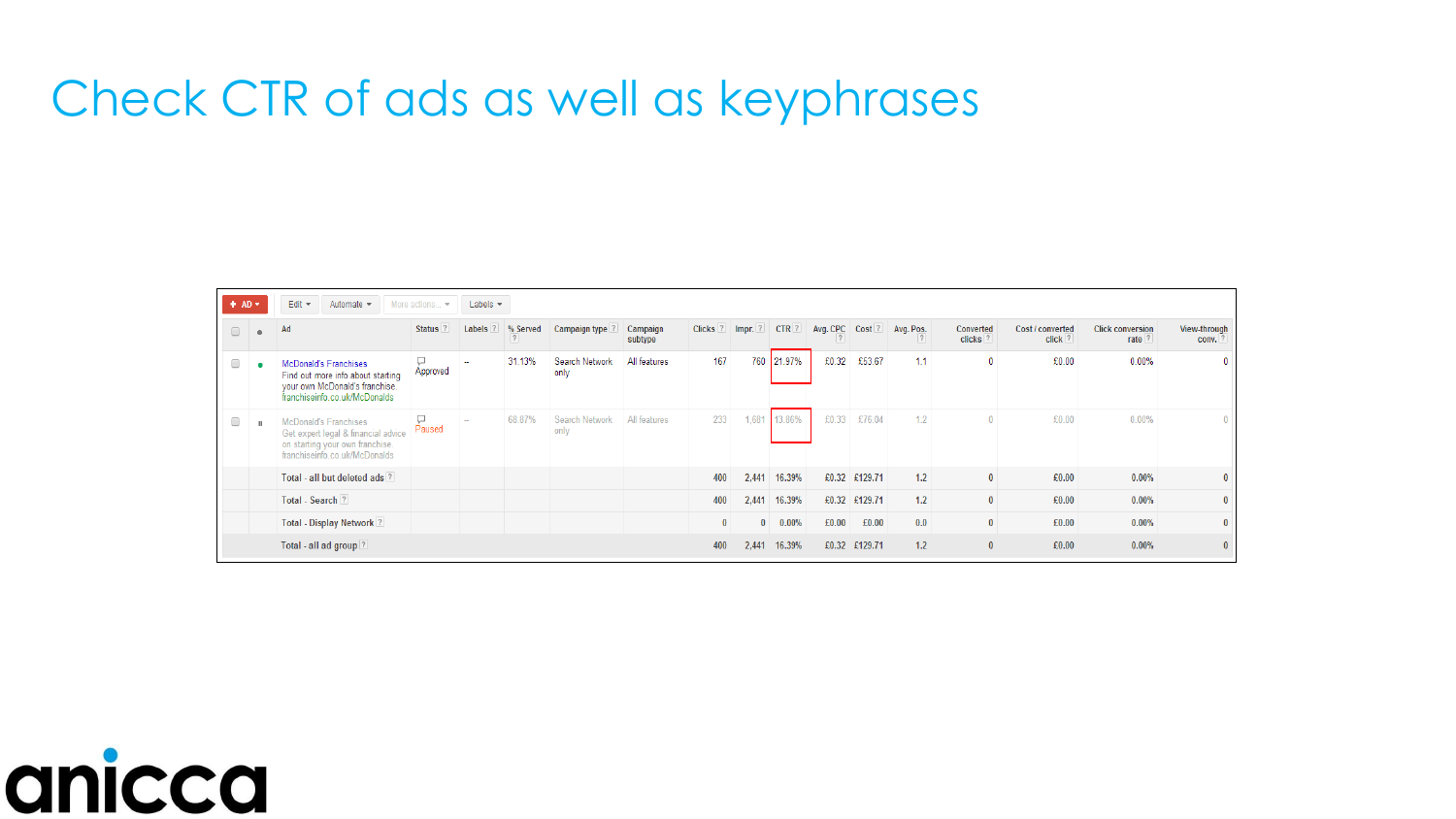#### Adding Negatives

- ˃ Negatives are needed when using phrase and broad match terms, so you are not seen for unrelated phrases
- ˃ Use tools to find negatives
	- ˃ Keyword Planner (when you initially set-up the account)
	- ˃ "See Search Terms" on Keyword tab
- ˃ Add negatives at ad group or campaign level, this procedure should be repeated every week
- ˃ Negatives should improve your click through rate (CTR) and your Quality Score as your ads will be more relevant

# anic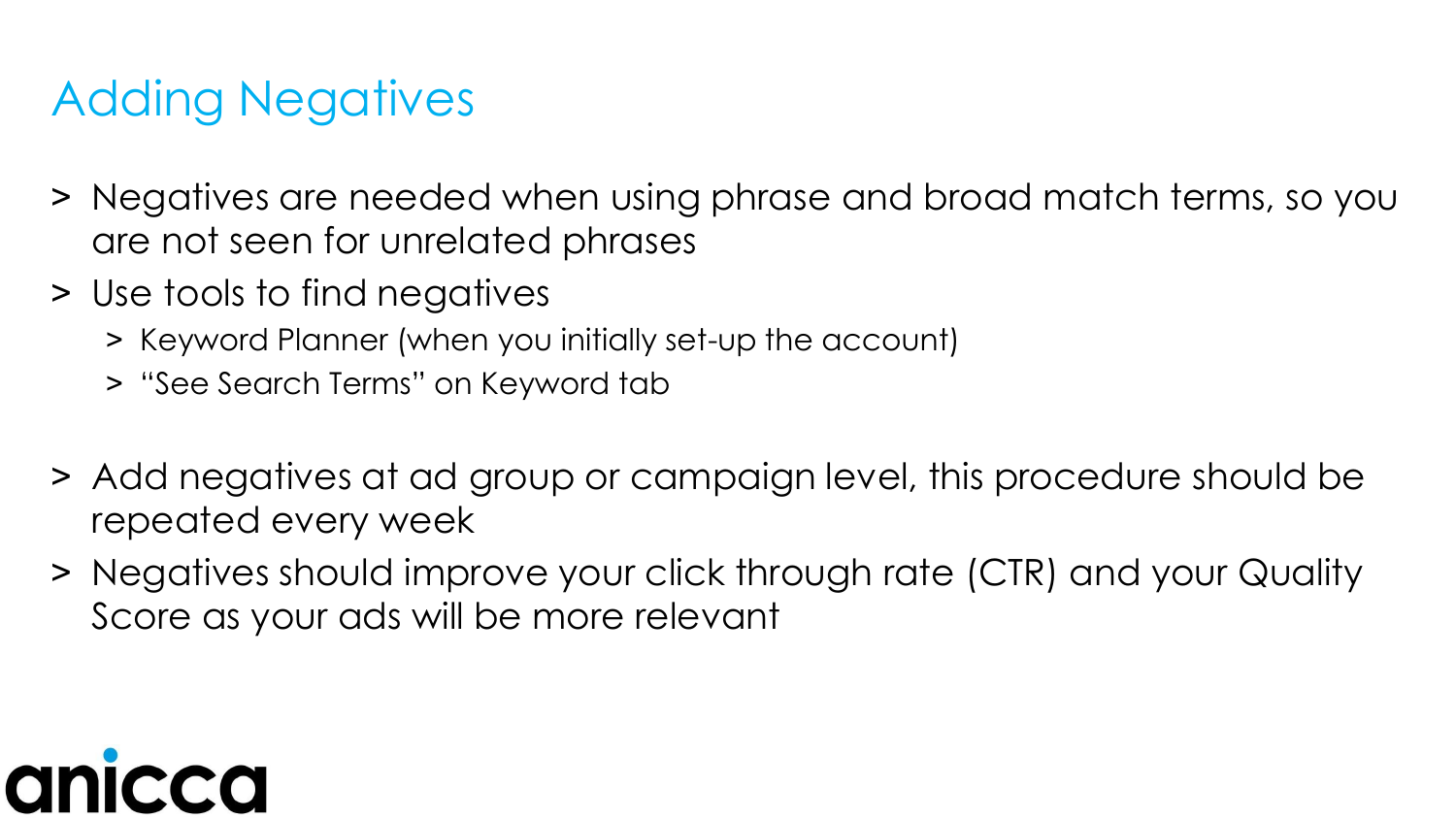#### Keyphrase details (Search Terms)

|                                |                                                                          | All but deleted keywords $\sim$                |                                   | Segment $\sim$                                                                                           | Filter $\star$<br>Columns $\sim$                       | $\sim$<br>土                                                                                                                                                                                                                                                                                                                             |                      | Search                 |                     |                |                   |  |
|--------------------------------|--------------------------------------------------------------------------|------------------------------------------------|-----------------------------------|----------------------------------------------------------------------------------------------------------|--------------------------------------------------------|-----------------------------------------------------------------------------------------------------------------------------------------------------------------------------------------------------------------------------------------------------------------------------------------------------------------------------------------|----------------------|------------------------|---------------------|----------------|-------------------|--|
|                                |                                                                          | $\blacksquare$ Clicks $\blacktriangleright$    | None $\star$<br><b>VS</b>         | Daily $\blacktriangleright$                                                                              |                                                        |                                                                                                                                                                                                                                                                                                                                         |                      |                        |                     |                |                   |  |
|                                |                                                                          |                                                |                                   |                                                                                                          |                                                        |                                                                                                                                                                                                                                                                                                                                         |                      |                        |                     |                |                   |  |
|                                |                                                                          |                                                |                                   |                                                                                                          |                                                        |                                                                                                                                                                                                                                                                                                                                         |                      |                        |                     |                |                   |  |
|                                |                                                                          | $\Omega$ $\bullet$<br>Wednesday, June 18, 2014 |                                   |                                                                                                          |                                                        |                                                                                                                                                                                                                                                                                                                                         |                      |                        |                     |                | Thursday, July    |  |
|                                |                                                                          | + KEYWORDS                                     | Edit $\star$                      |                                                                                                          | Details $\star$ Bid strategy $\star$                   | Automate $\sim$<br>Labels $\star$                                                                                                                                                                                                                                                                                                       |                      |                        |                     |                |                   |  |
|                                | 0                                                                        | ×                                              | Keyword                           | <b>SEARCH TERMS</b>                                                                                      |                                                        | Campaign                                                                                                                                                                                                                                                                                                                                | Ad group             |                        | Status <sup>?</sup> |                | Max. CPC ?        |  |
|                                |                                                                          |                                                | Total - all acco                  | Selected                                                                                                 |                                                        |                                                                                                                                                                                                                                                                                                                                         |                      |                        |                     |                |                   |  |
|                                | $\Box$                                                                   |                                                | "business grant                   | All<br><b>AUCTION INSIGHTS</b>                                                                           |                                                        | Web development Leicester                                                                                                                                                                                                                                                                                                               |                      | Web development grants | Campaign paused     |                | £2.01             |  |
|                                | $\Box$                                                                   |                                                | "small business"                  | Selected                                                                                                 |                                                        | Web development Leicester                                                                                                                                                                                                                                                                                                               |                      | Web development grants | Campaign paused     |                | £2.01             |  |
|                                |                                                                          |                                                |                                   | All                                                                                                      |                                                        |                                                                                                                                                                                                                                                                                                                                         |                      |                        |                     |                |                   |  |
| $\leftarrow$                   | Segment v Filter v Columns v<br>Add as keyword   Add as negative keyword |                                                | Download                          | To make sure you can see data in this report, choose a date range that includes clicks on your keywords. |                                                        | Learn how customers are finding your ad. With the Search terms report, you can see the actual searches people entered on Google Search and other Search Network sites<br>that triggered your ad and led to a click. Depending on your keyword match types, this list might include terms other than exact matches to your keywords. [2] |                      |                        |                     |                |                   |  |
| Search term                    |                                                                          |                                                | Match type ?                      | Added / Excluded 7                                                                                       | Campaign                                               | Ad group                                                                                                                                                                                                                                                                                                                                | Clicks <sup>?</sup>  | $Impr.$ ?              | CTR <sub>2</sub>    | Avg. CPC $7 +$ | Cost <sub>2</sub> |  |
|                                |                                                                          |                                                |                                   |                                                                                                          |                                                        |                                                                                                                                                                                                                                                                                                                                         | 73                   | 4,580                  | 1.59%               | £2.38          | £173.97           |  |
| $\Box$<br>$\qquad \qquad \Box$ | web design<br>web designers leicester                                    |                                                | <b>Exact match</b><br>Broad match | <b>Added</b><br>None                                                                                     | Web development Leicester<br>Web development Leicester | Design - design a website<br>Develop - Website                                                                                                                                                                                                                                                                                          | -6<br>$\overline{3}$ | 42<br>$_{9}$           | 14.29%<br>33.33%    | £3.33<br>£3.73 | £19.99<br>£11.19  |  |
| $\Box$                         | web design leicester                                                     |                                                | <b>Broad match</b>                | None                                                                                                     | Web development Leicester                              | development<br>Develop - Website                                                                                                                                                                                                                                                                                                        | $\overline{3}$       | 196                    | 1.53%               | £2.76          | £8.27             |  |
| $\Box$                         | leicester web design                                                     |                                                | Broad match                       | None                                                                                                     | Web development Leicester                              | development<br>Develop - Website                                                                                                                                                                                                                                                                                                        | $\overline{2}$       | 29                     | 6.90%               | £3.06          | £6.11             |  |
|                                | leicester web designers                                                  |                                                | <b>Broad match</b>                | None                                                                                                     | Web development Leicester                              | development<br>Develop - Leicester                                                                                                                                                                                                                                                                                                      | $\overline{2}$       | $\overline{2}$         | 100.00%             | £2.22          | £4.44             |  |
| $\Box$<br>$\Box$               | web design courses in leicester                                          |                                                | <b>Broad match</b>                | None                                                                                                     | Web development Leicester                              | Develop - Website                                                                                                                                                                                                                                                                                                                       | $\mathbf{1}$         | $\blacksquare$         | 100.00%             | £4.00          | £4.00             |  |
| $\Box$                         | creative offshore web designer                                           |                                                | <b>Broad match</b>                | None                                                                                                     | Web development Leicester                              | development<br>Develop - Website                                                                                                                                                                                                                                                                                                        | $\mathbf{1}$         | $\mathbf{1}$           | 100.00%             | £3.99          | £3.99             |  |
| $\Box$                         | cheap web design in leicester                                            |                                                | <b>Broad match</b>                | None                                                                                                     | Web development Leicester                              | development<br>Develop - Website                                                                                                                                                                                                                                                                                                        | -1                   | $\overline{4}$         | 25.00%              | £3.97          | £3.97             |  |
| $\Box$                         | internet webdesign in leicester                                          |                                                | <b>Broad match</b>                | None                                                                                                     | Web development Leicester                              | development<br>Develop - Website<br>development                                                                                                                                                                                                                                                                                         | $\mathbf{1}$         | $\blacksquare$         | 100.00%             | £3.97          | £3.97             |  |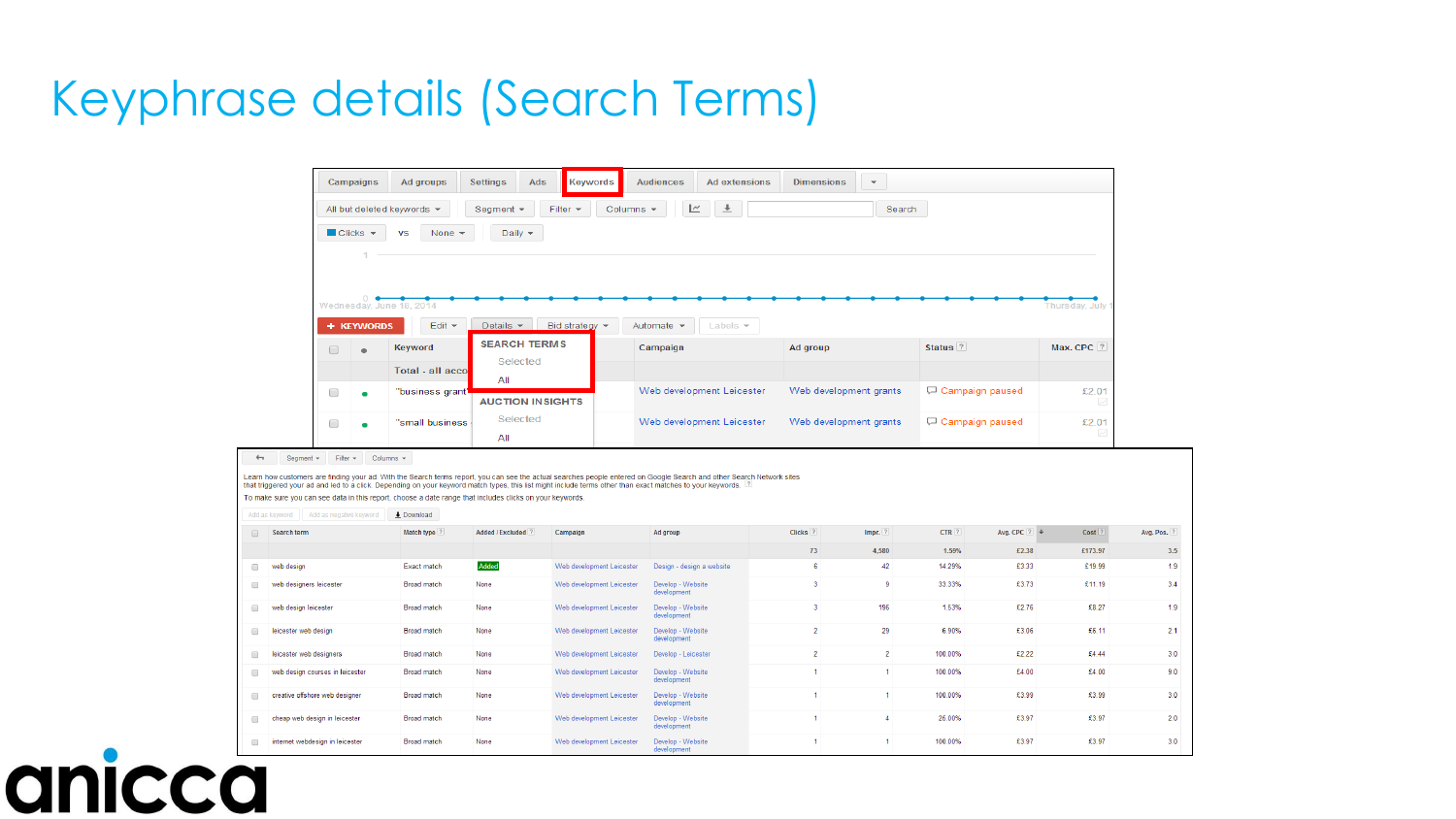#### See Search Terms

|                | <b>Ad Groups</b>                 | <b>Settings</b>                | Ads | <b>Keywords</b>                                                                                          | <b>Networks</b> | <b>Audiences</b> |              | <b>Ad extensions</b> |                     | <b>Dimensions</b> |              | $\overline{\phantom{a}}$<br><b>Topics</b> |                                                                                                                                                                                                |              |                                              |
|----------------|----------------------------------|--------------------------------|-----|----------------------------------------------------------------------------------------------------------|-----------------|------------------|--------------|----------------------|---------------------|-------------------|--------------|-------------------------------------------|------------------------------------------------------------------------------------------------------------------------------------------------------------------------------------------------|--------------|----------------------------------------------|
|                | Columns $\sim$<br>Filter $\star$ |                                |     |                                                                                                          |                 |                  |              |                      |                     |                   |              |                                           |                                                                                                                                                                                                |              |                                              |
|                | « Back to Keywords               |                                |     |                                                                                                          |                 |                  |              |                      |                     |                   |              |                                           |                                                                                                                                                                                                |              |                                              |
|                |                                  |                                |     |                                                                                                          |                 |                  |              |                      |                     |                   |              |                                           | Learn how customers are finding your ad! Here, you'll see the actual searches that triggered your ad and led to a click. These terms were matched to your ads based on the keywords you chose. |              |                                              |
|                |                                  |                                |     | To make sure you can see data in this report, choose a date range that includes clicks on your keywords. |                 |                  |              |                      |                     |                   |              |                                           |                                                                                                                                                                                                |              |                                              |
|                | Add as keyword                   | Add as negative keywor         |     | Download                                                                                                 |                 |                  |              |                      |                     |                   |              |                                           |                                                                                                                                                                                                |              |                                              |
| $\Box$         | Search term                      |                                |     | <b>Match type</b>                                                                                        | Ad group        | (2)              | Clicks Impr. | (2)                  | CTR Avg. CPC<br>(2) | Cost              | Avg.<br>Pos. | Conv. (1-per-<br>click) $2$               | Cost / conv. (1-per-<br>$click)$ $@$                                                                                                                                                           | $click)$ $@$ | Conv. rate (1-per- View-through Conv.<br>(2) |
|                | <b>Total</b>                     |                                |     |                                                                                                          |                 |                  | 1,290 51,707 | 2.49%                |                     | £0.50 £647.67     | 2.8          | 39                                        | £16.61                                                                                                                                                                                         | 3.02%        | $\mathbf{0}$                                 |
|                |                                  | trades & labour training Added |     | Exact match                                                                                              | Training        | 45               | 1,882        | 2.39%                |                     | £0.38 £16.91      | 2.1          | $\overline{2}$                            | £8.46                                                                                                                                                                                          | 4.44%        | 0                                            |
| $\Box$         |                                  | vocational training Added      |     | <b>Broad match</b>                                                                                       | Training        | 20               | 880          | 2.27%                |                     | £0.52 £10.47      | 2.2          | $\mathbf{1}$                              | £10.47                                                                                                                                                                                         | 5.00%        | $\mathbf{0}$                                 |
| $\Box$         |                                  | train 4 trade skills Added     |     | <b>Broad match</b>                                                                                       | Training        | 9                | 856          | 1.05%                | £0.32               | £2.84             | 3            | $\mathbf{1}$                              | £2.84                                                                                                                                                                                          | 11.11%       | $\bf{0}$                                     |
|                |                                  | train for trade skills Added   |     | Exact match                                                                                              | <b>Training</b> | $\overline{7}$   | 744          | 0.94%                | £0.24               | £1.71             | 3.6          | $\mathbf 0$                               | £0.00                                                                                                                                                                                          | 0.00%        | $\bf{0}$                                     |
|                |                                  | vocational courses Added       |     | Exact match                                                                                              | <b>Training</b> | 48               | 724          | 6.63%                |                     | £0.42 £20.20      | 2            | $\mathbf{1}$                              | £20.20                                                                                                                                                                                         | 2.08%        | $\mathbf{0}$                                 |
|                |                                  | occupational therapy courses   |     | <b>Broad match</b>                                                                                       | Training        | 2                | 613          | 0.33%                | £0.52               | £1.04             | 4.2          | $\mathbf 0$                               | £0.00                                                                                                                                                                                          | 0.00%        | 0                                            |
|                | <b>TUGGE SKIIS 4 U</b>           |                                |     | <b>Broad match</b>                                                                                       | Competitors     | 2                | 364          | 0.55%                | £0.34               | £0.68             | 3.7          | $\mathbf 0$                               | £0.00                                                                                                                                                                                          | 0.00%        | $\mathbf 0$                                  |
| $\Box$         | vt training                      |                                |     | <b>Broad match</b>                                                                                       | Training        | 3                | 331          | 0.91%                | £0.48               | £1.43             | 1.9          | $\mathbf 0$                               | £0.00                                                                                                                                                                                          | 0.00%        | $\bf{0}$                                     |
|                | how to become a trader           |                                |     | <b>Broad match</b>                                                                                       | Training        | 13               | 268          | 4.85%                |                     | £0.86 £11.17      | 1.3          | $\mathbf 0$                               | £0.00                                                                                                                                                                                          | 0.00%        | $\bf{0}$                                     |
| $\Box$         | learn a trade Added              |                                |     | Exact match                                                                                              | Learn           | 19               | 257          | 7.39%                | £0.46               | £8.79             | 3.2          | $\blacktriangleleft$                      | £8.79                                                                                                                                                                                          | 5.26%        | $\bf{0}$                                     |
|                | vocational qualifications        |                                |     | <b>Broad match</b>                                                                                       | <b>Training</b> | 3                | 256          | 1.17%                | £0.46               | £1.39             | 1.5          | 0                                         | £0.00                                                                                                                                                                                          | 0.00%        | 0                                            |
|                | train4trade                      |                                |     | <b>Broad match</b>                                                                                       | Training        | 7                | 241          | 2.90%                | £0.24               | £1.70             | 1.9          | $\mathbf{1}$                              | £1.70                                                                                                                                                                                          | 14.29%       | 0                                            |
|                |                                  | courses construction trades    |     | <b>Broad match</b>                                                                                       | Training        | 0                | 221          | 0.00%                | £0.00               | £0.00             | 1.1          | 0                                         | £0.00                                                                                                                                                                                          | 0.00%        | $\mathbf{0}$                                 |
|                | trade 4 skills Added             |                                |     | Exact match                                                                                              | Competitors     | 5                | 189          | 2.65%                | £0.21               | £1.03             | 3            | $\mathbf 0$                               | £0.00                                                                                                                                                                                          | 0.00%        | $\mathbf{0}$                                 |
| $\blacksquare$ | trade4skills                     |                                |     | <b>Broad match</b>                                                                                       | Competitors     | 57               |              | 152 37.50%           | £0.17               | £9.63             | 1            | $\overline{3}$                            | £3.21                                                                                                                                                                                          | 5.26%        | 0                                            |
|                |                                  |                                |     |                                                                                                          |                 |                  |              |                      |                     |                   |              |                                           |                                                                                                                                                                                                |              |                                              |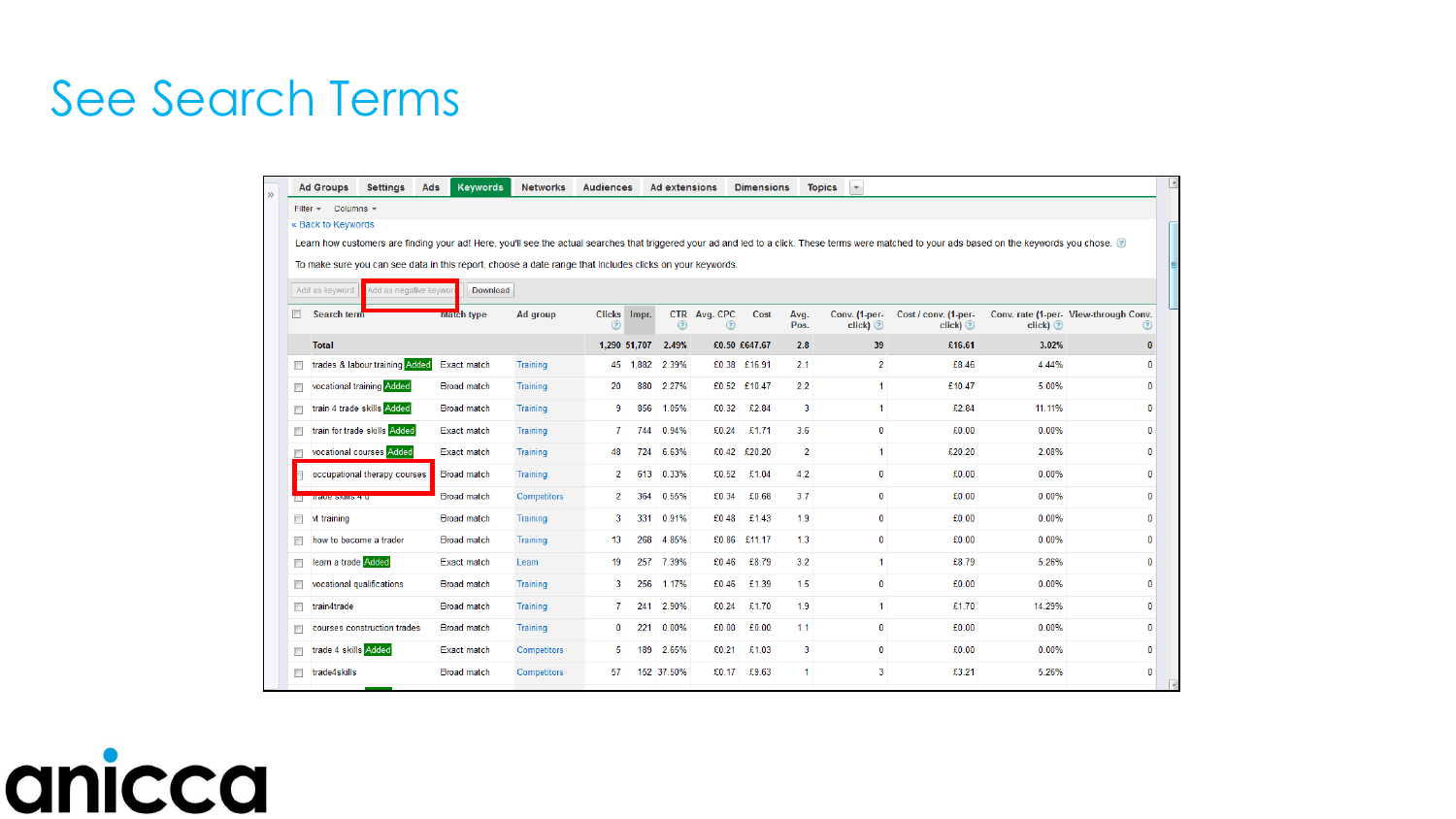#### Influence of position (CTR & Quality Score)

- ˃ A higher ad position usually increases the CTR
- ˃ "Above the fold" positions have a higher CTR
- ˃ "Below the fold" ads have a lower CTR
- ˃ Ads appearing after page 1 have a lower CTR (and lower impressions)
- ˃ Find the happy medium of paying enough to be on the first page (above the fold) without entering a bidding war
- ˃ Do you need to be in the top 3?
- ˃ The effect of Sitelinks, shopping ads and the map?

# a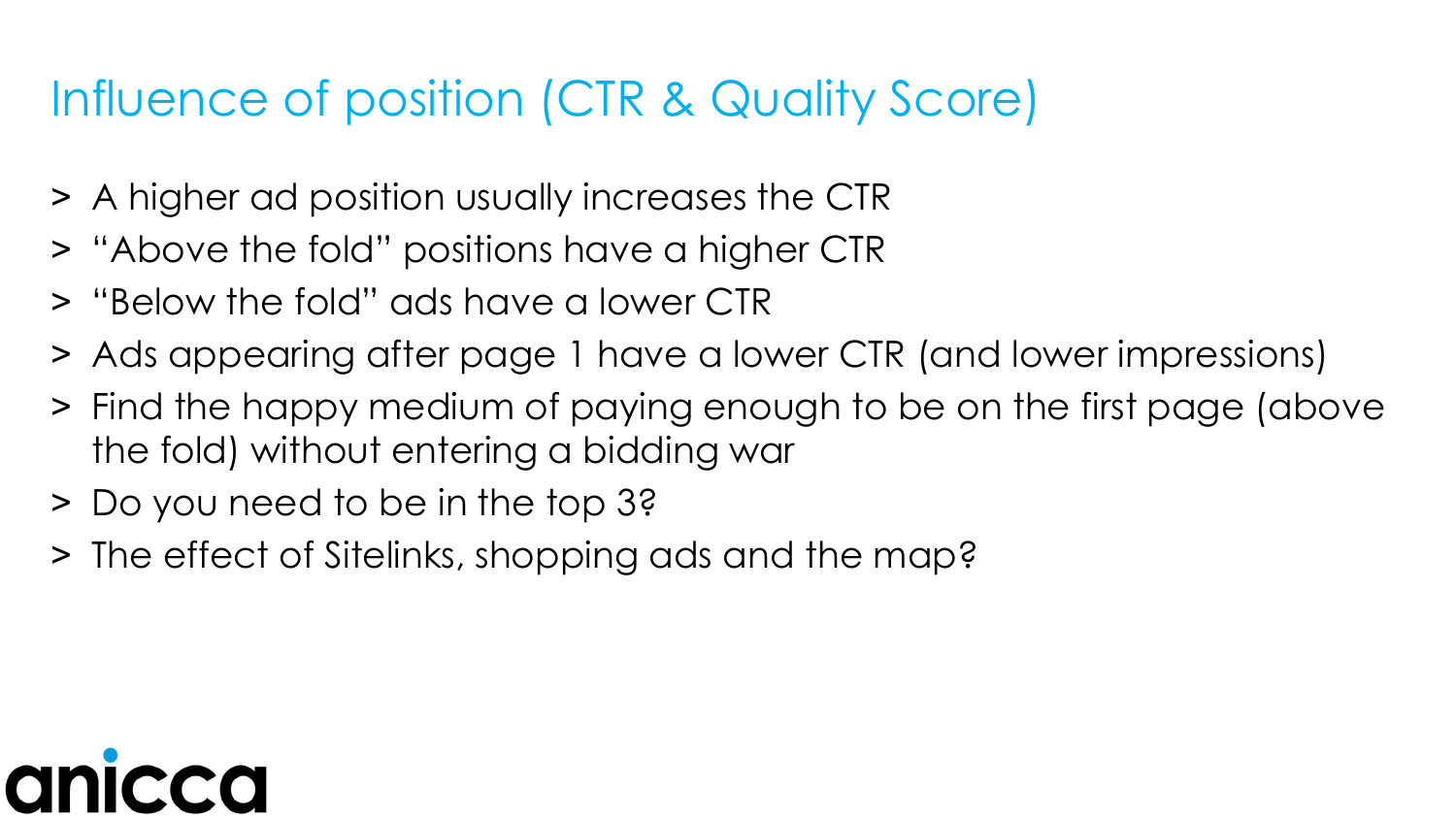#### Position vs. click through rates



Sources:

Organic – Optify April 2011 AdWords – Accuracast Oct 2009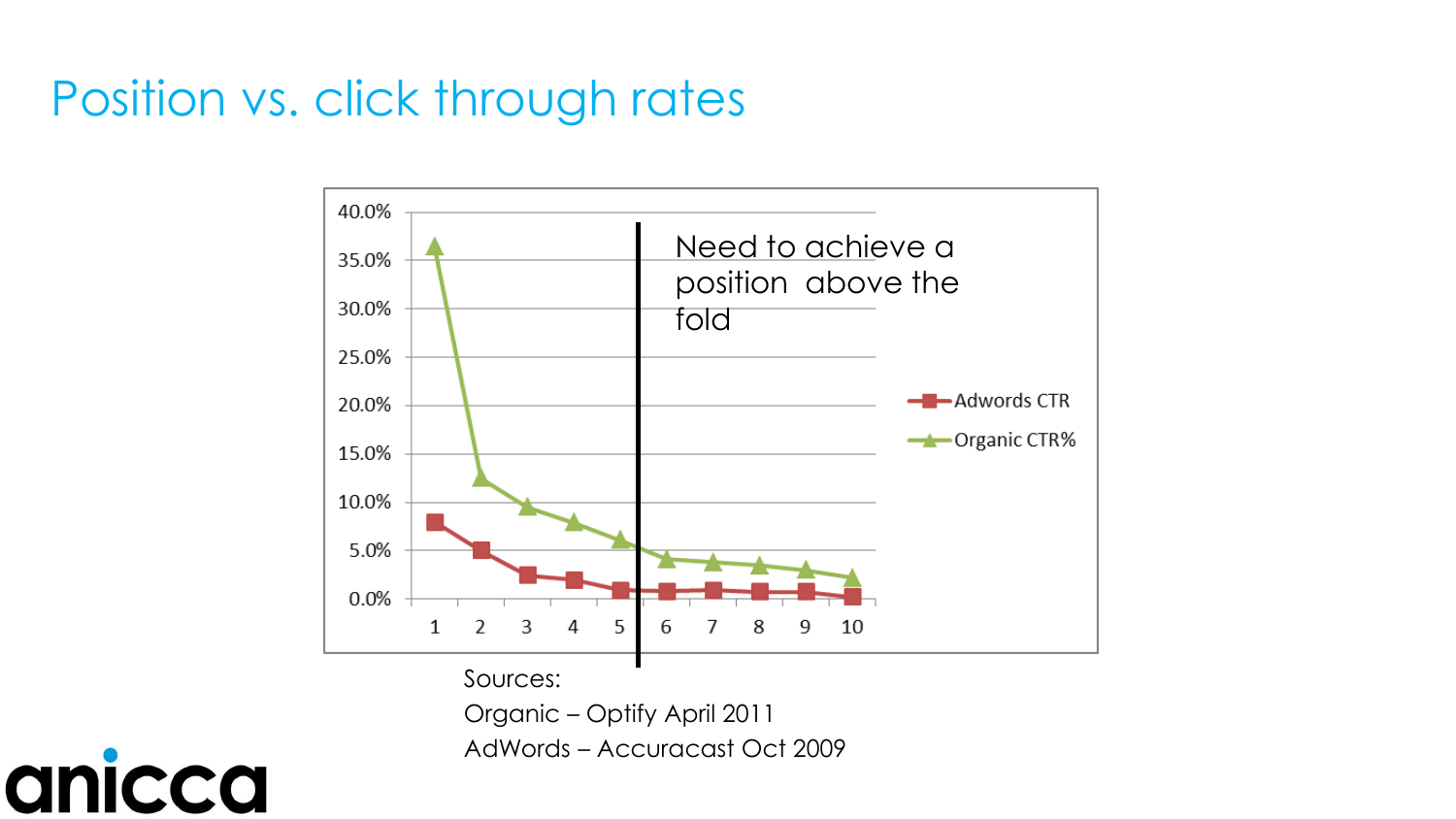#### Adjusting your positions

- ˃ For most phrases we aim for positions 4-6 (the "Goldilocks zone")
- ˃ This will get us a reasonable click through rate (CTR), but without entering a bidding war to achieve position 1-3
- ˃ Most companies have a limited budget (and/or a restriction on their CPA);
	- ˃ Aiming for lower position by bidding lower, will usually mean your budget will go further (more clicks for the same daily spend)
	- ˃ The CPA will be affordable as the CPC is lower and the conversation rate will not be effected by the position
- ˃ You may have to bid higher for local phrases (to be above the map) or when you want to display Sitelinks
- ˃ The effect of CTR on your Quality Score is "normalised" as compared to your position; this means a CTR of 3% would be considered low for position 1 or 2, but high for position 5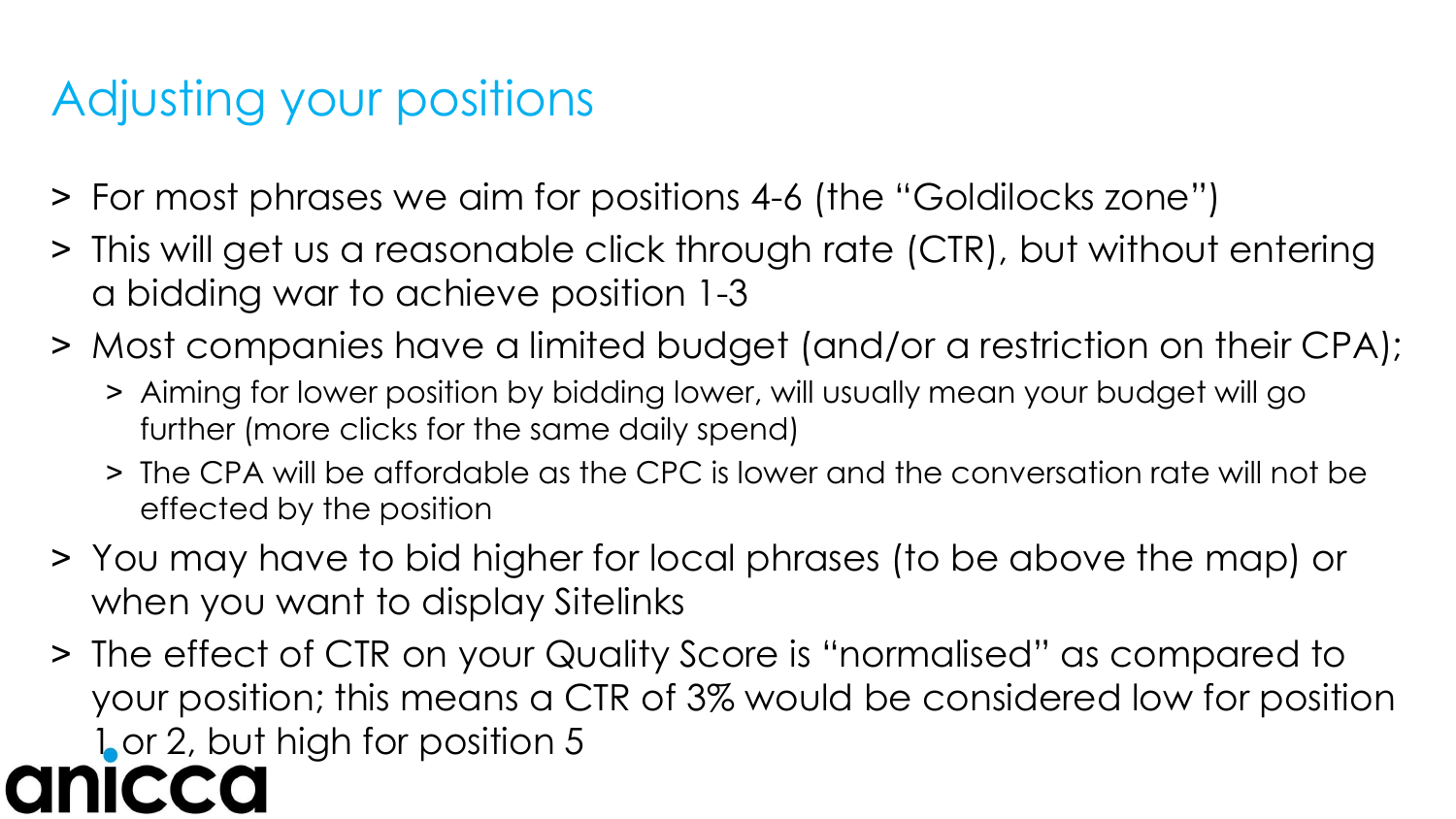### anicca

### Improving your landing page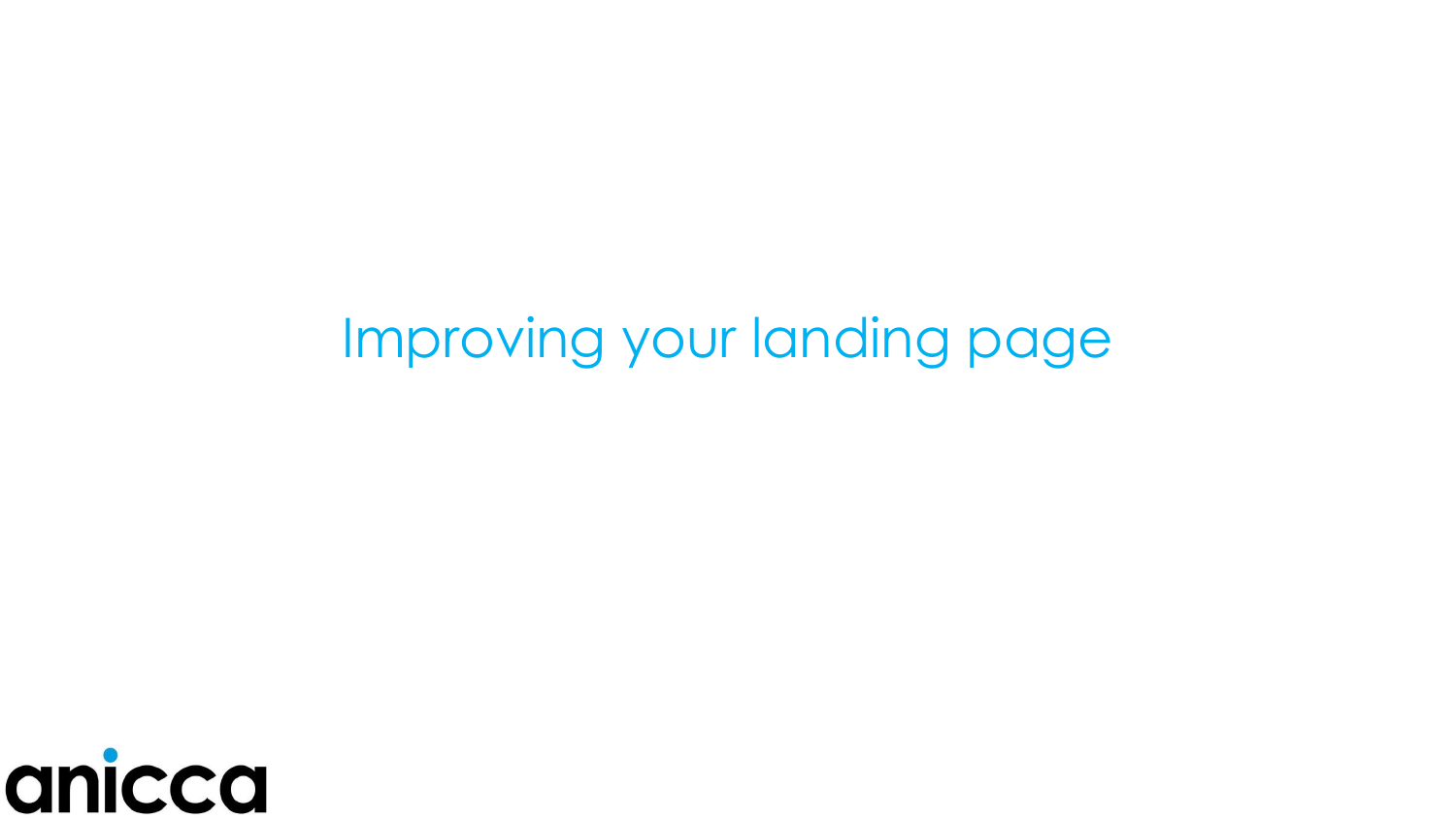#### Improving your landing page

- ˃ Relevant, keyword rich content
- > Original content
- ˃ Transparency as to the nature of your business
- > Easy to navigate: 3 click rule
- > Avoid pop ups, browser window resizing
- ˃ Speed to load

### $\mathbf C$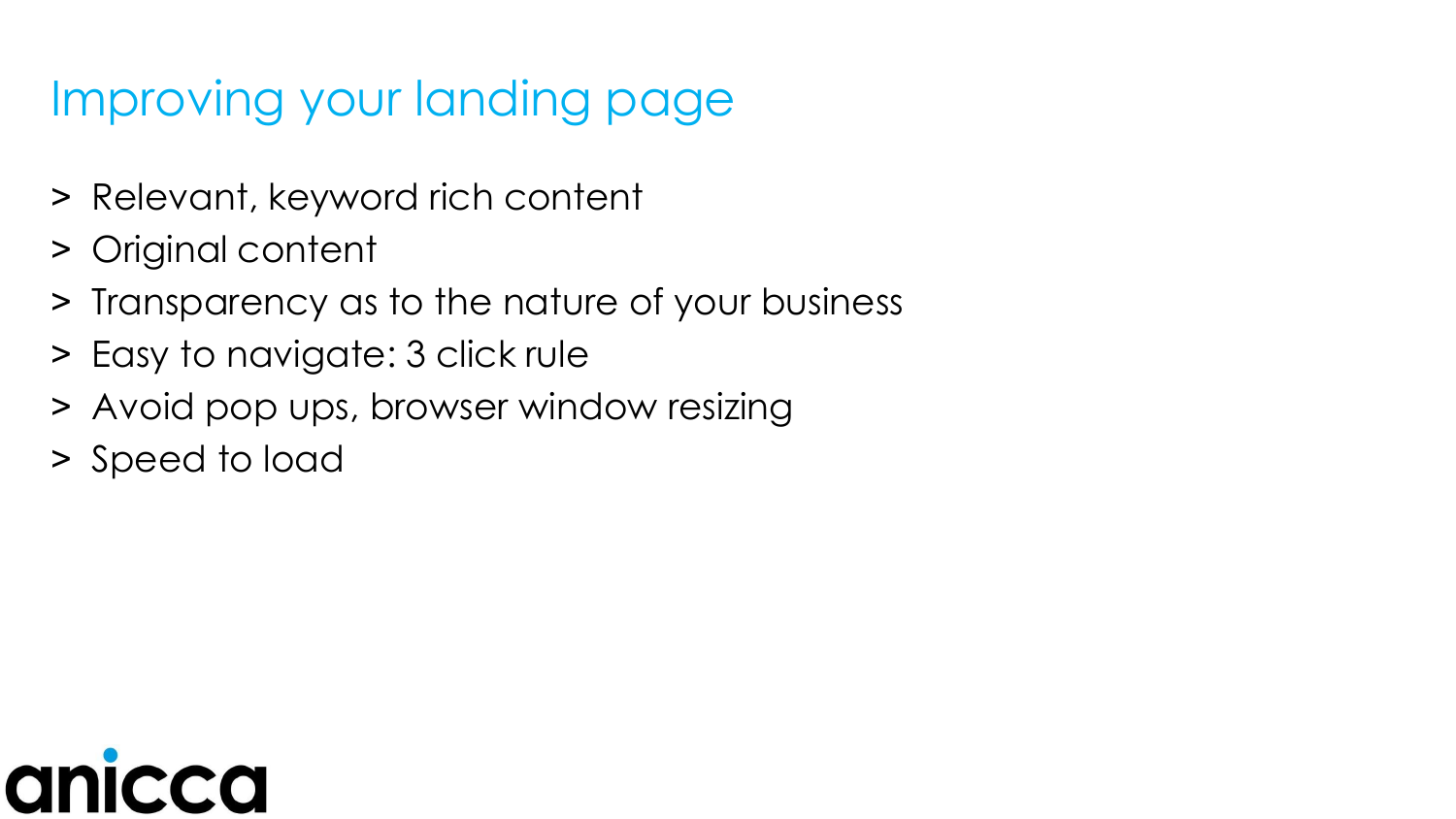#### Poor quality landing page

|   |   | + Add keywords       | Edit                                   | Change status w | See search terms v.                                                                     |         | More actions w                                                                                                                                                 |              |          |                                                                                               |                                                                                                                                                                                                        |               | Search       |                                       |                                               |                                 |                                                |     |  |             |       |       |          |  |
|---|---|----------------------|----------------------------------------|-----------------|-----------------------------------------------------------------------------------------|---------|----------------------------------------------------------------------------------------------------------------------------------------------------------------|--------------|----------|-----------------------------------------------------------------------------------------------|--------------------------------------------------------------------------------------------------------------------------------------------------------------------------------------------------------|---------------|--------------|---------------------------------------|-----------------------------------------------|---------------------------------|------------------------------------------------|-----|--|-------------|-------|-------|----------|--|
|   |   | Keyword              | Campaign                               | Ad group        | Status (?)                                                                              |         | <b>CPC Score</b>                                                                                                                                               |              |          | Max. Qual. Clicks Impr. CTR 2                                                                 | Ava.<br>CPC (?)                                                                                                                                                                                        | Cost          | Awa.<br>Pos. | Corw.<br>$(1-per -$<br>$click)$ $(2)$ | Cost /<br>conv.<br>$(1-per -$<br>$click)$ $2$ | Comv.<br>rate<br>$click)$ $(2)$ | Conv.<br>(many-<br>(1-per- per-click) 2 per-cl | Cos |  |             |       |       |          |  |
|   |   | Total - all keywords |                                        |                 |                                                                                         |         | --                                                                                                                                                             |              | 20 1,965 | 1.02%                                                                                         | £0.35 £7.05                                                                                                                                                                                            |               | 2.5          | $\bf{0}$                              | 60.00                                         | 0.00%                           | o                                              |     |  |             |       |       |          |  |
| п |   | a4 posters           | 3.0 Poster                             | A4              | Below £0.51                                                                             |         | 1/10                                                                                                                                                           |              | 110      | 0.91%                                                                                         | £0.26 £0.26                                                                                                                                                                                            |               | 1.9          | o                                     | £0.00                                         | 0.00%                           | Ü.                                             |     |  |             |       |       |          |  |
|   |   |                      |                                        |                 | first page<br>bid.<br>Rarely<br>shown due                                               |         | Keyword: leaflets<br>Displaying ads right now?                                                                                                                 |              |          |                                                                                               |                                                                                                                                                                                                        |               |              |                                       |                                               |                                 |                                                |     |  |             |       |       |          |  |
|   |   |                      |                                        |                 | to low<br>quality<br>score                                                              |         | No                                                                                                                                                             |              |          | . Your keyword isn't triggering ads to appear<br>because your bid is probably below the first |                                                                                                                                                                                                        |               |              |                                       |                                               |                                 |                                                |     |  |             |       |       |          |  |
| п | ۰ | vistaprint           | 0 Brand and (Estimates)<br>Competitors |                 | <b>DA</b><br>group<br>paused                                                            | £0.51   |                                                                                                                                                                |              |          |                                                                                               | page bid estimate. The first page bid estimate<br>approximates the cost-per-click (CPC) bid needed<br>for your ad to reach the first page of Google<br>search results, based on your keyword's Quality |               |              | O                                     | £0.00                                         | 0.00%                           | 0                                              |     |  |             |       |       |          |  |
| г |   | leaflets             | 4.0 Leaflets Leaflets                  |                 |                                                                                         |         |                                                                                                                                                                |              |          |                                                                                               | <b>Below</b><br>first page                                                                                                                                                                             | £0.51         |              |                                       |                                               |                                 | Score and recent advertiser competition.       |     |  | $\mathbf 0$ | £0.00 | 0.00% | $\alpha$ |  |
|   |   |                      |                                        |                 | bid<br>Rarely<br>shown due<br>to low<br>quality<br>score                                |         | Quality score Learn more<br>Keyword relevance: No problems<br>1/10<br>Landing page quality: Poor<br>Landing page load time: No problems<br>Ads diagnostic tool |              |          |                                                                                               |                                                                                                                                                                                                        |               |              |                                       |                                               |                                 |                                                |     |  |             |       |       |          |  |
| г |   | a3 print             | 3.0 Poster                             | A3              | Below £0.51<br>first page<br>bid<br>Rarely<br>shown due<br>to low<br>quality<br>score   |         |                                                                                                                                                                | w            |          | <b>UCURIA</b>                                                                                 |                                                                                                                                                                                                        | <b>ALMONT</b> |              | ō                                     | £0.00                                         | 0.00%                           | 0                                              |     |  |             |       |       |          |  |
|   |   | "leaflets"           | 4.0 Leaflets Leaflets                  |                 | Below £0.51 A<br>first page<br>bld<br>Rarely<br>shown due<br>to low<br>quality<br>score |         | 1/10                                                                                                                                                           | $\Omega$     | 31       | 0.00%                                                                                         | €0.00 £0.00                                                                                                                                                                                            |               | 5            | $\mathbf 0$                           | £0.00                                         | 0.00%                           | $\bf{0}$                                       |     |  |             |       |       |          |  |
| г |   | printing.com         | 0 Brand and (Estimates)<br>Competitors |                 | $\Box$ Ad<br>group<br>paused                                                            | £0.51 M | 1/10                                                                                                                                                           | $\mathbf{0}$ | 28       | 0.00%                                                                                         | £0.00 £0.00                                                                                                                                                                                            |               | 2.7          | O                                     | £0.00                                         | 0.00%                           | 0                                              |     |  |             |       |       |          |  |
| г |   | sample<br>leaflets   | 4.0 Leaflets Leaflets                  |                 | <b>D</b> Below<br>first page                                                            | £0.51   | 1/10                                                                                                                                                           | 1            | 20       | 5.00%                                                                                         | £0.45 £0.45                                                                                                                                                                                            |               | 5            | û                                     | £0.00                                         | 0.00%                           | 0                                              |     |  |             |       |       |          |  |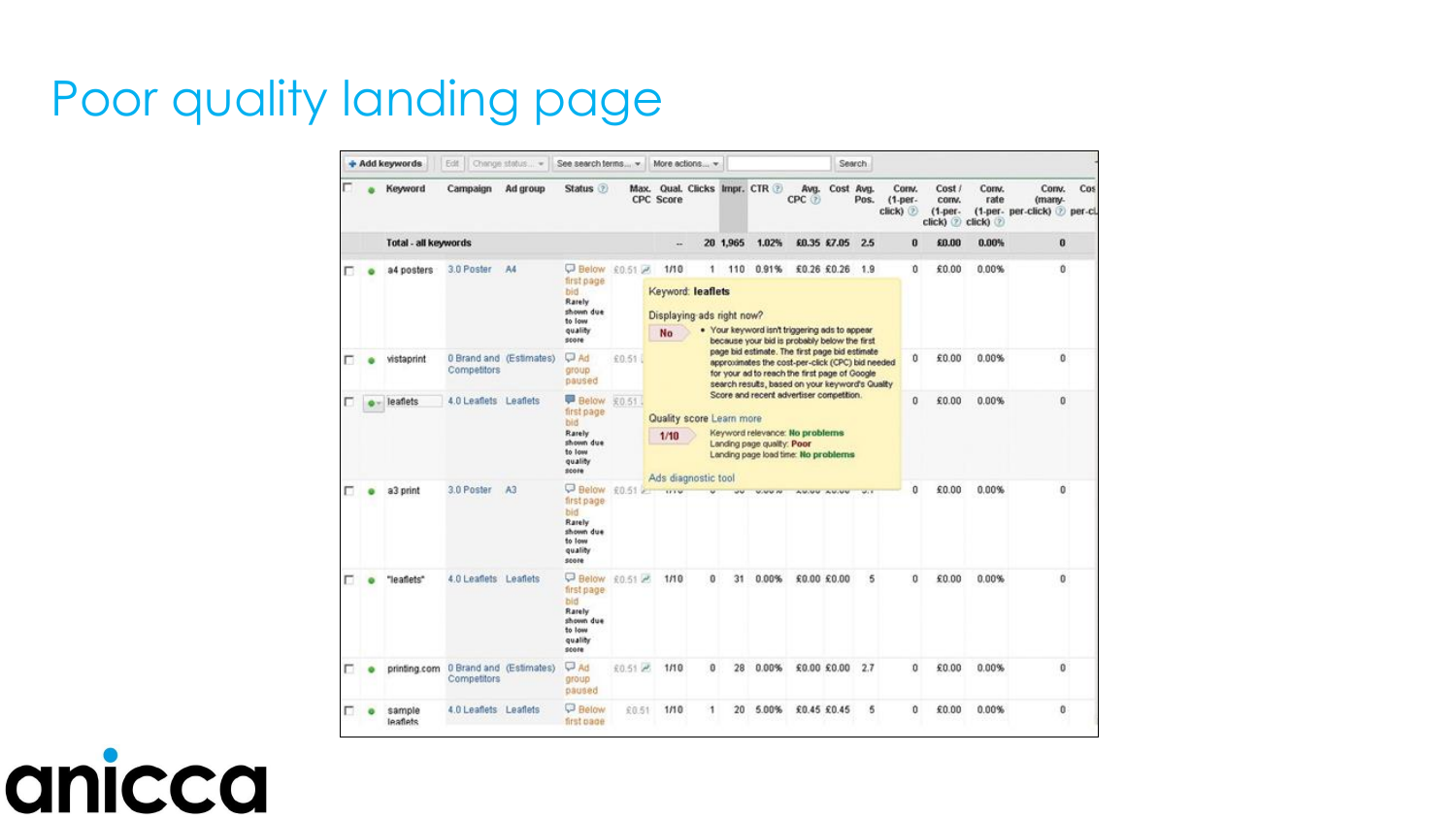#### Testing different landing pages



- > Lower CTR on Champion Ad, however conversion rate and CPA is much better.
- > Underperforming ad paused, new Challenger ad introduced (to hopefully have a better CTR & Conv. Rate/CPA).

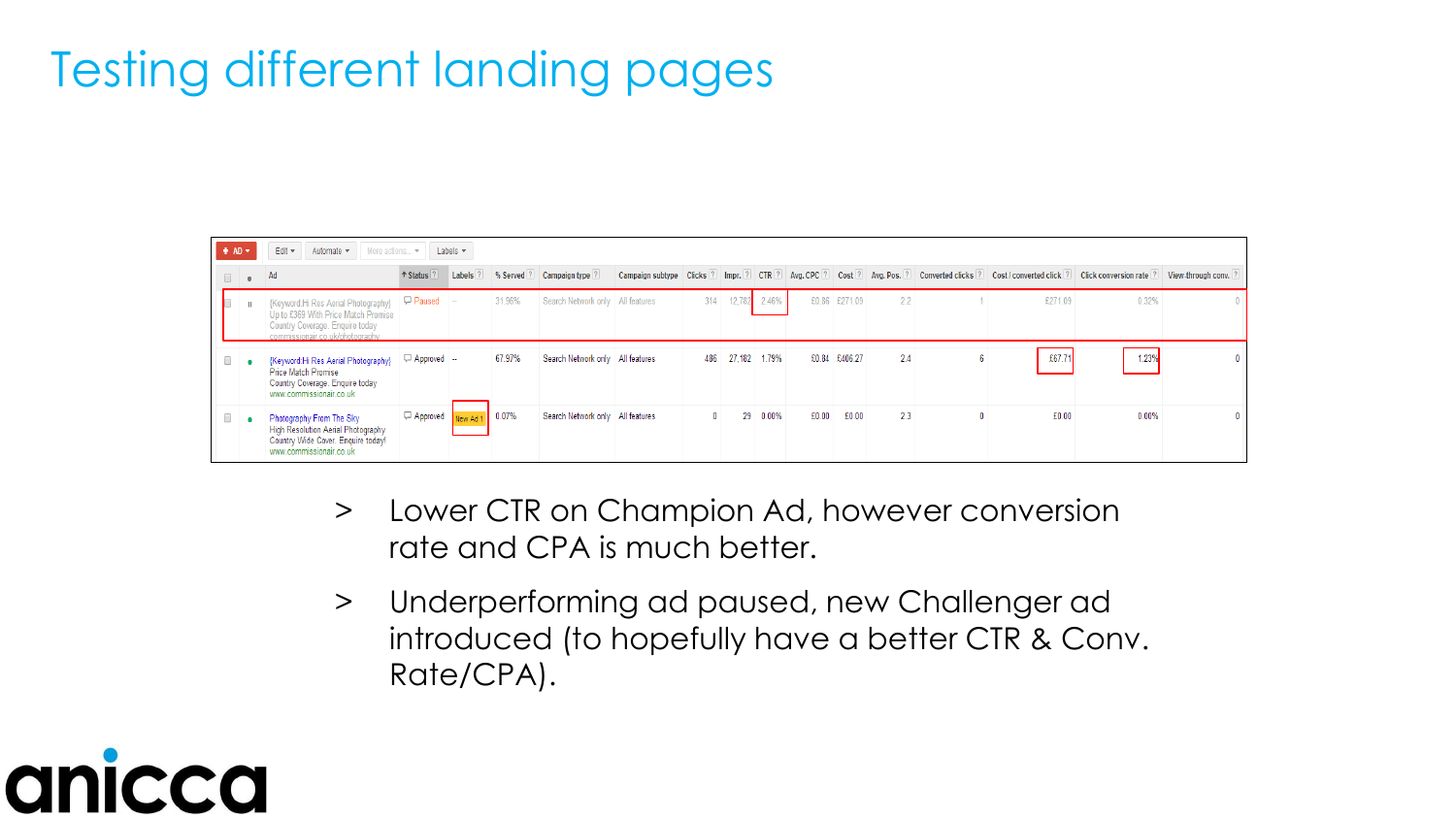Optimising your campaign to maximise conversions per click

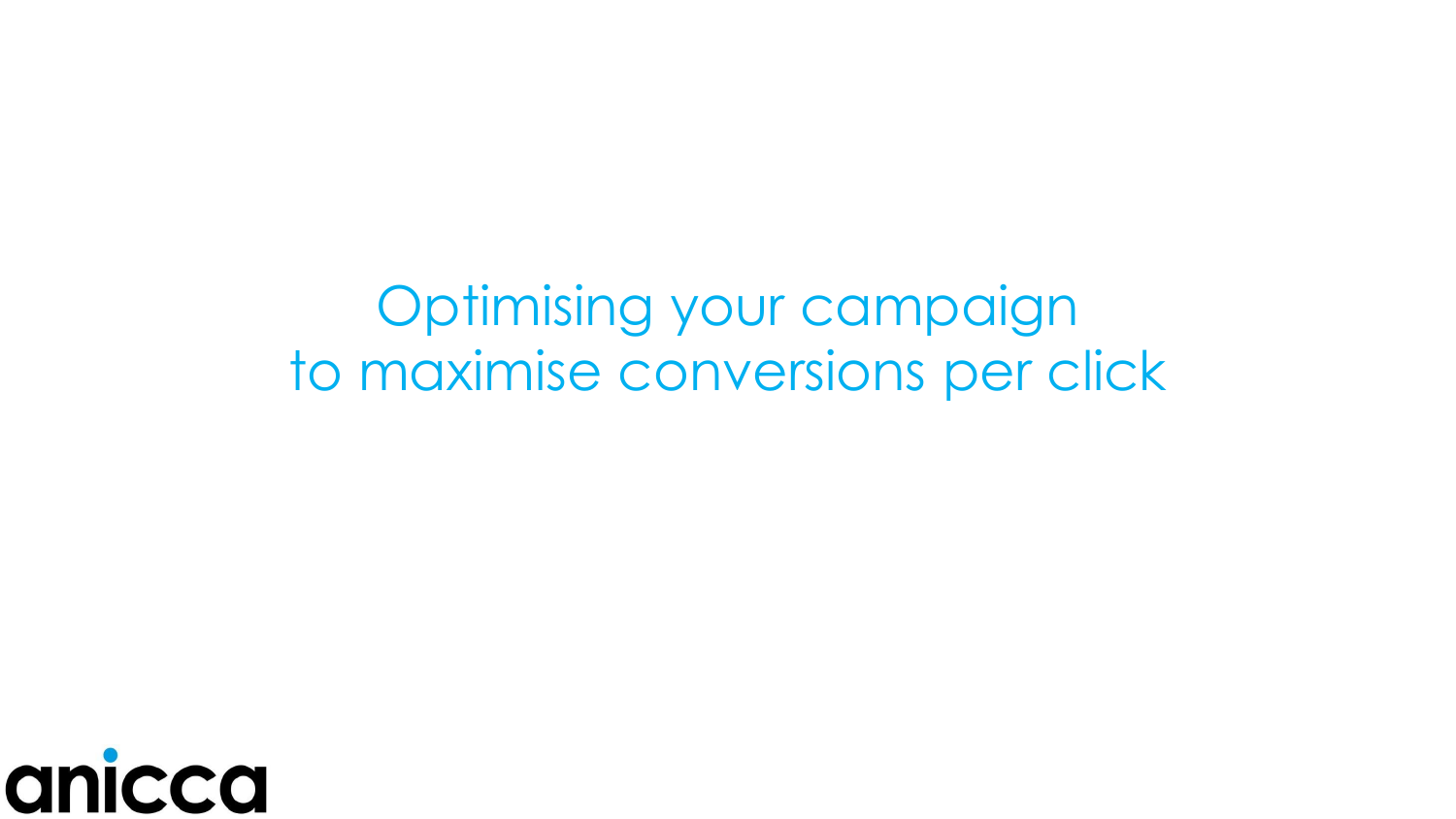#### Conversion strategy

- ˃ What can you afford to spend on a conversion cost per acquisition or CPA
- ˃ Different types of conversions, sign-ups, brochure requests, sales
- > Using PPC conversion tracking
- ˃ Optimising your account
	- ˃ How to maximise the number of conversions
	- ˃ How to minimise the cost per conversion

# anic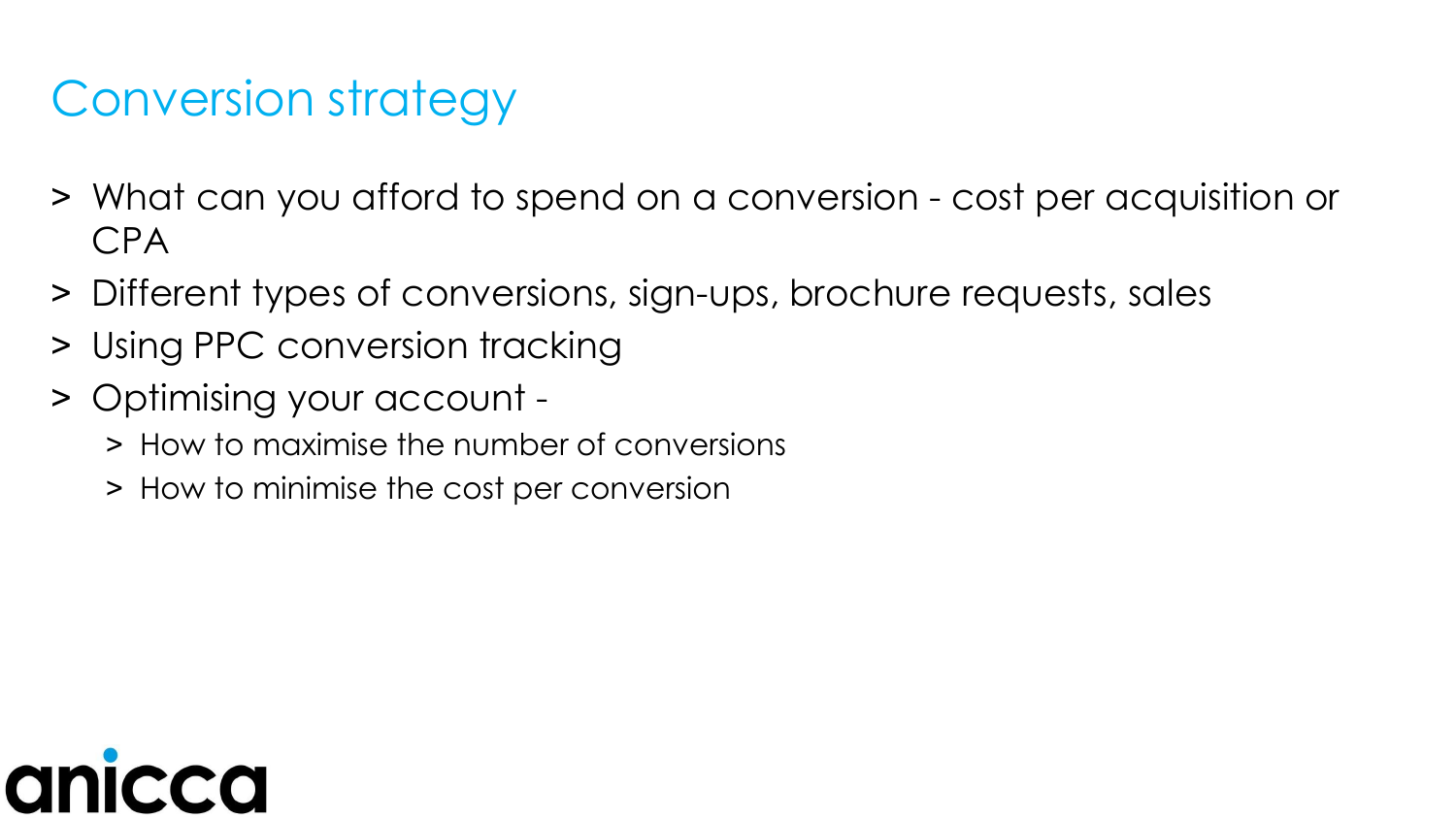#### Understanding Conversion Rates

- > PPC Impressions
- ˃ Clicks
- ˃ Click Through Rate
- ˃ Cost Per Click
- ˃ PPC Costs
- > PPC Sales

Q

- ˃ Conversion Rate
- ˃ Cost Per Acquisition
- ˃ 20,000 impressions
- ˃ 400 clicks
- $> 2\%$  CTR
- $>$  @ 25 pence CPC
- $>$  25 pence x 400 clicks = £100
- ˃ 4 sales @ £99 each
- ˃ 1% conversion

#### ˃ **CPA of £25 each**

If you want 10 sales per week then you need to allocate a weekly budget of £250 to PPC.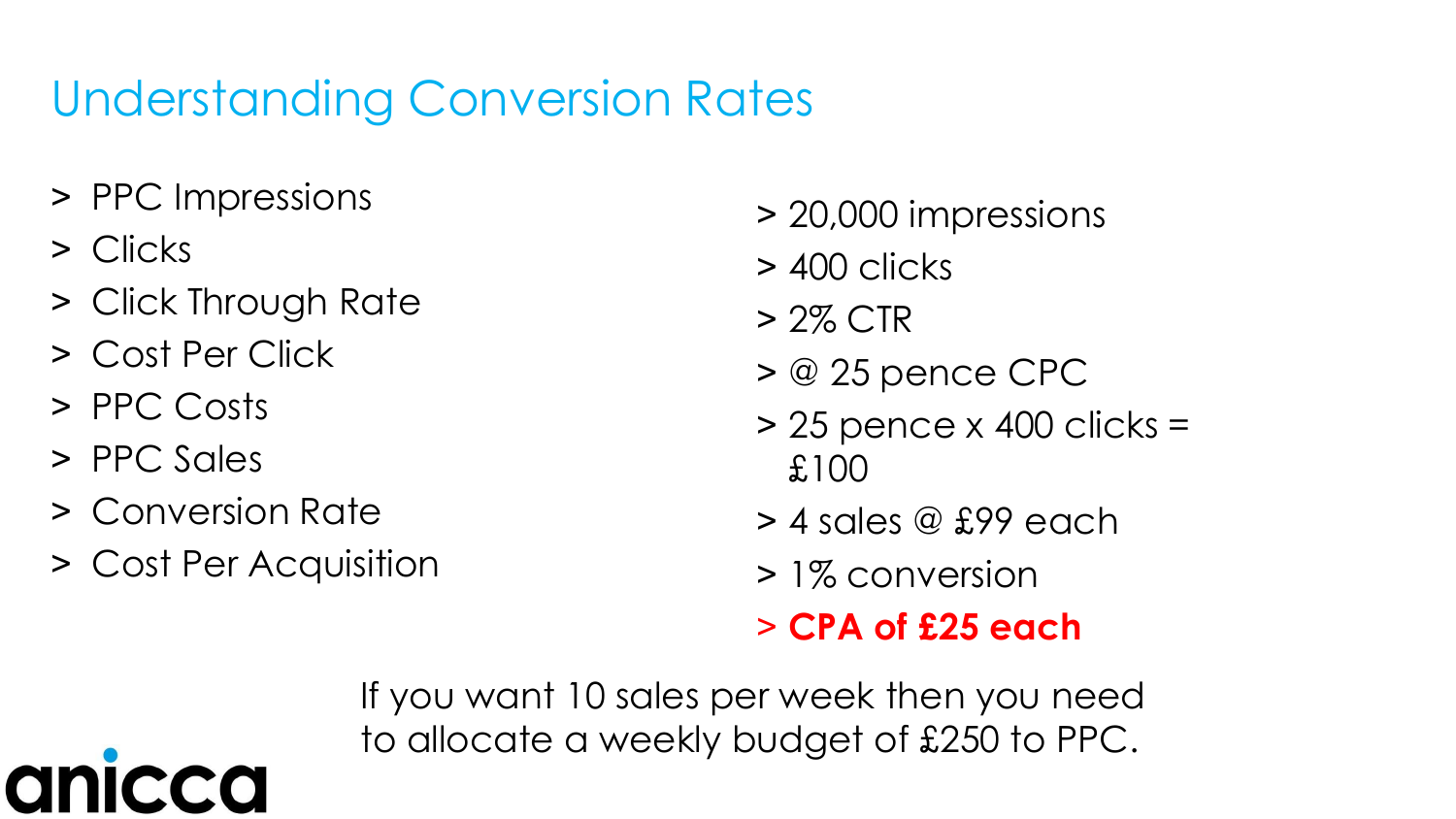#### The Importance of Increasing Conversions

- ˃ Don't just buy visitors, aim to buy customers
- ˃ More earned revenue for the same spend
- > Ability to afford to buy even more traffic
- > Per-visitor value increases

### anice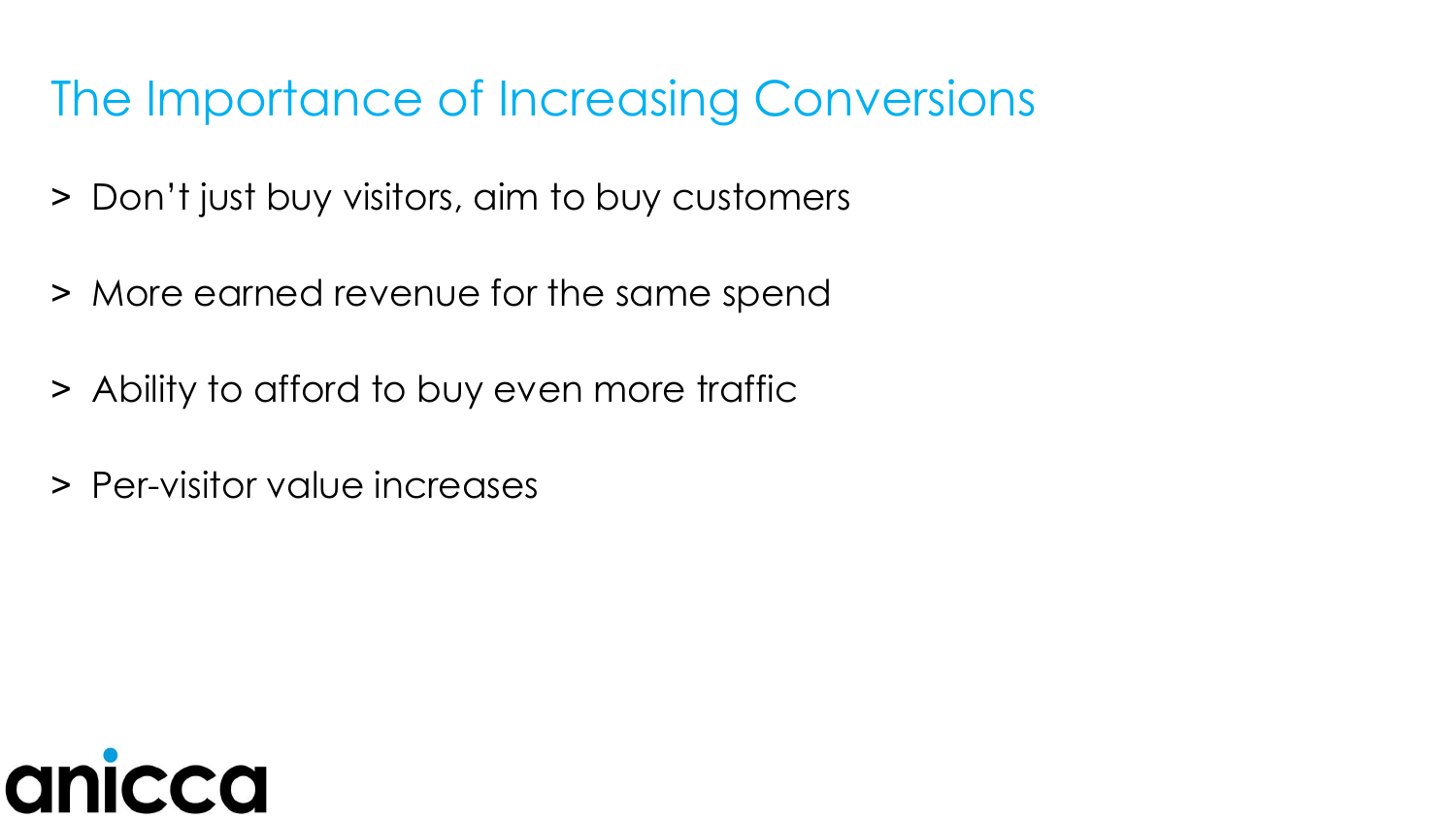#### Conversions from PPC

- ˃ How relevant are the keywords you are bidding for?
- ˃ How relevant is your ad copy?
- ˃ How trustworthy is your website?
- ˃ Do you have a clear Call to Action?
- ˃ How easy is it for me to use your website?
- > How good is your offer?
- ˃ How easy is it for me to buy or enquire?

# O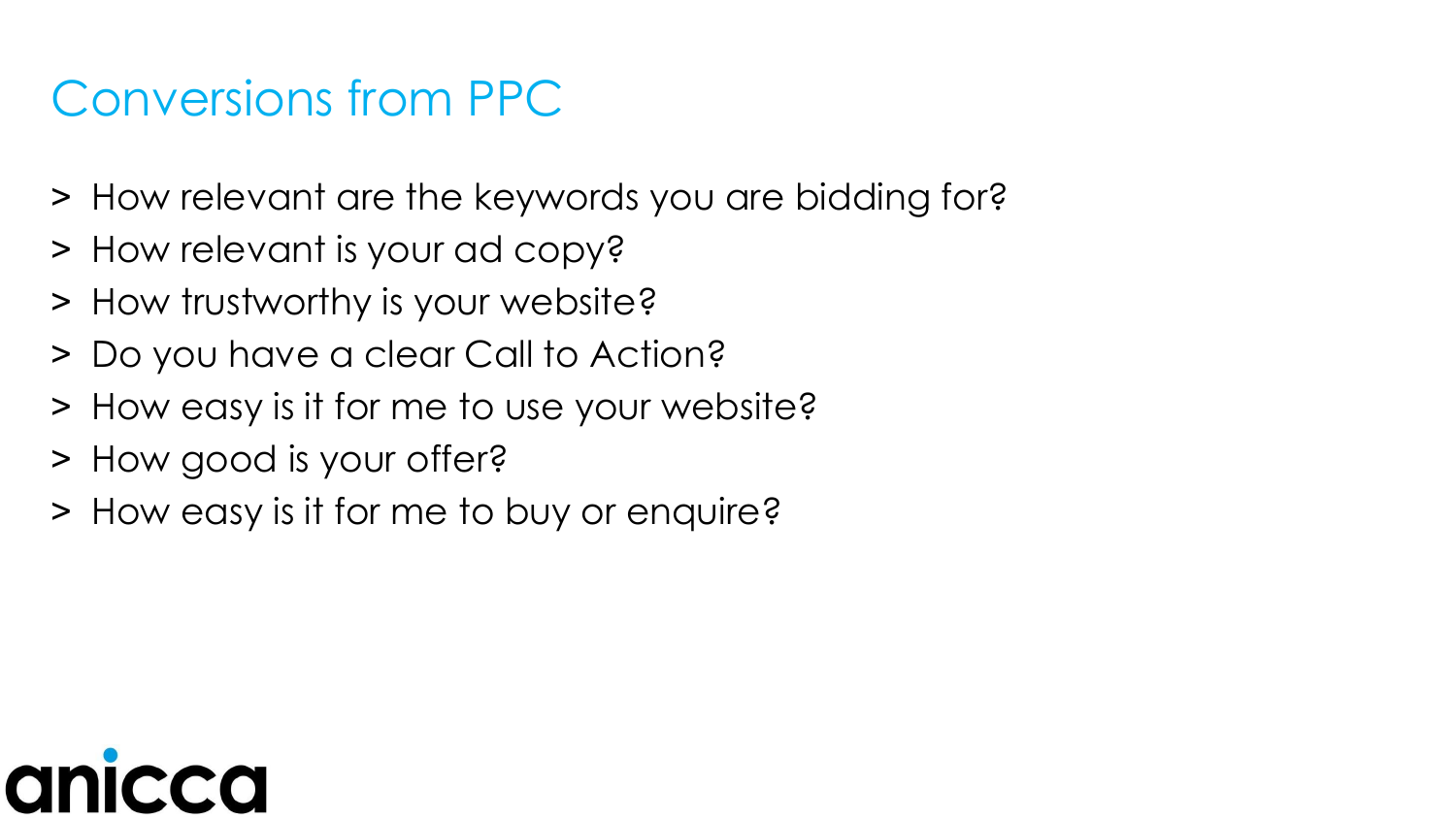#### Improving Your PPC Conversion Rate

- ˃ High Number of clicks but no conversions
	- ˃ Pause ad groups or phrases with low conversion rates
	- > Pause the Display Network if poorly performing
	- ˃ Test new Landing Pages (A:B test i.e. ads with the same ad copy but different urls)
	- ˃ Prominent Call to Action on your landing page
- ˃ High Bounce Rate (using Analytics data)
	- ˃ Review your keyphrases
	- ˃ Review your ad copy

# a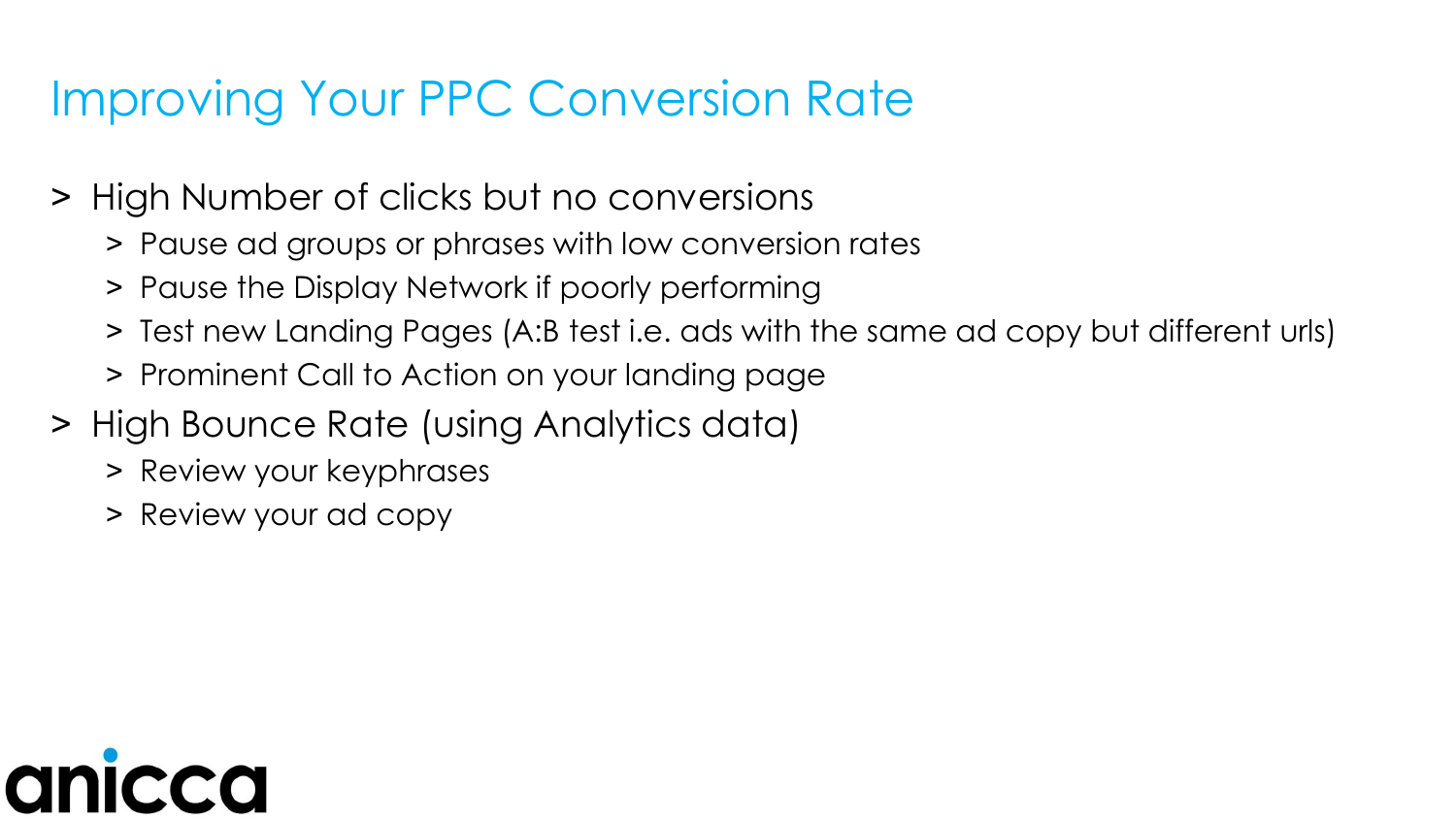#### Use of filters

| Ad groups                                              | Ads<br>Keywords<br><b>Settings</b>                                                                        | <b>Audiences</b>            | <b>Ad extensions</b><br><b>Dimensions</b>                           | $\mathbf{v}$            |              |                    |                  |          |                 |                       |                                           |                    |                                                                             |               |                    |
|--------------------------------------------------------|-----------------------------------------------------------------------------------------------------------|-----------------------------|---------------------------------------------------------------------|-------------------------|--------------|--------------------|------------------|----------|-----------------|-----------------------|-------------------------------------------|--------------------|-----------------------------------------------------------------------------|---------------|--------------------|
|                                                        | $\sim$<br>$\pm$<br>All but deleted keywords *<br>Filter $\star$<br>Columns -<br>Search<br>Segment $\star$ |                             |                                                                     |                         |              |                    |                  |          |                 |                       |                                           |                    |                                                                             |               |                    |
| Filter                                                 |                                                                                                           |                             |                                                                     |                         |              |                    |                  |          |                 |                       |                                           |                    |                                                                             |               |                    |
|                                                        | $\times$<br>$1\%$<br>Conv. rate $\sqrt{*}$<br>$<$ $\,$ $\,$ $\,$                                          |                             |                                                                     |                         |              |                    |                  |          |                 |                       |                                           |                    |                                                                             |               |                    |
| Cost                                                   | $> -$ £<br>15<br>$\times$<br>$\mathbf{v}$                                                                 |                             |                                                                     |                         |              |                    |                  |          |                 |                       |                                           |                    |                                                                             |               |                    |
|                                                        | + Add another                                                                                             |                             |                                                                     |                         |              |                    |                  |          |                 |                       |                                           |                    |                                                                             |               |                    |
| Save filter Enter filter name<br>Clear<br><b>Apply</b> |                                                                                                           |                             |                                                                     |                         |              |                    |                  |          |                 |                       |                                           |                    |                                                                             |               |                    |
| $\blacksquare$ Clicks $\blacktriangledown$             | $\blacksquare$ Converted clicks $\blacktriangledown$<br><b>VS</b>                                         | Daily $\blacktriangledown$  |                                                                     |                         |              |                    |                  |          |                 |                       |                                           |                    |                                                                             |               | View Change Histor |
|                                                        |                                                                                                           |                             |                                                                     |                         |              |                    |                  |          |                 |                       |                                           |                    |                                                                             |               |                    |
|                                                        |                                                                                                           |                             |                                                                     |                         |              |                    |                  |          |                 |                       |                                           |                    |                                                                             |               |                    |
| $0 -$<br>Wednesday, February 5, 2.                     |                                                                                                           |                             |                                                                     |                         |              |                    |                  |          |                 | Friday, July 18, 2014 |                                           |                    |                                                                             |               |                    |
| + KEYWORDS                                             | Edit $\star$<br>Details $\blacktriangledown$                                                              | Bid strategy $\star$        | Labels $\star$<br>Automate -                                        |                         |              |                    |                  |          |                 |                       |                                           |                    |                                                                             |               |                    |
| $\Box$<br>$\bullet$                                    | Keyword                                                                                                   | Ad group                    | Status <sup>?</sup>                                                 | Max. CPC Clicks ?<br> 7 |              | Impr. $?$ CTR $?$  |                  | Avg. CPC |                 |                       | Cost ? ↓ Avg. Pos. Converted clicks<br> ? | click <sup>?</sup> | Cost / converted  Click conversion rate  View-through conv. Labels  7<br> 7 | $\mathcal{P}$ |                    |
| $\Box$<br>٠                                            | +graduate +jobs<br>+manchester                                                                            | Graduate Jobs<br>Manchester | <b>Below first page</b><br>bid<br>First page bid estimate:<br>£0.25 | £0.17<br>∠              | 57           |                    | 592 9.63%        | £0.55    | £31.54          | 2.1                   | $\mathbf{0}$                              | £0.00              | 0.00%                                                                       |               | $0 -$              |
|                                                        | <b>Total - all filtered</b><br>keywords                                                                   |                             |                                                                     |                         | 57           | 592                | 9.63%            | £0.55    | £31.54          | 2.1                   | $\bf{0}$                                  | £0.00              | 0.00%                                                                       | $\bf{0}$      |                    |
|                                                        | Total - Search ?                                                                                          |                             |                                                                     |                         | 3,143        | 34,451 9.12%       |                  |          | £0.50 £1,563.82 | 1.7                   | 72                                        | £21.72             | 2.29%                                                                       | $\bf{0}$      |                    |
|                                                        | <b>Total - Display Network</b><br>$\sqrt{2}$                                                              |                             |                                                                     |                         | $\mathbf{0}$ |                    | $0\qquad 0.00\%$ | £0.00    | £0.00           | 0.0                   | $\bf{0}$                                  | £0.00              | 0.00%                                                                       | $\bf{0}$      |                    |
|                                                        | Total - all campaign ?                                                                                    |                             |                                                                     |                         |              | 3,143 34,451 9.12% |                  |          | £0.50 £1,563.82 | 1.7                   | 72                                        | £21.72             | 2.29%                                                                       | $\bf{0}$      |                    |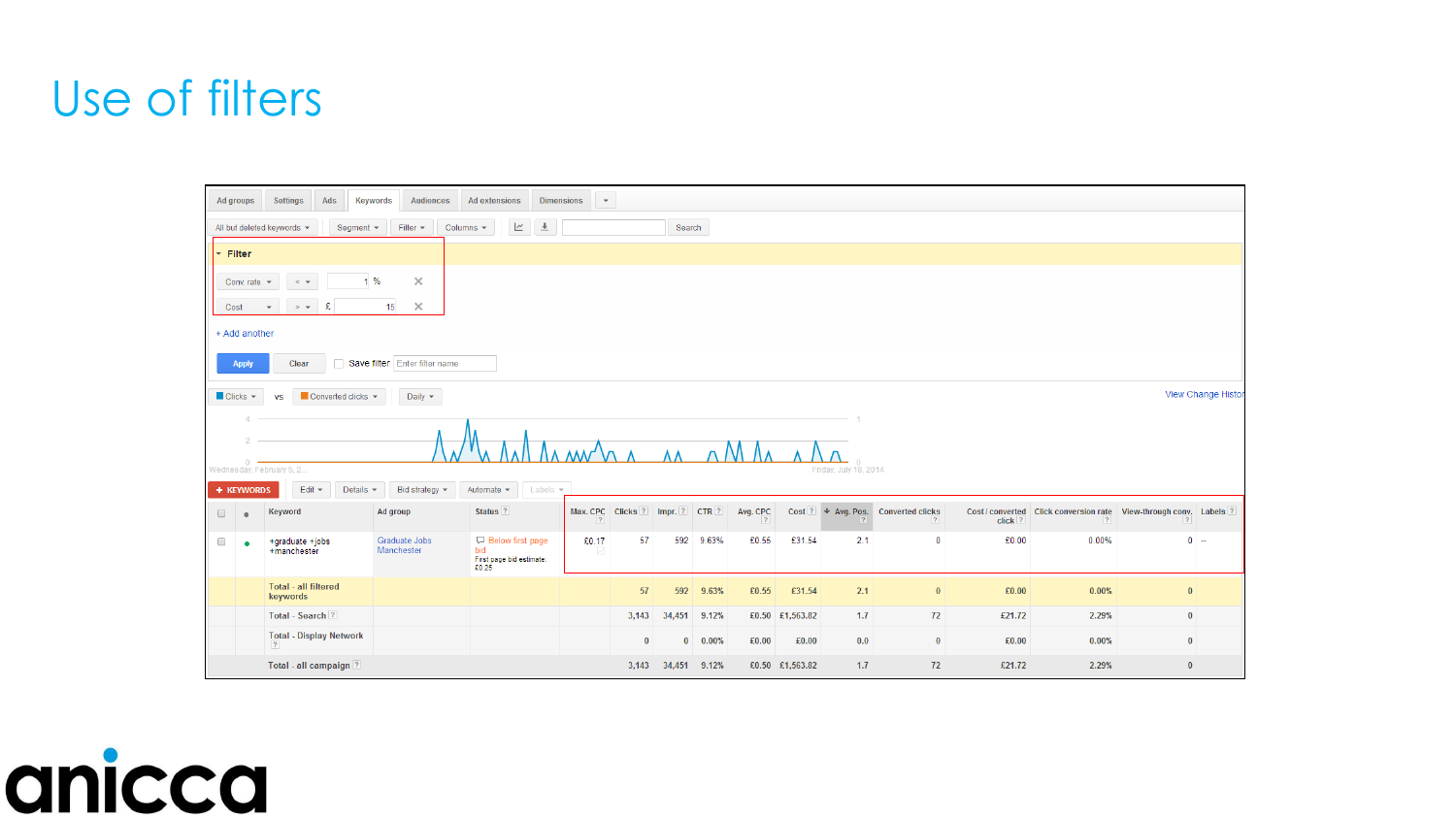#### Optimise for Revenue and ROAS

- ˃ Use dynamic conversion tracking code so that the value of a sale can be imported back into AdWords
- ˃ Alternatively import transactions values from Analytics although there may be a 2 day delay
- ˃ Use columns and graphs to see:
	- > the revenue (Conversion value)
	- ˃ the Conversion value divided by costs (equivalent to ROAS)
	- ˃ Conversion value divided by converted clicks (equivalent to average order value or AOV)
- ˃ Use this data to optimise keyphrases and ads for revenue and ROAS you need to target at least 5:1 but for products with a low margin or AOV you may need to achieve 10:1

## $\overline{\mathbf{C}}$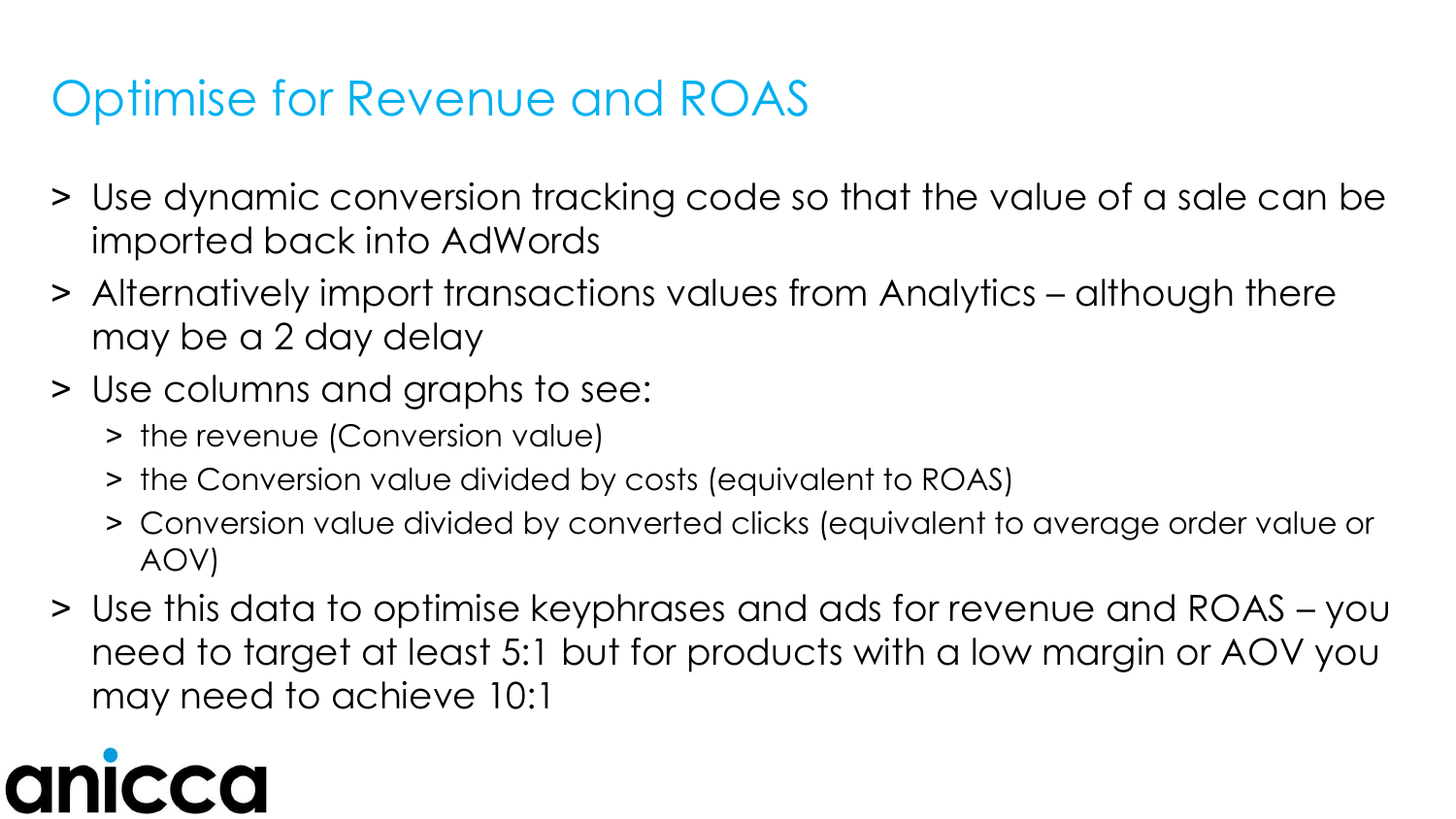### Weekly Checklist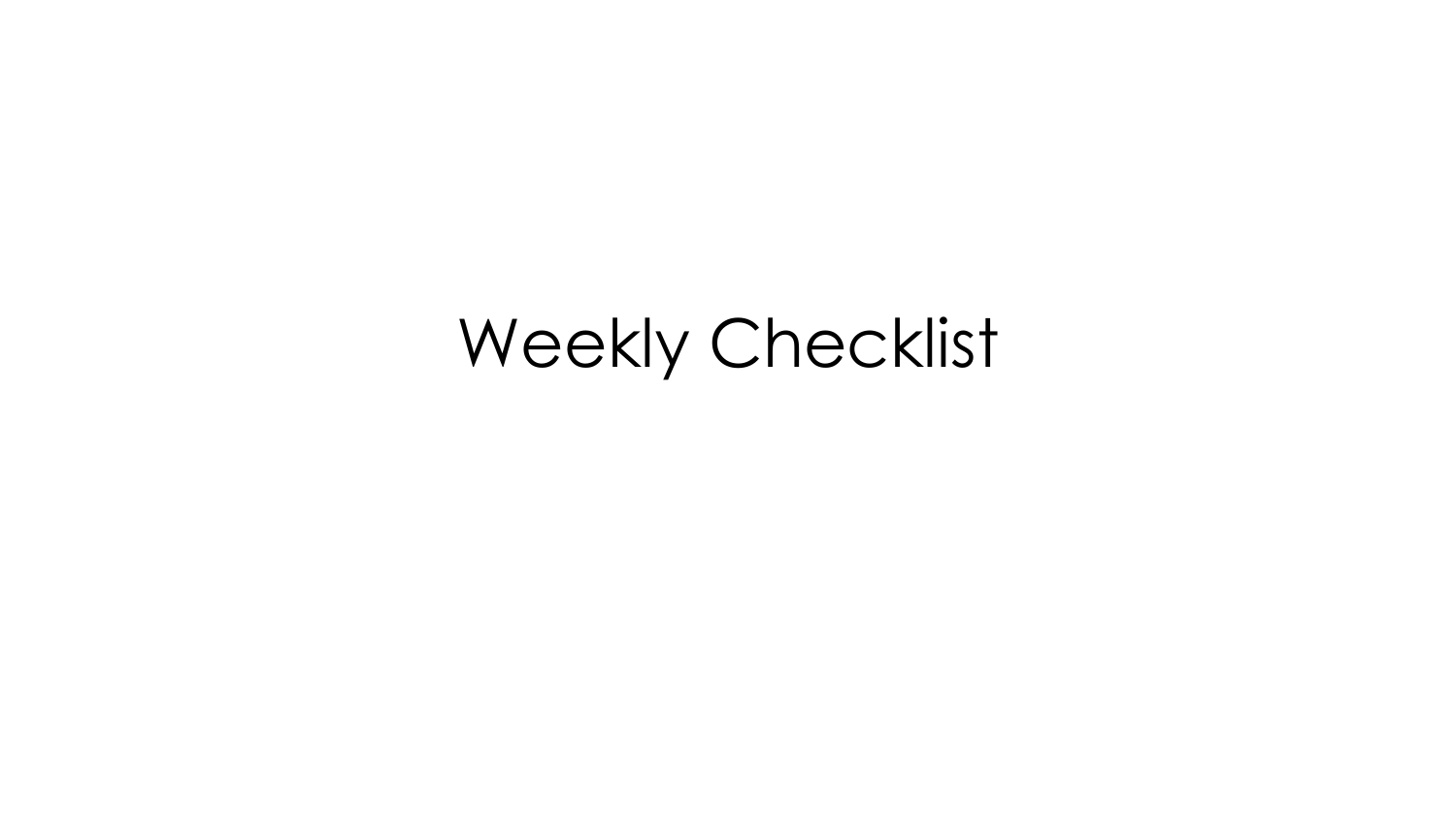**Notes** 

- ˃ Specific targets may need to be amended for each account and/or campaigns. This should be based on the project objectives and KPI
- ˃ Optimisation should take on average 2 hours per week for a typical account with 5-10 campaigns.
- > Depending on the size of the account the frequency of these checks may need to be increased
- ˃ These manual checks should be supplemented with automated alerts and scripts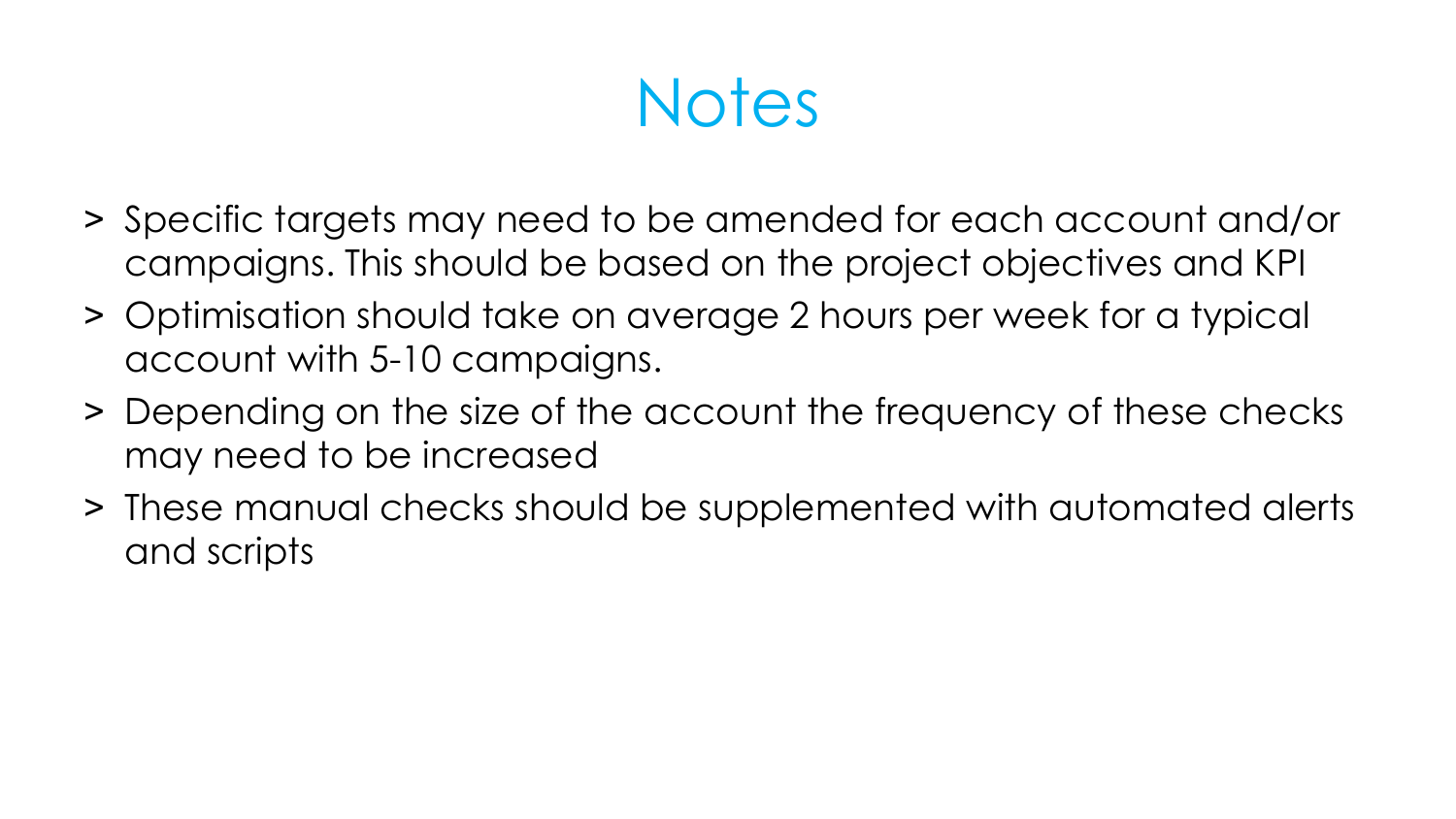### Keyphrase CTR <1%

| <b>Instructions</b>                                                                                                                                                   | <b>Frequency</b> |
|-----------------------------------------------------------------------------------------------------------------------------------------------------------------------|------------------|
| 1. View keyphrases for whole account with at least 1 month of<br>data, repeat with longer date ranges                                                                 | Weekly           |
| 2. Create filter with >100 impressions and CTR <1%                                                                                                                    |                  |
| 3. Review keyphrases individually – do they have conversions,<br>segment by network and see if low CTR is due to search<br>partners                                   |                  |
| 4. Review the search queries for these keywords – is the keyword<br>matching to a query which is not relevant hence the low CTR?<br>If so negative these queries out. |                  |
| 5. Pause all keyphrases with CTR <1% (in Google) without<br>conversions                                                                                               |                  |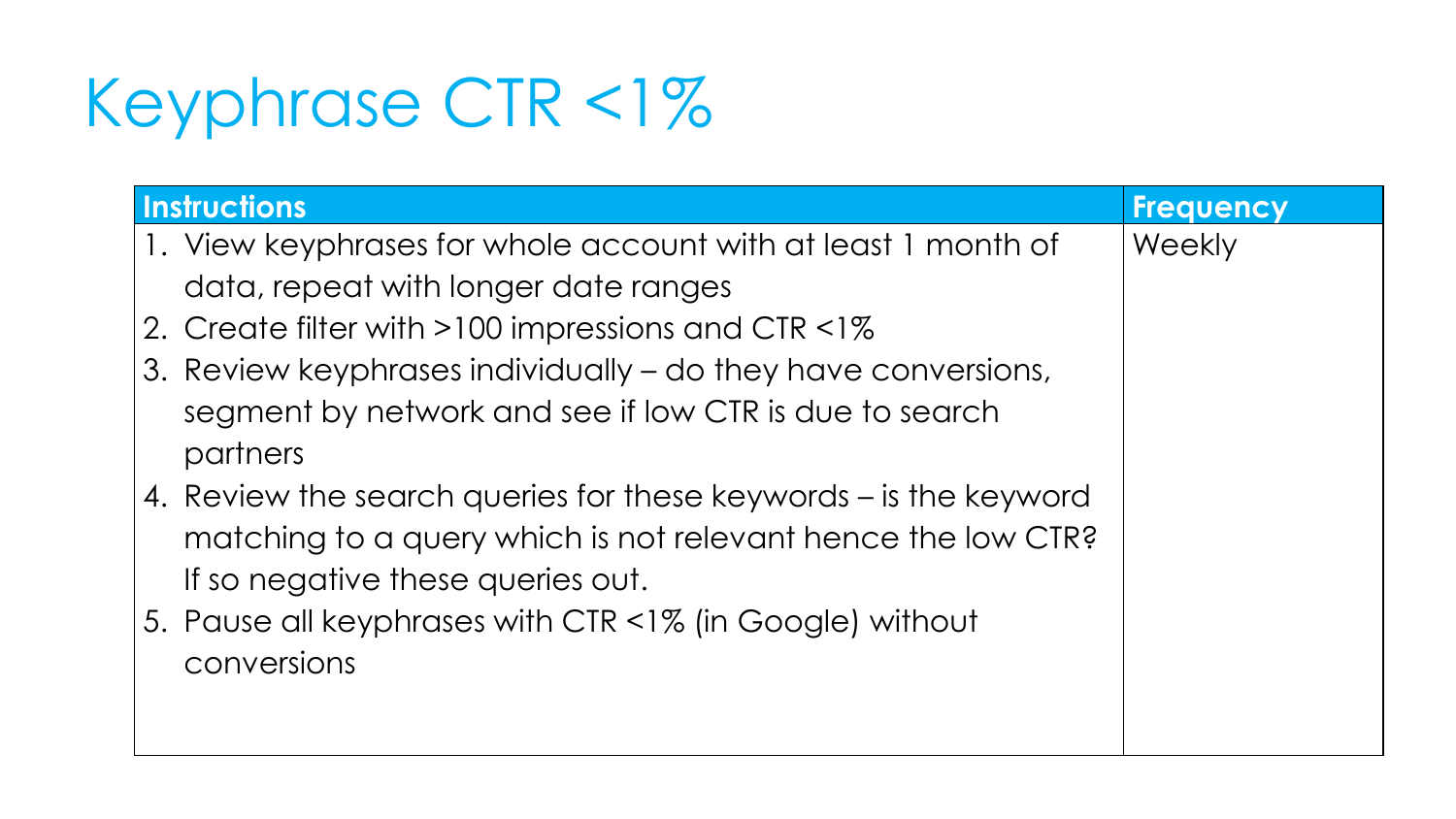### Adjusting Keyphrase bids to achieve target CPA

| <b>Instructions</b>                                                      | <b>Frequency</b> |
|--------------------------------------------------------------------------|------------------|
| 1. View keyphrases for whole account with 1 to 4 weeks of data           | Weekly           |
| 2. Order keyphrases by cost per conversion with highest CPA at the top.  |                  |
| 3. Pause any keyphrases that have more than twice the target keyphrase   |                  |
| (unless you think you can halve the cost per click)                      |                  |
| 4. Work down the list decreasing the bid, so that for each keyphrase you |                  |
| will achieve the target CPA based on the current conversion rate.        |                  |
| (You might find it easier to order the keyphrases according to           |                  |
| conversion rate if you are not used to doing this task.)                 |                  |
| 5. Once you get to keyphrases within 10% above or below your target      |                  |
| CPA - leave the bid alone                                                |                  |
| 6. Once you reach keyphrases with a CPA >10% below the target you        |                  |
| can start increasing the bid if they have a position lower than 2.       |                  |
| 7. Increase the bid by approximately 10% each time you do this. As this  |                  |
| should gradually increase the bid without putting up costs too quickly   |                  |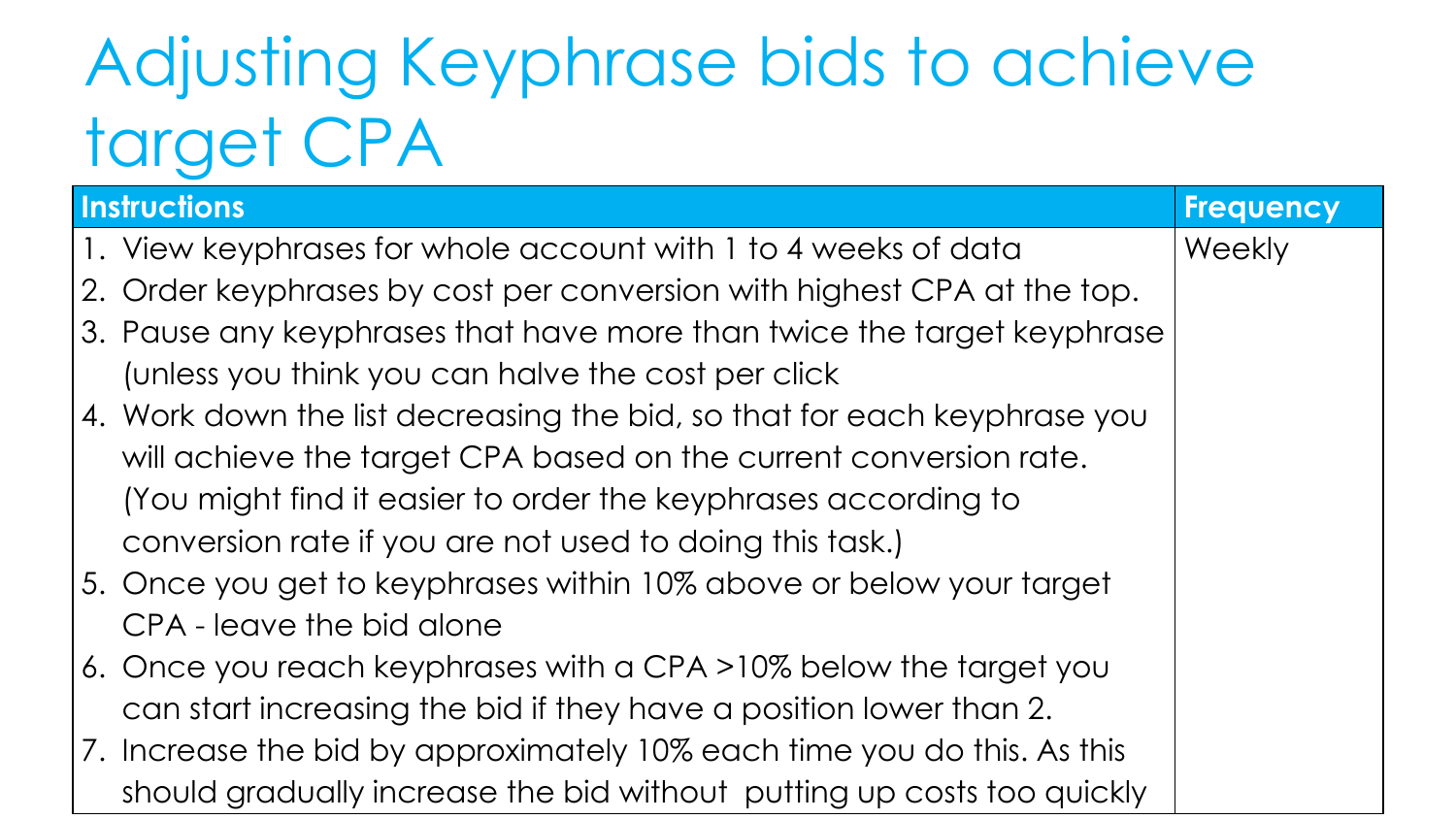### Keyphrases that have spent more than the target CPA but have no conversions

| <b>Instructions</b>                                                        | <b>Frequency</b> |
|----------------------------------------------------------------------------|------------------|
| 1. View keyphrases for whole account with at least 1 month of data, repeat | Weekly           |
| with longer date range                                                     |                  |
| 2. Create a filter with conversions $= 0$                                  |                  |
| 3. Order keyphrases in order of ad spend with highest at the top           |                  |
| 4. Review the search queries for these keywords – are any of the keywords  |                  |
| matching to queries which are not relevant hence the high cost but no      |                  |
| conversions? If so negative these queries out.                             |                  |
| 5. Pause any keyphrases that have already spent 50% more than the target   |                  |
| CPA but have not converted (unless you think you can halve the CPC)        |                  |
| 6. The next keyphrases will have spent between 75% and 150% of the target  |                  |
| CPA, you need to drastically reduce the bid, by as much as half to         |                  |
| decrease the CPC                                                           |                  |
| 7. Keyphrases that have spent less than 50% of the target CPA can be left  |                  |
| until the next cycle                                                       |                  |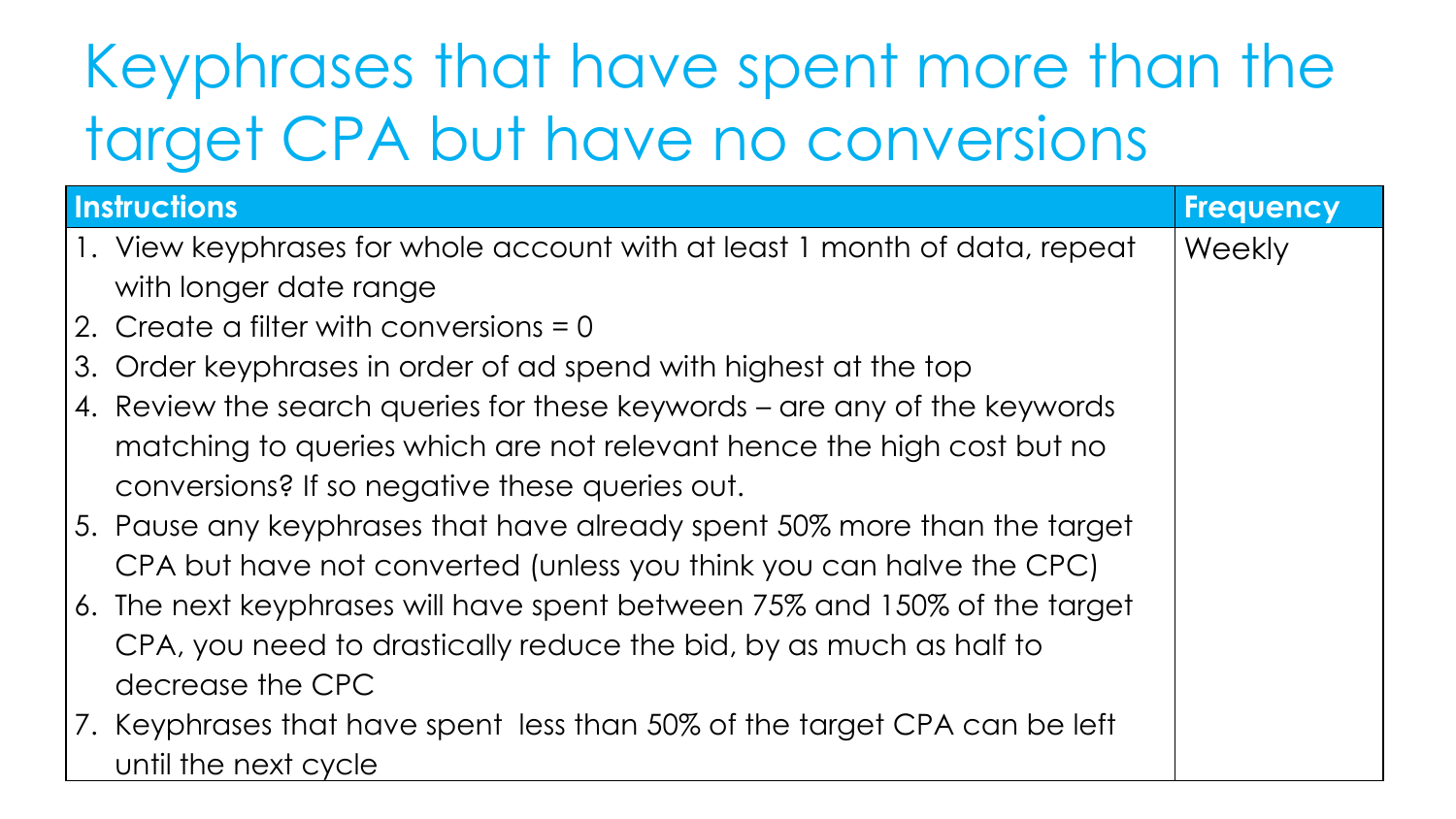### Keyphrase positions and bids – general bid management aiming for position 3-6

| <b>Instructions</b>                                                 | <b>Frequency</b> |
|---------------------------------------------------------------------|------------------|
| 1. View keyphrases for whole account with yesterdays or a max       | Weekly           |
| of a week's data                                                    |                  |
| 2. Order keyphrase by positions, increase bids by ~10% if they      |                  |
| have a position of more than 8. I prefer to do this using 5 or 10p  |                  |
| increments, e.g. if the bid is £0.51 increase by 5p, if it is £1.01 |                  |
| increase by 10p                                                     |                  |
| 3. Create a filter for keyphrases with >1 impression and average    |                  |
| position is better than 3, decrease bids by approximately 10%       |                  |
| using 5p or 10p increments as described above                       |                  |
|                                                                     |                  |
| Note: this technique can conflict with the bid adjustments above,   |                  |
| so you could just carry this out on keyphrases with no conversions) |                  |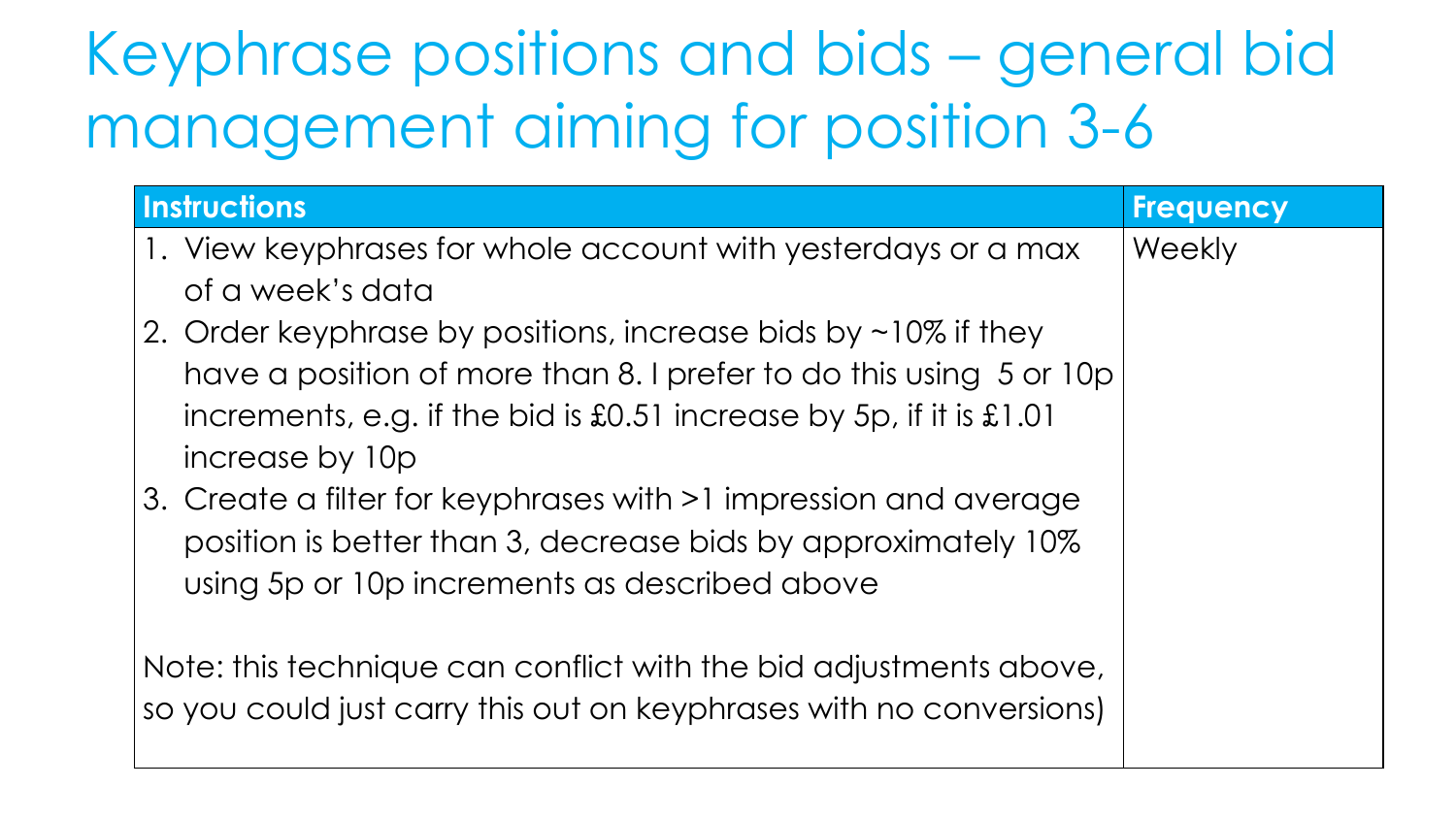### Ad optimisation to identify an initial Champion

| <b>Instructions</b> |                                                                     | <b>Frequency</b> |
|---------------------|---------------------------------------------------------------------|------------------|
|                     | 1. Go to the ad group tab and order the ad groups according to      | Weekly           |
|                     | conversions or clicks                                               |                  |
|                     | 2. Click onto the first ad group and go to the ad tab               |                  |
|                     | 3. Order the ads by conversion rates, or if the account is new CTR  |                  |
|                     | 4. Generally we will choose the ad with the highest conversion rate |                  |
|                     | 5. If there are no conversions and the CTR is more than twice the   |                  |
|                     | other ad then pause the ad with the lowest CTR                      |                  |
|                     | 6. You should also check the Bounce Rate – they may be clicking but |                  |
|                     | then bouncing away because the ad was misleading/irrelevant or      |                  |
|                     | unclear.                                                            |                  |
| 7.                  | If you have an ad with a high CTR but low conversion rate and the   |                  |
|                     | other one is the opposite way round then you need to look at both   |                  |
|                     | ads and check if they are below your target CPA. If one is above    |                  |
|                     | then pause that one.                                                |                  |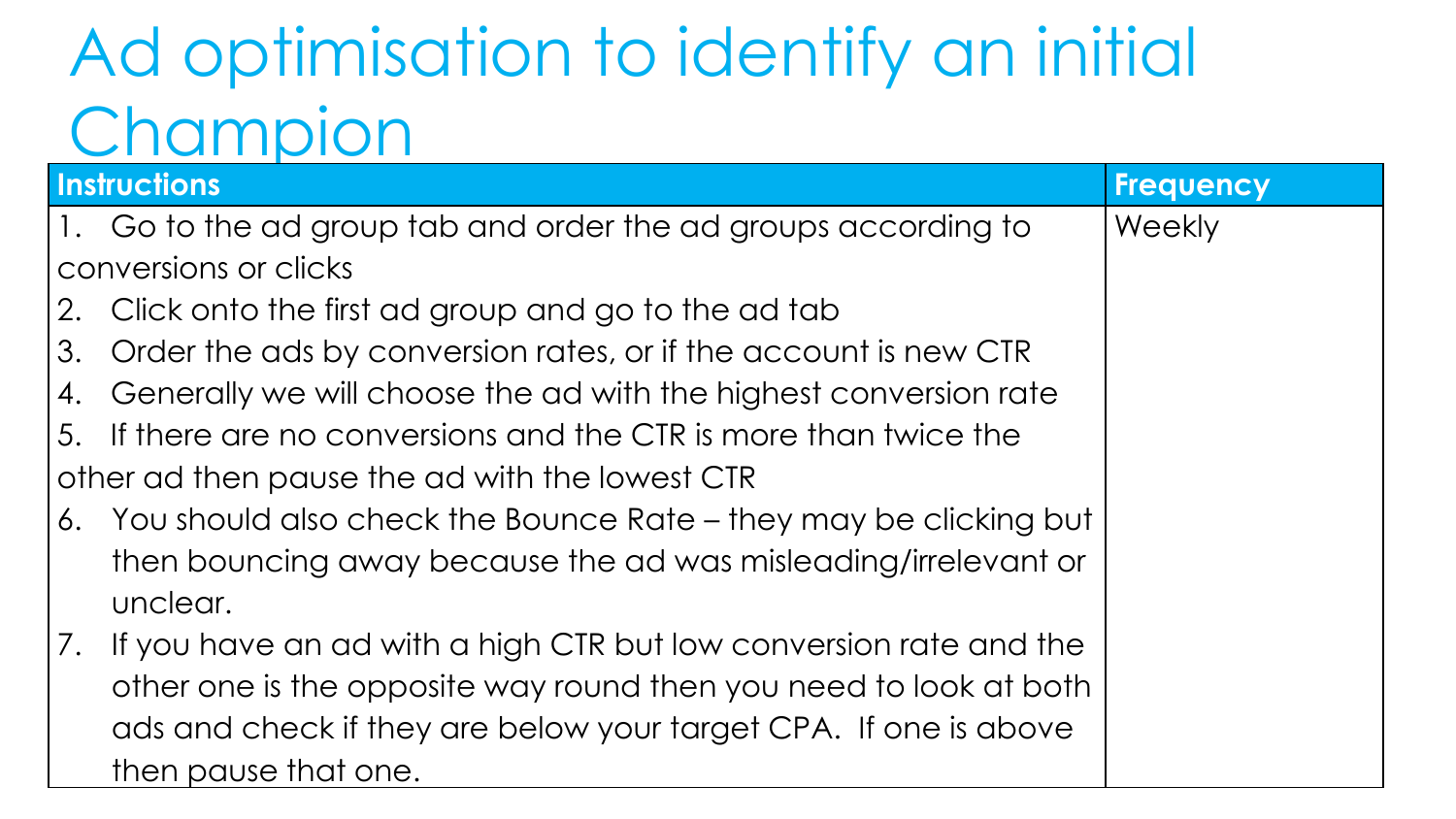### Ad optimisation to identify an initial Champion

| <b>Instructions</b>                                                           | <b>Frequency</b> |
|-------------------------------------------------------------------------------|------------------|
| 8. If both are below your target CPA then you can calculate which             | Weekly           |
| one will give you the most conversions using this trick. Multiply the CTR     |                  |
| rate by 10,000 to give you the number of clicks, then multiply by the         |                  |
| conversion rate to give you the number of conversions. Do this for both       |                  |
| ads to see which one will give you the most conversions (conversion           |                  |
| per impression)                                                               |                  |
| 9. In some cases you may be able to tell which ad is the best after as        |                  |
| little as 100 impressions, if there is an obvious winner pause the poorer     |                  |
| one, only run it for an additional week if they are very close. You can       |                  |
| always revert back to the other ad if the results change                      |                  |
| 10. Ad testing is carried out separately with a strict set-of criteria and is |                  |
| separate from this general ad optimisation methodology described              |                  |
| above                                                                         |                  |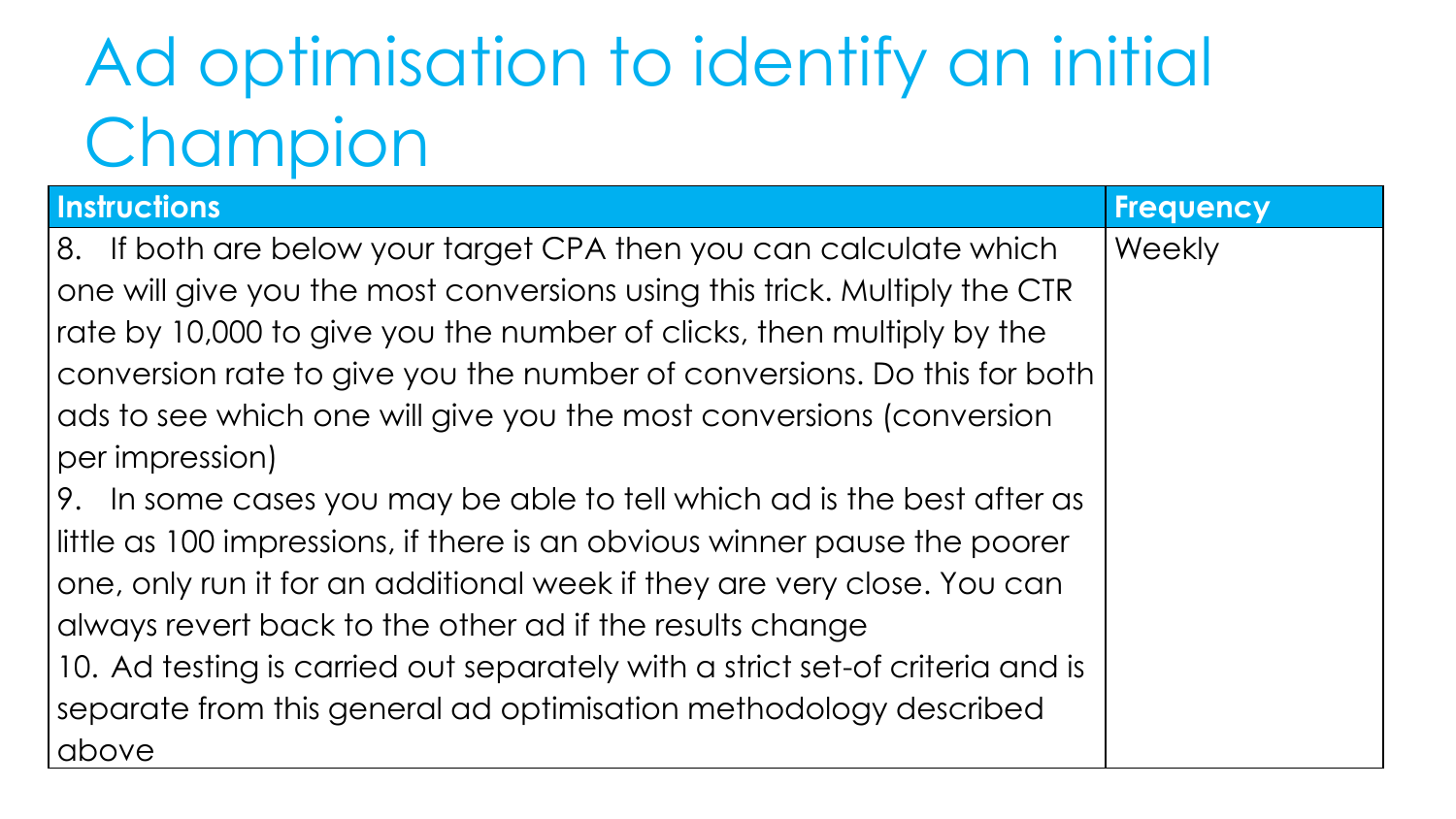### See search terms – add new converting phrases

| <b>Instructions</b>                                                             | <b>Frequency</b> |
|---------------------------------------------------------------------------------|------------------|
| Run your see search term report for all keyphrases within one<br>$\mathbf{1}$ . | Fortnightly      |
| campaign. You can choose the date range of 2-3 weeks or slightly longer         |                  |
| then when you last did the report                                               |                  |
| Export to Excel and identify keyphrases that converted that are not<br>2.       |                  |
| already added in the campaign                                                   |                  |
| Create an ad group for each seach query (SQ) keyphrases in Editor<br>3.         |                  |
| and add them in to this ad group in all 3 match types – however in some         |                  |
| cases the broad match may be modified                                           |                  |
| De-duplicate this against the rest of the ad groups in the campaign,<br>4.      |                  |
| deleting the new ones and retaining the old ones in their original ad group     |                  |
| Use Excel to split out into new ad groups, annotate the ad group name<br>5.     |                  |
| by starting with SQ                                                             |                  |
| Immediately optimise any new ad groups, following this checklist on a<br>6.     |                  |
| daily basis for the first week                                                  |                  |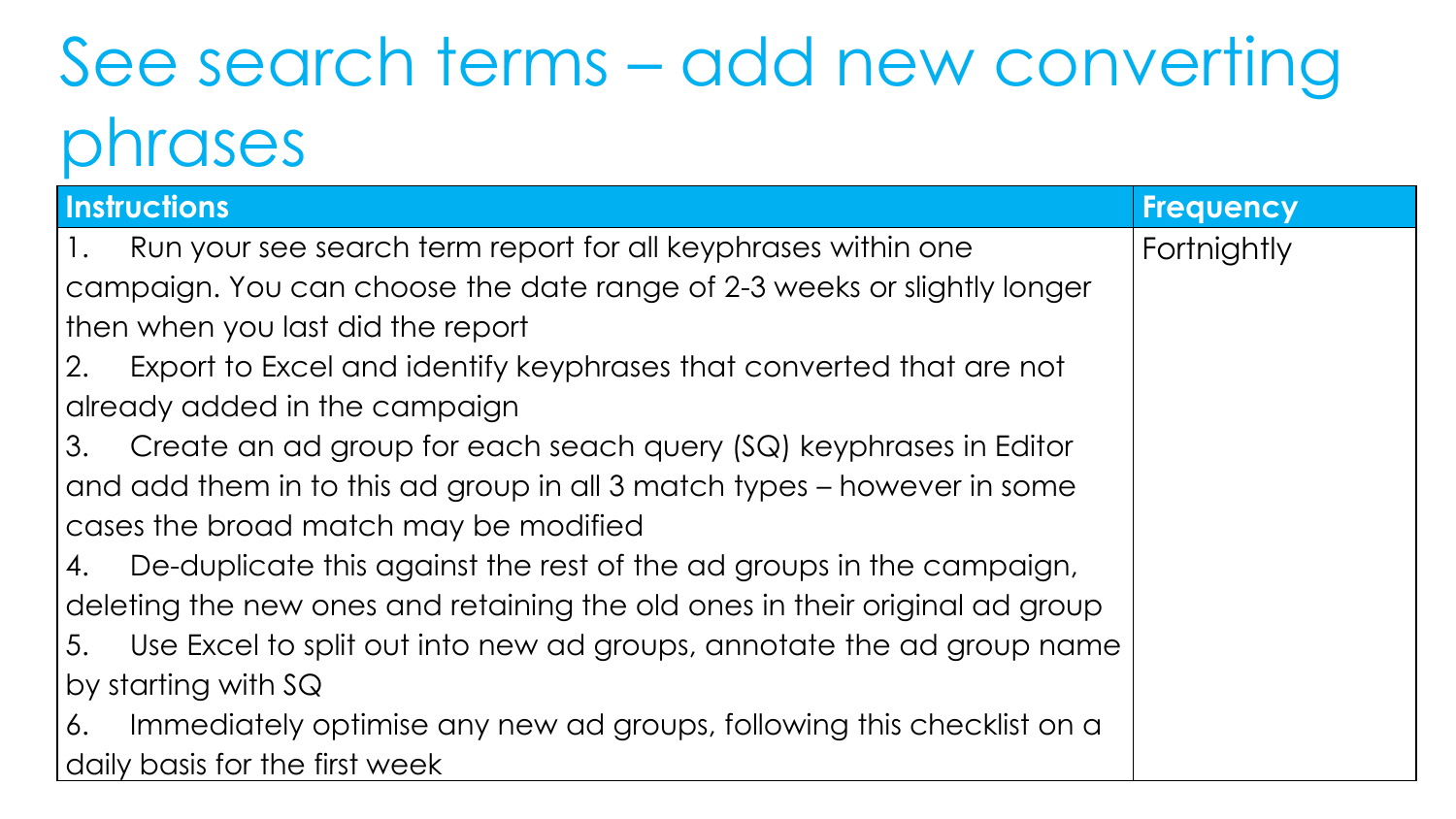### See search terms add new negatives

| <b>Instructions</b>                                                   | <b>Frequency</b> |
|-----------------------------------------------------------------------|------------------|
| Run your see search term report for all keyphrases within one<br>1.   | Fortnightly      |
| campaign. You can choose the date range of 2-3 weeks or slightly      |                  |
| longer then when you last did the report                              |                  |
| Export to Excel and identify keyphrases that you want to add as<br>2. |                  |
| negatives.                                                            |                  |
| You need to use Excel to change the match type so they are<br>3.      |                  |
| added back as broad, exact or phrase match negatives.                 |                  |
| You can then use Editor to either add them in at campaign or<br>4.    |                  |
| ad group level.                                                       |                  |
|                                                                       |                  |
|                                                                       |                  |